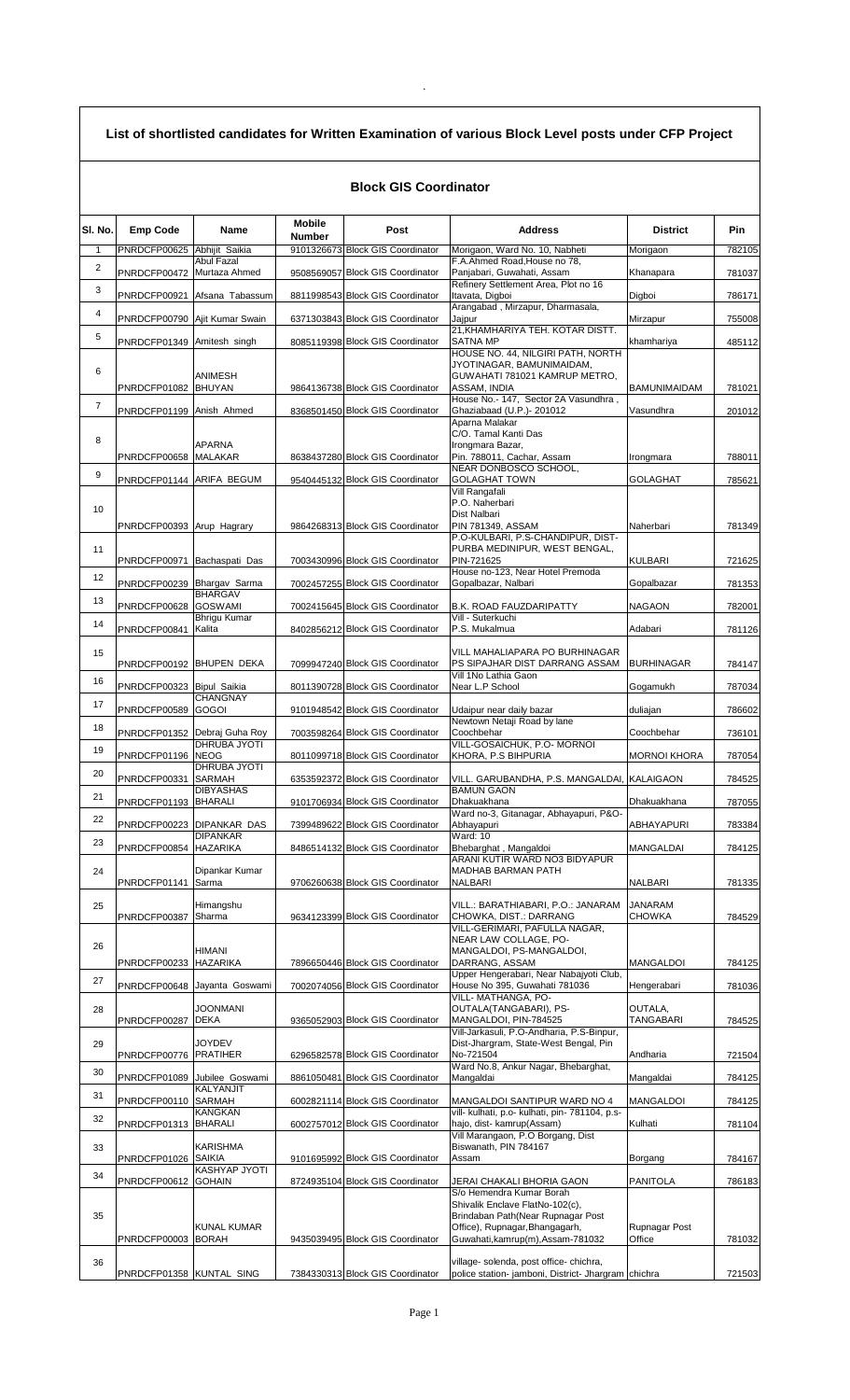|    |                                        |                                |                                                                      | VILL-NAHATIA GAON, PO-BEKAJAN, PS-                                  |                             |                  |
|----|----------------------------------------|--------------------------------|----------------------------------------------------------------------|---------------------------------------------------------------------|-----------------------------|------------------|
| 37 | PNRDCFP00067 KUSHAL LALIM              |                                | 8136008043 Block GIS Coordinator                                     | BORHOLLA, DIST-JORHAT,<br>(ASSAM), PIN-785631                       | <b>BEKAJAN</b>              | 785631           |
| 38 |                                        | Madhurjya Deka                 |                                                                      | Vill- Konwarpara Industrial Area,                                   |                             |                  |
| 39 | PNRDCFP00319<br>PNRDCFP00649 MANTU DAS | Narzary                        | 7002699940 Block GIS Coordinator<br>7636054107 Block GIS Coordinator | mangaldai<br>Vill - Dubi, P.O.- Dubi, Dist-Bajali                   | MANGALDAI<br><b>DUBI</b>    | 784125<br>781325 |
| 40 |                                        |                                |                                                                      | S/O: Kasem Ali, Khajanagar, Ward No 2,                              |                             |                  |
|    | PNRDCFP00315 Mashud Hassan             |                                | 7002835141 Block GIS Coordinator                                     | Mangaldai<br>D/O Hari Chandra Dutta, Vill: Barhata,                 | Mangaldai                   | 784125           |
| 41 |                                        |                                |                                                                      | Hardutta Birdutta Path, PS: Baihat                                  |                             |                  |
|    | PNRDCFP00476 Minakshi Dutta            |                                | 6000989908 Block GIS Coordinator                                     | chariali<br>Dhitaipukhuri, baksu tini ali, near                     | Dagaon                      | 781380           |
| 42 |                                        |                                |                                                                      | Dhitaipukhuri high school                                           |                             |                  |
|    | PNRDCFP00065 Namita Sharma             |                                | 7002319480 Block GIS Coordinator                                     | Sepon sunpura path<br>bylane no 8, Puberun nagar, Satgaon,          | <b>Dhitaipukhuri</b>        | 785685           |
| 43 |                                        | PNRDCFP00747 NASREEN Rasid     | 9531490173 Block GIS Coordinator                                     | Guwahati                                                            | Udayan Vihar                | 781171           |
|    |                                        |                                |                                                                      | NAZIRA TOWN, NEAR OLD POST<br><b>OFFICE</b>                         |                             |                  |
| 44 |                                        |                                |                                                                      | DHAPAT PATTY ROAD                                                   |                             |                  |
|    |                                        |                                |                                                                      | WARD NO 5, DIST.-SIVASAGAR<br>PIN-785685                            |                             |                  |
|    | PNRDCFP00311 Nibedita Das              |                                | 8368009481 Block GIS Coordinator                                     | ASSAM                                                               | <b>NAZIRA</b>               | 785685           |
| 45 |                                        |                                |                                                                      | Lachit Nagar, Khelmati, near North                                  |                             |                  |
|    | PNRDCFP00967 NIKHIL ROY                |                                | 9835179510 Block GIS Coordinator                                     | Lakhimpur College, North lakhimpur<br>Colony No 2, Bishnunagar      | Khelmati                    | 787031           |
| 46 | PNRDCFP01180 Nikita Lahiri             |                                | 8250918780 Block GIS Coordinator                                     | Ward no 08                                                          | Goalpara                    | 783101           |
| 47 |                                        | Parishmita                     |                                                                      | House No.2, Byelane 8, Sublane 3(west),                             |                             |                  |
|    | PNRDCFP01134 Chowdhury                 |                                | 9774220151 Block GIS Coordinator                                     | Lachit Nagar, Guwahati 781007, Assam                                | Ulubari                     | 781007           |
| 48 | PNRDCFP00260 SAIKIA                    | PARTHA PROTIM                  | 8724094074 Block GIS Coordinator                                     | NO 2 HARMOTI                                                        | <b>DULIAPATHER</b>          | 784164           |
|    |                                        |                                |                                                                      | Jalukbari, Tetelia, near Ganesh Mandir,                             |                             |                  |
| 49 |                                        |                                |                                                                      | P.O Gotanagar, Guwahati-33<br>PIN -781033, City Guwahati, District- |                             |                  |
|    | PNRDCFP01033 Pinky Haloi               |                                | 8812833715 Block GIS Coordinator                                     | Kamrup (M) State - Assam                                            | Gotanagar                   | 781033           |
| 50 | PNRDCFP00633                           | pradeep kumar<br>rajput        | 8517885747 Block GIS Coordinator                                     | 116 Krishna nagar Laharpur road<br>Barkheda pathani Bhopal MP       | Barkheda                    | 462022           |
|    |                                        |                                |                                                                      | H/N-98, SWAID DILIP HUZURI PATH                                     |                             |                  |
| 51 | PNRDCFP01118 PAUL                      | PRASENJIT                      | 7002130591 Block GIS Coordinator                                     | <b>DISPUR</b><br><b>SUPER MARKET</b>                                | ASSAM<br>SACHIVALAYA        | 781006           |
| 52 |                                        | PRIYAM JYOTI                   |                                                                      | VILL- SILGHAT, PO-SILGHAT, PS-                                      |                             |                  |
|    | PNRDCFP01200 GOGOI                     |                                | 7002091992 Block GIS Coordinator                                     | KALIABOR, DIST-NAGAON<br>C/O Late Hirendra Chandra Sarmah           | <b>SILGHAT</b>              | 782143           |
| 53 |                                        |                                |                                                                      | Santipur, Ward No. 4                                                |                             |                  |
|    | PNRDCFP00810 Sarmah                    | Rakesh Kumar                   | 7399979835 Block GIS Coordinator                                     | Mangaldai<br>Darrang, Assam                                         | Mangaldai                   |                  |
| 54 |                                        | RANJAN BIKASH                  |                                                                      | VILLAGE- MECHAGARH GOHAIN                                           |                             | 784125           |
|    | PNRDCFP00510 BORGOHAIN                 |                                | 8723853122 Block GIS Coordinator                                     | GAON, PS-NAZIRA<br>chukulibhariya, North lakhimpur, Assam,          | <b>MECHAGARH</b>            | 785697           |
| 55 | PNRDCFP00954 reshma konwar             |                                | 9101869590 Block GIS Coordinator                                     | 787051                                                              | chaboti                     | 787051           |
| 56 |                                        |                                |                                                                      | Samaguri , singia                                                   |                             |                  |
|    | PNRDCFP00956 Rocky Borah               |                                | 7002609862 Block GIS Coordinator                                     | Near shiv mandir house no-117<br>VILL+P.O- SUDPUR, P.S- KATWA,      | Samaguri                    | 782140           |
| 57 |                                        |                                |                                                                      | <b>DISTRICT- PURBA</b>                                              |                             |                  |
|    | PNRDCFP01177 SAGAR PAL                 |                                | 8159861122 Block GIS Coordinator                                     | BARDHAMAN, PIN CODE-713517,<br>STATE- WEST BENGAL,                  | <b>SUDPUR</b>               | 713517           |
|    |                                        |                                |                                                                      | C/O-Humeshwar Dewri, Vill-Mahadeo                                   |                             |                  |
| 58 | PNRDCFP00539 Sandeep Dewri             |                                | 9354972275 Block GIS Coordinator                                     | Than, Bagari Guri, Raha, Nagaon,<br>Assam, India.                   | Bagari Guri                 | 782103           |
| 59 |                                        |                                |                                                                      | Samaguri Tiniali                                                    |                             |                  |
|    | PNRDCFP00951                           | Sandipan Das<br>Santhosh Kumar | 6000477326 Block GIS Coordinator                                     | Samaguri<br>67C/4 South Vaikkolkara Street, Woriur,                 | Samaguri                    | 782140           |
| 60 | PNRDCFP00662 kumar                     |                                | 9715172801 Block GIS Coordinator                                     | Trichirappalli, Tamil Nadu                                          | Woriur                      | 620003           |
|    |                                        |                                |                                                                      | C/O RAVINDRA KUMAR SHARMA,<br>327/02, LAKHPAT COLONY-2,             |                             |                  |
| 61 |                                        | SHIVAM                         |                                                                      | MEETHAPUR, BADARPUR, NEW DELHI-                                     |                             |                  |
|    | PNRDCFP00530                           | <b>SHARMA</b><br>SHOHIDUL      | 9264452343 Block GIS Coordinator                                     | 110044<br>VILL: JOYBHUM, PO- JOYBHUM, PS-                           | <b>BADARPUR</b>             | 110044           |
| 62 | PNRDCFP01244                           | <b>ISLAM</b>                   | 8638958048 Block GIS Coordinator                                     | LAKHIPUR, DIST- GOALPARA                                            | JOYBHUM                     | 783129           |
| 63 | PNRDCFP00952 DEBDAS                    | SREEJA                         | 8910573334 Block GIS Coordinator                                     | 61/1 JORABAGAN ROAD, NAKTALA,<br>KOLKATA, WEST BENGAL               | NAKTALA                     | 700047           |
|    |                                        |                                |                                                                      | Vill- Ganney Gangadhar pur                                          |                             |                  |
| 64 |                                        | Subhankar                      |                                                                      | Po- Vivekananda Pur<br>Ps- Maheshtala                               |                             |                  |
|    | PNRDCFP00758                           | Naskar                         | 7686938454 Block GIS Coordinator                                     | Dist-South 24 Parganas                                              | Vivekananda Pur             | 700141           |
| 65 | PNRDCFP01237 Subrata Giri              |                                | 6297966573 Block GIS Coordinator                                     | Village-Basudeb BeriaA<br>po.- Basuli Bazar                         | <b>BASULIBAZAR</b>          | 721425           |
|    |                                        |                                |                                                                      |                                                                     |                             |                  |
| 66 |                                        |                                |                                                                      | VILL-TEGERIA, P.O.- JHANGIA<br>NANKAR, P.S- NARAYAN GARH, DIST.-    |                             |                  |
|    | PNRDCFP00542 Suman Das                 |                                | 7479028630 Block GIS Coordinator                                     | PASCHIM MEDINIPUR, PIN NO.-721437                                   | <b>JHANGIA NANKAR</b>       | 721437           |
| 67 |                                        |                                |                                                                      | Vill:- borpukhuri (bhalukmari)<br>P/o:- bhalukmari                  |                             |                  |
|    |                                        | PNRDCFP01320 Susmita Sarmah    | 9365052875 Block GIS Coordinator                                     | P/s:- lanka                                                         | Bhalukmari                  | 782442           |
| 68 |                                        |                                |                                                                      | VILL-BHEBARGHAT, VIDYANAGAR<br>NEAR COLLEGIATE                      |                             |                  |
|    | PNRDCFP00773 Susmita Devi              |                                | 8638107350 Block GIS Coordinator                                     | MANGALDAI                                                           | <b>DARRANG</b>              | 784125           |
| 69 | PNRDCFP00389 Tilok Chetri              |                                | 9678828927 Block GIS Coordinator                                     | Near Bator Pukhuri LP School, Bozaltoli<br>Gaon                     | Borguri                     | 786126           |
|    |                                        |                                |                                                                      | <b>Vill: KASHIKOTRA</b>                                             |                             |                  |
| 70 | PNRDCFP00093 Basumatary                | Trengular                      | 7577978070 Block GIS Coordinator                                     | P.s.: Sidli<br>State: Assam                                         | <b>KASHIKOTRA</b>           | 783373           |
| 71 |                                        | Upasana                        |                                                                      | House No 9, Rupkuwar Path, Birubari,                                |                             |                  |
| 72 | PNRDCFP00047 Choudhury<br>PNRDCFP00221 | William Narzary                | 7896129108 Block GIS Coordinator<br>9864179171 Block GIS Coordinator | Guwahati<br>Vill - Merbangchuba                                     | Gopinath Nagar<br>Botakuchi | 781016<br>784510 |
|    |                                        |                                |                                                                      |                                                                     |                             |                  |
|    |                                        |                                | Block Livelihood Expert (Agriculture & Allied)                       |                                                                     |                             |                  |
|    |                                        |                                |                                                                      | C/o Debaraj Kumar Barman,                                           |                             |                  |
| 73 | PNRDCFP00725 Astha Barman              |                                | <b>Block Livelihood Expert</b><br>8256970052 (Agriculture & Allied)  | 1B, Piya Apartment, Kanaklata Path,<br>Lachit Nagar                 | Lachit Nagar                | 781007           |
| 74 |                                        |                                | <b>Block Livelihood Expert</b>                                       | SINGIONI GAON, TENGAPANI                                            |                             |                  |
|    |                                        | PNRDCFP00092 CHINMOY DEORI     | 7002299078 (Agriculture & Allied)                                    | <b>DEMOW</b>                                                        | NITAIPUKHURI                | 785671           |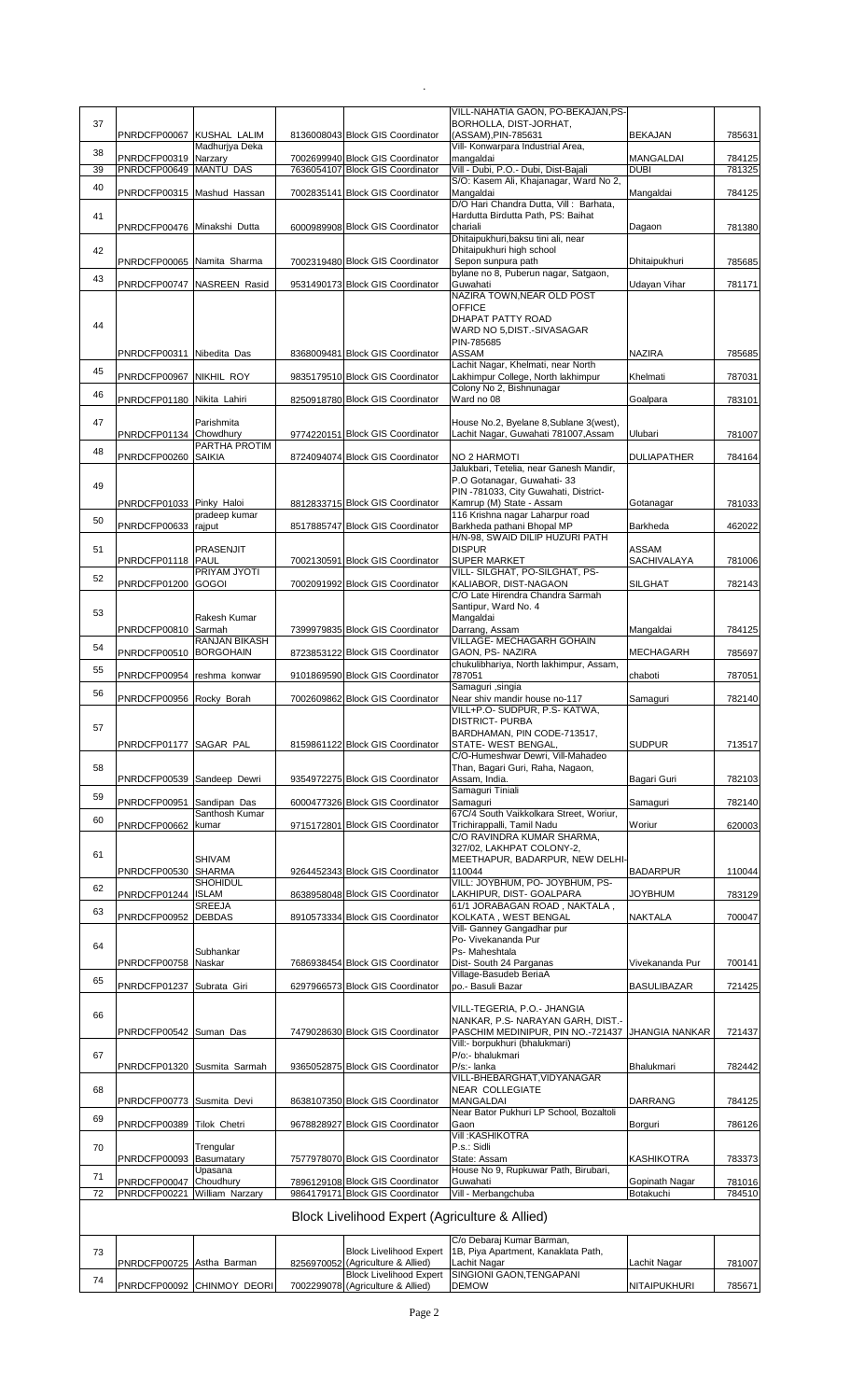|     |                             |                                |                                                                     | Ward No- VI, GNG Path                                                              |                      |        |
|-----|-----------------------------|--------------------------------|---------------------------------------------------------------------|------------------------------------------------------------------------------------|----------------------|--------|
| 75  |                             | Gayatri                        | <b>Block Livelihood Expert</b>                                      | Opp- Assam Gramin Vikas Bank<br>Sivasagar-785640                                   |                      |        |
|     | PNRDCFP00985                | Bezboruah                      | 7002290442 (Agriculture & Allied)                                   | Assam                                                                              | Sivasagar            | 785640 |
| 76  | PNRDCFP00310                | Konjengbam<br>Ramit Singh      | <b>Block Livelihood Expert</b><br>8787799756 (Agriculture & Allied) | House no. - 167, Village - Gossaipur Part<br>1, P.S. - Udharbond, Silchar          | Gossaipur Part - 1   | 788030 |
|     |                             |                                |                                                                     | C/O NARENDRA DAULAGUPU                                                             |                      |        |
| 77  | PNRDCFP00116 DAULAGUPU      | <b>KRISHNA</b>                 | <b>Block Livelihood Expert</b><br>7005195592 (Agriculture & Allied) | APOLLO ROAD HAFLONG<br>DIMA HASAO ASSAM 788819                                     | <b>HAFLONG</b>       | 788819 |
| 78  |                             | <b>MAINU</b>                   | <b>Block Livelihood Expert</b>                                      | Vill: Lahoal Patra Gaon, P.O. Lahoal,                                              |                      |        |
|     | PNRDCFP00175 HAZARIKA       |                                | 6002492564 (Agriculture & Allied)                                   | Dist: Dibrugarh, Assam, pin-786010<br>Gyanpith colony,                             | Lahoal               | 786010 |
| 79  |                             |                                | <b>Block Livelihood Expert</b>                                      | Gopal Bazar,                                                                       |                      |        |
|     | PNRDCFP01072                | Nabajit Barman                 | 7002483937 (Agriculture & Allied)                                   | Nalbari<br><b>VILL NARABARI</b>                                                    | Gopal Bazar          | 781353 |
| 80  |                             |                                |                                                                     | PS KOKRAJHAR                                                                       |                      |        |
|     | PNRDCFP00987                | PRITIKANA<br><b>BASUMATARY</b> | <b>Block Livelihood Expert</b><br>9101484290 (Agriculture & Allied) | <b>DIST KOKRAJHAR</b><br>PIN 783370                                                | <b>KOKRAJHAR</b>     | 783370 |
|     |                             |                                |                                                                     | C/O PUTUL CHANDRA NATH                                                             |                      |        |
| 81  |                             |                                |                                                                     | <b>VILLAGE PACHIMCHUBA</b><br><b>SIPAJHAR</b>                                      |                      |        |
|     |                             | REKHA RANI                     | <b>Block Livelihood Expert</b>                                      | <b>DISTT DARRANG</b>                                                               |                      |        |
|     | PNRDCFP00271                | <b>NATH</b>                    | 9864805388 (Agriculture & Allied)                                   | 784145                                                                             | <b>SIPAJHAR</b>      | 784145 |
|     |                             |                                |                                                                     |                                                                                    |                      |        |
|     |                             |                                | <b>Block NRM Expert</b>                                             |                                                                                    |                      |        |
|     |                             |                                |                                                                     |                                                                                    |                      |        |
| 82  |                             |                                |                                                                     | 4984 Dhobi mohalla Frisal, District:<br>Kulgam,                                    |                      |        |
|     | PNRDCFP00279                | Aaqib Hamid                    | 9682620195 Block NRM Expert                                         | State: Jammu And Kashmir, 192232                                                   | Yaripora             | 192232 |
| 83  | PNRDCFP00505                | Abdul Karim                    | 8638074047 Block NRM Expert                                         | Vill+PO- Balikuri, PS- Kalgachia<br>H. No. 15,                                     | Balikuri             | 781319 |
| 84  |                             |                                |                                                                     | VILL., P.O. & P.S.- Nilambazar,                                                    |                      |        |
|     | PNRDCFP00593                | ABDUL AZIZ<br>ABDUL            | 6001729817 Block NRM Expert                                         | Dist.- Karimganj, Assam- 788722<br>BELTOLI, BALAPARA, JOGIGHOPA,                   | Nilambazar           | 788722 |
| 85  | PNRDCFP00585                | <b>MOTALEB</b>                 | 8638419163 Block NRM Expert                                         | BONGAIGAON, ASSAM, 783388                                                          | <b>BALAPARA</b>      | 783388 |
| 86  |                             | ABDUL KADIR                    |                                                                     | VILL- BILPAR DHUMKAR<br>P.O- RANGAUTI                                              |                      |        |
|     | PNRDCFP00245 BARBHUIYA      |                                | 8876389195 Block NRM Expert                                         | DIST & P.S-HAILAKANDI, ASSAM                                                       | <b>RANGAUTI</b>      | 788155 |
|     |                             |                                |                                                                     | Village- Bhelamari (Dhamdhama); Post<br>Office- Niz Dhamdhama; Police Station-     |                      |        |
| 87  |                             |                                |                                                                     | Ghograpar; District- Nalbari; Pin Code-                                            |                      |        |
|     | PNRDCFP00211                | ABDUL AZIZ                     | 9101036714 Block NRM Expert                                         | 781349(Assam)                                                                      | Niz Dhamdhama        | 781349 |
| 88  | PNRDCFP00320                | Abdul Aziz Laskar              | 7002252046 Block NRM Expert                                         | Vill-Saidpur Part IV                                                               | Saidpur (Mukam)      | 788013 |
| 89  | PNRDCFP00637                | ABDUL RAFIQUE                  | 8310821473 Block NRM Expert                                         | VILL: BAMUNBARI P.O: BAMUNBARI<br>PS: MUKALMUA DIST:NALBARI                        | Nalbari              | 781312 |
| 90  |                             |                                |                                                                     | KAKOJAN KOMAR KHATOWAL                                                             |                      |        |
|     | PNRDCFP00551                | <b>ABDUR RAHIM</b>             | 8638204187 Block NRM Expert                                         | NEAR SORBODAI L.P. SCHOOL<br>House No.-6, Shanti Path, Batahguli,                  | <b>KAKOJAN</b>       | 785107 |
| 91  | PNRDCFP00252                | Abhijeet Singha                | 7233099570 Block NRM Expert                                         | Panjabari, Guwahati, Assam                                                         | Panjabari            | 781037 |
| 92  | PNRDCFP00760 Abhijit Nath   |                                | 8876190591 Block NRM Expert                                         | Surjyakhata Nathpara , ward no 5<br>p.o. Bilasipara                                | Bilasipara           | 783348 |
|     |                             |                                |                                                                     | bagharbori satgaon road, puberun path,                                             |                      |        |
| 93  | PNRDCFP00525                | Abhilash<br>Goswami            | 7064650619 Block NRM Expert                                         | right side 2nd by-lane, subpath- shanti<br>path, house number 35,                  | Panjabari            | 781037 |
|     |                             |                                |                                                                     | S/O BABUL DUTTA                                                                    |                      |        |
| 94  | PNRDCFP00913                | ABHINAB DUTTA                  | 7629868593 Block NRM Expert                                         | VILL- KAMDEWAL<br>PS- GOHPUR                                                       | <b>KAMDEWAL</b>      | 784169 |
| 95  |                             |                                |                                                                     | Kamarbandha ali near policeoutpost,                                                |                      |        |
|     |                             | PNRDCFP00705 Abhishek Baruah   | 9678676551 Block NRM Expert                                         | Golaghat, pin 785625<br>C/O C S BISHT, H.NO-686, KAPIL                             | Golaghat             | 785625 |
| 96  |                             |                                |                                                                     | COLONY, MUKHANI, HALDWANI                                                          |                      |        |
|     | PNRDCFP01315 Abhishek Bisht |                                | 7351329349 Block NRM Expert                                         | (DISTT-NAINITAL)<br>HOUSE NO 8233/A, NEAR RAM                                      | <b>HALDWANI</b>      | 263139 |
|     |                             |                                |                                                                     | MANDIR, STREET NO 10, GURPAL<br><b>NAGAR</b>                                       |                      |        |
| 97  |                             |                                |                                                                     | NEAR MAGGAR DI CHAKI, LUDHIANA,                                                    |                      |        |
|     | PNRDCFP00277                | Abhishek Garg                  | 6239750477 Block NRM Expert                                         | <b>PUNJAB</b><br>LACHIT NAGAR, WARD NO-1,                                          | Millerganj           | 141003 |
| 98  | PNRDCFP01045                | ABINASH DAS                    | 8752924530 Block NRM Expert                                         | PATHSALA TOWN                                                                      | PATHSALA             | 781325 |
| 99  |                             | Abu Ahmed                      |                                                                     |                                                                                    |                      |        |
|     | PNRDCFP00910                | Salman Mazumder                | 7002554362 Block NRM Expert                                         | Vill- Rangauti-iii                                                                 | Rangauti             | 788155 |
| 100 | PNRDCFP01255                | Abul Kalam Saikia              | 7002309276 Block NRM Expert                                         | Vill- Bihdia, P.S- Hajo                                                            | Saniadi              | 781102 |
| 101 |                             | ABUL KALAM                     |                                                                     |                                                                                    |                      |        |
|     | PNRDCFP00638                | <b>MIRA</b>                    | 8812970415 Block NRM Expert                                         | WARD NO 13 COLLEGE ROAD                                                            | <b>HAILAKANDI</b>    | 788155 |
| 102 |                             |                                |                                                                     | VILL PITYANG CHAPORI PO KULAJAN                                                    |                      |        |
|     | PNRDCFP00518                | <b>ABUTANI PAIT</b>            | 6266500698 Block NRM Expert                                         | PS SILAPATHAR PIN 787110<br>HUNWAL TEA ESTATE MARIANI                              | <b>KULAJAN</b>       | 787110 |
| 103 | PNRDCFP00071                | Aditi Saikia                   | 9101327969 Block NRM Expert                                         | JORHAT 785634                                                                      | <b>MARIANI</b>       | 785634 |
| 104 |                             | ADITYASHAKTI                   |                                                                     | RUKMINIGAON, BISHNU PATH, BYE<br>LANE 3, HOUSE NO.7, GUWAHATI,                     |                      |        |
|     | PNRDCFP00765 BARUAH         |                                | 8486554029 Block NRM Expert                                         | ASSAM                                                                              | KHANAPARA            | 781022 |
| 105 |                             | AFJALUR                        |                                                                     | Vill: No 3 Jaraguri, PO: Sidalsati, PS:<br>Manikpur, Dist: Bongaigaon(Assam), Pin: |                      |        |
|     | PNRDCFP00318 RAHMAN         |                                | 7013115406 Block NRM Expert                                         | 783383                                                                             | Sidalsati            | 783383 |
| 106 |                             |                                |                                                                     | VILL- TITKURI NO 1, P.O.- TITKURI,<br>P.S. RANGIA, DIST.- KAMRUP(R)                |                      |        |
|     | PNRDCFP00272                | AFRIDI RAHMAN                  | 9127252319 Block NRM Expert                                         | ASSAM PIN- 781354                                                                  | titkuri              | 781354 |
| 107 | PNRDCFP00920                | AFZALUR<br><b>RAHMAN</b>       | 9678983968 Block NRM Expert                                         | C/O- Josim Uddin, vill-Tupamari No. 1,<br>P.S-Nagarbera,                           | Tupamari             | 781127 |
| 108 |                             | <b>Ahmed Saglain</b>           |                                                                     |                                                                                    |                      |        |
|     | PNRDCFP01095                | Zaman<br>Ahmod Sahid           | 9957487758 Block NRM Expert                                         | Vill: Sagolchara Pt-I (Matir Char)                                                 | Howrarpar            | 783324 |
| 109 | PNRDCFP00891                | Laskar                         | 7002746132 Block NRM Expert                                         | village and p.o. Buribail, part iii<br><b>BEHIND GOVT, HOSPITAL</b>                | <b>Buribail</b>      | 788025 |
| 110 |                             | AKASH                          |                                                                     | NASIYA ROAD                                                                        |                      |        |
|     | PNRDCFP00856 PRIYADARSHI    |                                | 7976815606 Block NRM Expert                                         | <b>GANGAPUR CITY</b>                                                               | <b>GANGAPUR CITY</b> | 322201 |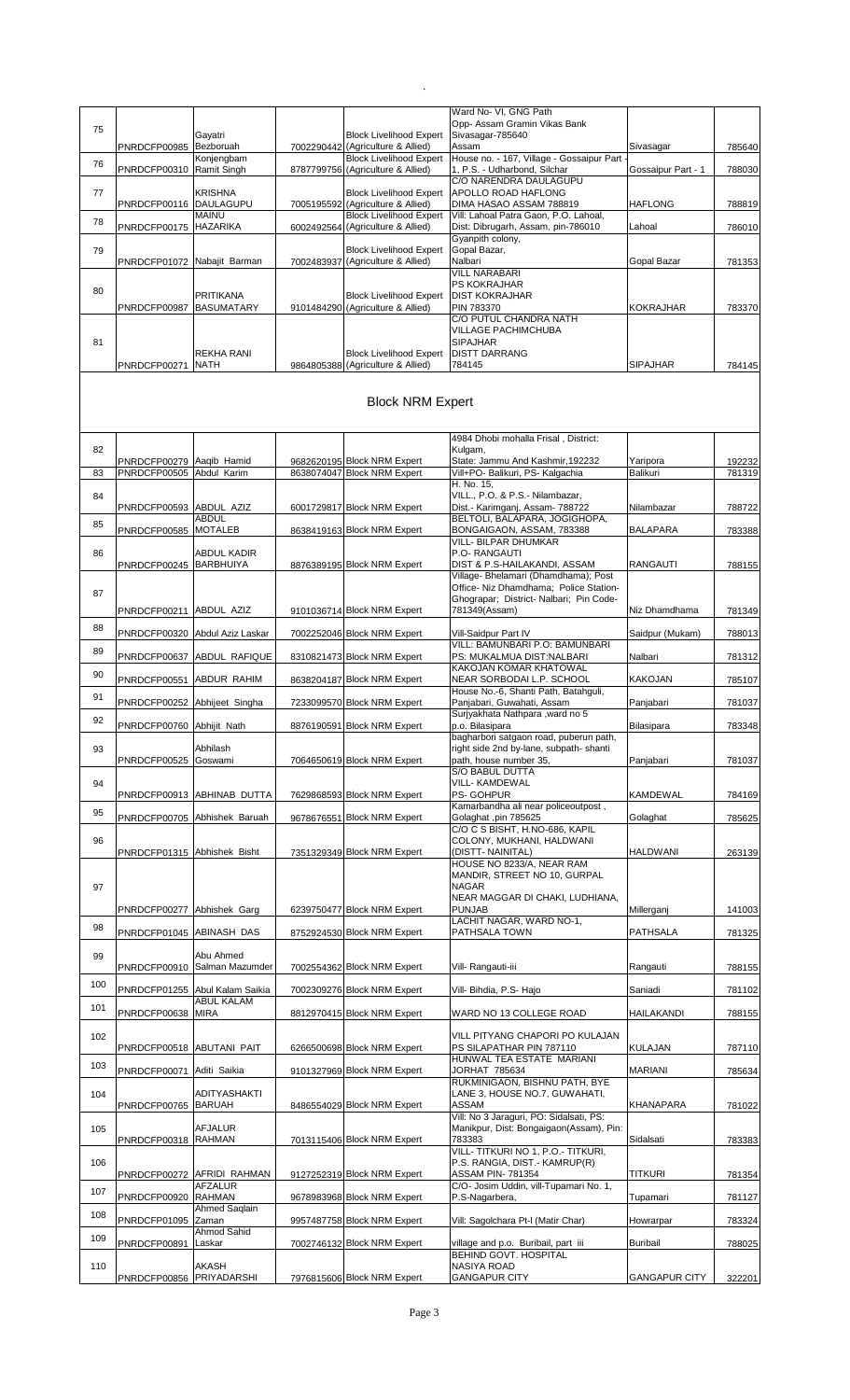| 111        | PNRDCFP00416 AKHIL DUBEY                        |                                         | 9179555551 Block NRM Expert                                | 74 BHAGAT SINGH MARG MEERA<br>BAWDI DEWAS MADHYA PRADESH                       | <b>DEWAS</b>         | 455001           |
|------------|-------------------------------------------------|-----------------------------------------|------------------------------------------------------------|--------------------------------------------------------------------------------|----------------------|------------------|
|            |                                                 |                                         |                                                            | HOUSE NO 851, PK CHOUDHURY                                                     |                      |                  |
| 112        | PNRDCFP01027 AKIB JAVED                         |                                         | 7002606023 Block NRM Expert                                | ROAD NEAR LOWER ASSAM<br>HOSPITAL BONGAIGAON ASSAM                             | <b>BONGAIGAON</b>    | 783380           |
|            |                                                 |                                         |                                                            | C/O- jamirur rahman<br>vill-Bezera,p.o-bezera                                  |                      |                  |
| 113        |                                                 |                                         | 7002166318 Block NRM Expert                                | pin-781121, p.s-Baihata chariali                                               |                      |                  |
|            | PNRDCFP00526 Albert Rahman                      |                                         |                                                            | district-kamrup rural, Assam                                                   | bezera               | 781121           |
| 114        |                                                 | ALMINA                                  |                                                            | HOUSE NO-45, IDDGAH ROAD, PAKIJA                                               |                      |                  |
|            | PNRDCFP00008 KHANAM                             |                                         | 9101710241 Block NRM Expert                                | PATH, HATIGAON, SIJUBARI, GUWAHATI HATIGAON<br>C/0-IMRAN HUSSAIN, VILL-        |                      | 781038           |
| 115        |                                                 |                                         |                                                            | RATANPUR, P.O-DIGHELI, P.S-                                                    |                      |                  |
|            |                                                 | PNRDCFP00611 ALTAF HUSSAIN              | 7002177395 Block NRM Expert                                | TIHU, DIST-NALBARI                                                             | <b>DIGHELI</b>       | 781371           |
| 116        |                                                 |                                         |                                                            | C/O KSHITISH TALUKDAR<br>Vill.- Dakshin Ganesh Nagar, Mllan Path               |                      |                  |
|            | PNRDCFP00650                                    | AMAL JYOTI<br><b>TALUKDAR</b>           | 7002269684 Block NRM Expert                                | P.O. & P.S.- Basistha<br>Guwahati-29                                           | Basistha             | 781029           |
|            |                                                 |                                         |                                                            |                                                                                |                      |                  |
| 117        |                                                 |                                         |                                                            | AT-NISCHINTPUR<br>PO-DUMURIA                                                   |                      |                  |
|            | PNRDCFP00945 AMARESH PATI                       |                                         | 8210427370 Block NRM Expert                                | <b>PS-DUMURIA</b><br>DIST- EAST SINGHBHUM, JHARKHAND DUMURIA                   |                      | 832104           |
| 118        | PNRDCFP00406 AMINUL ISLAM                       |                                         | 6901159502 Block NRM Expert                                | VILL BANDARKUNA                                                                | <b>ERALIGOL</b>      | 788723           |
| 119        |                                                 |                                         |                                                            | C/O Mozibur Rahman Khan, Mob-                                                  |                      |                  |
|            | PNRDCFP00586 Amir Sohail Khan                   |                                         | 7002826432 Block NRM Expert                                | 7002826432. Vill- MelekaDhing. P.S-<br>Juria, Dist- Nagaon, Pin- 782124, Assam | Mithapukhuripar      | 782124           |
|            |                                                 |                                         |                                                            | <b>BLOCK J 392 393</b><br><b>OLD SEEMA PURI</b>                                |                      |                  |
| 120        | PNRDCFP00341                                    | <b>AMIT KUMAR</b>                       | 8750172972 Block NRM Expert                                | DELHI                                                                          | seema puri           | 110095           |
| 121        |                                                 | Amrit Priyam                            |                                                            | IOCL BGR Township, Qtr No.551/B,<br>District- Chirang, PO & PS - Dhaligaon,    |                      |                  |
|            | PNRDCFP00817                                    | Barman                                  | 8011806794 Block NRM Expert                                | District - Chirang, Pln-783385, Assam                                          | Dhaligaon            | 783385           |
|            |                                                 |                                         |                                                            | Amrita Sarkar                                                                  |                      |                  |
|            |                                                 |                                         |                                                            | D/O Pradip Sarkar<br>DINHATA ROAD SOUTH 1ST BYE LANE                           |                      |                  |
| 122        |                                                 |                                         |                                                            | <b>MORAPORA CHOWPATHI</b>                                                      |                      |                  |
|            |                                                 |                                         |                                                            | P.O. COOCHBEHAR<br>P.S. KOTWALI                                                |                      |                  |
|            |                                                 | PNRDCFP01167 AMRITA SARKAR              | 8918852605 Block NRM Expert                                | Dist Coochbehar<br>West Bengal INDIA                                           | Coochbehar           | 736101           |
|            |                                                 |                                         |                                                            | Ranjan Basumatary                                                              |                      |                  |
| 123        |                                                 |                                         |                                                            | Near Salakati Dispensary<br>Vill&PO Salakati                                   |                      |                  |
|            | PNRDCFP00103 Basumatary                         | Ananda                                  | 8472816281 Block NRM Expert                                | Dist Kokrajhar<br>Pin 783369                                                   | Salakati             | 7833699          |
|            |                                                 |                                         |                                                            | H.NO.52 VILL DHSANWARA TEHSIL                                                  |                      |                  |
| 124        | PNRDCFP00715 ANANT VERMA                        |                                         | 9074302825 Block NRM Expert                                | AMARWARA DIST CHHINDWARA MP<br>480221                                          | <b>DHASANWARA</b>    | 480221           |
| 125        |                                                 |                                         |                                                            | Vill: nagendra paul road, Bishnupally,<br>ward no.-17                          |                      |                  |
|            | PNRDCFP00083 Ananta Sharma                      |                                         | 7002373313 Block NRM Expert                                | House no.-39,                                                                  | Hojai                | 782435           |
| 126        |                                                 |                                         |                                                            | C/O DURGESWAR GOGOI, JAJALI<br>PANCH ALI VILLAGE, PO BONAMALI,                 |                      |                  |
|            | PNRDCFP00713 ANIK GOGOI                         |                                         | 7002084863 Block NRM Expert                                | PS KAKOTIBARI, PIN 785689, DIST<br>CHARAIDEO, ASSAM                            | <b>BONAMALI</b>      | 785689           |
|            |                                                 |                                         |                                                            | HOUSE NO. 44, NILGIRI PATH, NORTH<br>JYOTINAGAR, BAMUNIMAIDAM,                 |                      |                  |
| 127        |                                                 | <b>ANIMESH</b>                          |                                                            | GUWAHATI 781021 KAMRUP METRO.                                                  |                      |                  |
|            | PNRDCFP01083 BHUYAN                             | Anisur Rahman                           | 9864136738 Block NRM Expert                                | ASSAM, INDIA                                                                   | <b>BAMUNIMAIDAM</b>  | 781021           |
| 128<br>129 | PNRDCFP00463 Ahmed<br>PNRDCFP00113 Anjan Saikia |                                         | 7002513056 Block NRM Expert<br>9854346542 Block NRM Expert | Vill Dharmasala PT-II<br>VILL - MILANPUR KAMARI CHUBURI                        | Dharmasala<br>Dipota | 783324<br>784150 |
| 130        |                                                 |                                         |                                                            |                                                                                |                      |                  |
|            |                                                 | PNRDCFP00753 Anjan Bandhu Das           | 8453968817 Block NRM Expert                                | Ward No. 2, Sonari.<br>C/O RAMESH CHANDRA                                      | Sonari               | 785690           |
| 131        | PNRDCFP01094 ANJANA DEVI                        |                                         | 8721956394 Block NRM Expert                                | MISRA, RUPNAGAR, DEKAGIRI<br>PATH, HOUSE N0-15                                 | <b>INDRAPUR</b>      | 781032           |
|            |                                                 |                                         |                                                            | 529, WARD NO-2, GALI NO-4, PANNA                                               |                      |                  |
| 132        | PNRDCFP00797 ANKIT TIWARI                       |                                         | 8720078170 Block NRM Expert                                | NAKA UMARI RAGHURAJNAGAR,<br>NEAR AMKUI HOUSE SATNA (M.P.)                     | <b>SATNA</b>         | 485001           |
| 133        | PNRDCFP01161 ANKUR DAS                          |                                         | 7002854741 Block NRM Expert                                | Bhetapara, Maharshi bidyamandir<br>path, Suruj nagar .guwahati 28              | beltola              | 781028           |
| 134        | PNRDCFP01190 GOSWAMI                            | <b>ANKUR</b>                            |                                                            | Gyan Path, near Hockey stadium,                                                | Saukuchi             |                  |
|            |                                                 |                                         | 7002509338 Block NRM Expert                                | Kerakuchi Tiniali, Guwahati, Assam<br><b>VILLAGE KARMAINE MOHABBAT POST</b>    |                      | 781040           |
| 135        | PNRDCFP00313 SINGH                              | <b>ANUP KUMAR</b>                       | 9939336841 Block NRM Expert                                | KUCHAIKOT PS KUCHAIKOT DIST<br><b>GOPALGANJ BIHAR</b>                          | <b>KUCHAIKOT</b>     | 841501           |
| 136        | PNRDCFP00418 Anup Singh                         |                                         | 9794884615 Block NRM Expert                                | Village and post Awajapur Tehsil<br>Sakaldiha Thana Dhanapur                   | Awajapur             | 232108           |
|            |                                                 |                                         |                                                            | VILL- BHALMANUHAR VITHA, PO-                                                   |                      |                  |
| 137        |                                                 | PNRDCFP00554 ANUP DAIMARY               | 9954946097 Block NRM Expert                                | <b>GOLAGAON</b><br>PS- SIMLA, PIN-781327, BARPAM                               | <b>GOLAGAON</b>      | 781327           |
|            |                                                 |                                         |                                                            | Beltola, Survey, Samannay Path,                                                |                      |                  |
| 138        |                                                 |                                         |                                                            | Dicksow Bat, Ward no 26, Namghar Path,                                         |                      |                  |
|            | PNRDCFP01104 Anupjyoti Deuri                    |                                         | 9706458512 Block NRM Expert                                | House no 28, Ghy- 781028, Assam<br>HN 10, Bye Lane - 5, Sree Nagar, Zoo        | <b>BELTOLA</b>       | 781028           |
| 139        | PNRDCFP01074 Anurag Saikia                      |                                         | 8638505172 Block NRM Expert                                | Road, Guwahati, Assam<br>MAZGAON TAMULI CHUBURI                                | Dispur               | 781005           |
| 140        |                                                 | PNRDCFP00263 ANURAG SAIKIA              | 9706724398 Block NRM Expert                                | J.P. AGARWALA PATH                                                             | TEZPUR               | 784001           |
| 141        |                                                 | ARADHANA                                |                                                            | SONALI JAYANTI NAGAR<br>BYE LANE 10                                            |                      |                  |
|            | PNRDCFP01121 HAZARIKA                           |                                         | 8638628880 Block NRM Expert                                | <b>JORHAT</b><br>KHANIKAR BHABAN HOUSE NO. 4,                                  | <b>JORHAT</b>        | 785001           |
| 142        | PNRDCFP01099 ARBAB ALAM                         |                                         | 9954016460 Block NRM Expert                                | JYOTINAGAR, BAMUNIMAIDAM                                                       | BAMUNIMAIDAM         | 781021           |
| 143        | PNRDCFP00887                                    | <b>ARIFUL HOQUE</b><br><b>CHAUDHURY</b> | 7002345233 Block NRM Expert                                | VILL: CHOTOKALIA PART-2, P.O:<br>HAMIDABAD, P.S: FAKIRGANJ                     | <b>HAMIDABAD</b>     | 783330           |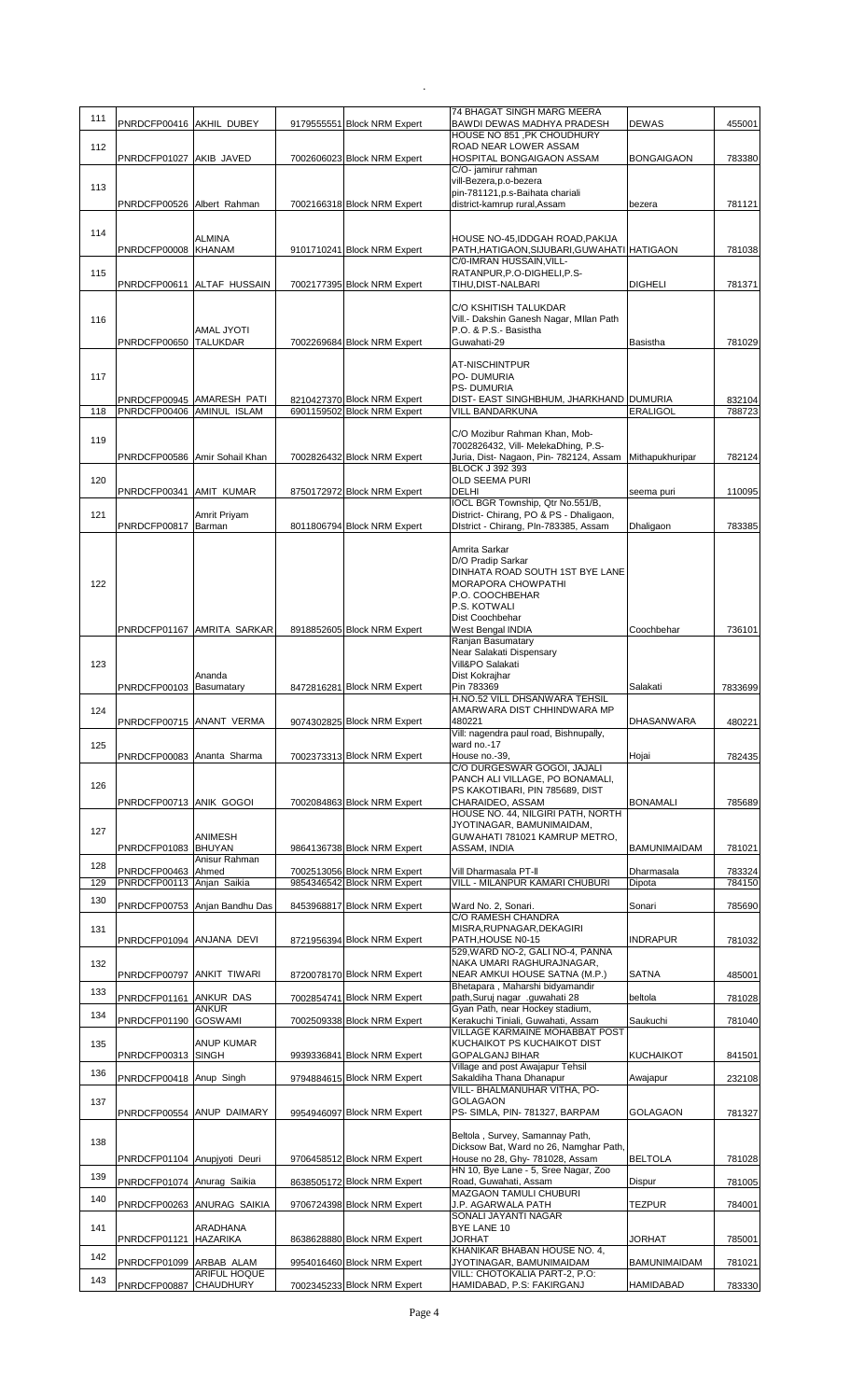| 144        |                                                         | PNRDCFP01116 Arindam Debnath  | 6001914476 Block NRM Expert                                | Kaziranga<br>University, Koraikhowa, Jorhat. Assam                                                 | orhat                            | 785001           |
|------------|---------------------------------------------------------|-------------------------------|------------------------------------------------------------|----------------------------------------------------------------------------------------------------|----------------------------------|------------------|
| 145        | PNRDCFP01236 DUTTA                                      | <b>ARUDYUTI</b>               | 8100092541 Block NRM Expert                                | Swarup Nagar Bal Chand Surana Path<br>Ward No 1 Kharupetia                                         | Kharupetia                       | 784115           |
| 146        |                                                         |                               |                                                            | Assam Engineering College Campus,<br>Jalukbari, Quater number - V/5/E, Near                        |                                  |                  |
|            |                                                         | PNRDCFP00066 Arunabh Bordoloi | 7002341809 Block NRM Expert                                | <b>AEC</b> hospital<br>BIDYASAGAR SARANI, BSF CAMP                                                 | JALUKBARI                        | 781013           |
| 147        | PNRDCFP01365 CHOUDHURY                                  | ASHIF AHMED                   | 6003328443 Block NRM Expert                                | ROAD, MAIZDIHI, WARD NO-<br>2,KARIMGANJ,788712,ASSAM                                               | <b>SETTLEMENT</b><br><b>ROAD</b> | 788712           |
| 148        | PNRDCFP01185 ALOM                                       | ASHRAFUL                      | 7013929279 Block NRM Expert                                | VILL-PIPULBARI PT(III) PO-DHANUA PS-<br><b>MANKACHAR</b>                                           | DHANUA                           | 783135           |
| 149        |                                                         | ASHWINI<br><b>GOSWAMI</b>     |                                                            | S/O Rajesh kumar goswami,<br>Goswami bhawan                                                        |                                  |                  |
|            | PNRDCFP00642                                            |                               | 8092392141 Block NRM Expert                                | kazipura, navratan bazar, sasaram<br>C/O- ALTAF HUSSAIN, VILL.-<br>SANOWATARI, P.O.- SANOWA, P.S.- | sasaram                          | 821115           |
| 150        | PNRDCFP01098 ASIF HUSSAIN                               |                               | 9101902751 Block NRM Expert                                | SIPAJHAR, Dist.-Darrang, Assam, PIN-<br>784145                                                     | Sanowa                           | 784145           |
| 151        |                                                         | ATAUR ROHMAN                  |                                                            | Vill Fekamari Pt II<br>PO Fekamari                                                                 |                                  |                  |
|            | PNRDCFP00770 SARKAR                                     |                               | 8876073309 Block NRM Expert                                | PS South Salmara                                                                                   | Fekamari                         | 783135           |
| 152        | PNRDCFP00581                                            | Atiqul Islam                  | 9706627452 Block NRM Expert                                | VILL- BIDYANAGAR P.O- BALADMARI<br>Balijana, Goalpara, Assam 783121                                | Baladmari                        | 783121           |
| 153        |                                                         | ATIQUR                        |                                                            | C/O ABDUR RAHMAN<br>H.NO-09, SUNCITY LANE, SATGAON                                                 |                                  |                  |
|            | PNRDCFP00703 RAHMAN                                     |                               | 7002185750 Block NRM Expert                                | AMBARI<br><b>VILL-GOKULPUR</b>                                                                     | Udayan Vihar                     | 781171           |
| 154        |                                                         | PNRDCFP00095 AULIA SK SALIM   | 7002615383 Block NRM Expert                                | NEAR 2206 NO PURAN GAON LP<br><b>SCHOOL</b>                                                        | PIAZBARI                         | 783128           |
|            |                                                         |                               |                                                            | Vill: Birpara (Coochbehar Road)<br>PO: Alipurduar                                                  |                                  |                  |
| 155        |                                                         |                               |                                                            | Dist: Alipurduar<br>Pin: 736121                                                                    |                                  |                  |
| 156        | PNRDCFP01143 Avijit Saha<br>PNRDCFP00359 Ayesha Julekha |                               | 8145735825 Block NRM Expert<br>9957754713 Block NRM Expert | West Bengal<br>VILL:Kharuabandha                                                                   | Alipurduar<br>Fekamari           | 736121<br>783135 |
| 157        |                                                         | AYUSHMAN                      |                                                            | 59B MOH. TAREENPUR NEAR<br>TAREENPUR POST OFFICE SITAPUR                                           |                                  |                  |
| 158        | PNRDCFP00816 BAJPAI                                     | AZAHARUL                      | 7785029441 Block NRM Expert                                | <b>UTTAR PRADESH</b><br>Vill-Bhayraguri, P.O- Bhairaguri, Dist.-                                   | <b>SITAPUR</b>                   | 261001           |
|            | PNRDCFP00749 ISLAM                                      |                               | 9365501987 Block NRM Expert                                | Barpeta, Pin- 781311, State- Assam<br>VILL- BIRSHING, PART-II, P.S+DIST-                           | Bhairaguri                       | 781311           |
| 159<br>160 | PNRDCFP00009 Azibar Rahman                              |                               | 6001978297 Block NRM Expert                                | <b>DHUBRI</b><br>Barpeta                                                                           | FAKIRGANJ                        | 783330           |
|            | PNRDCFP00125 Azizul Hoque                               |                               | 9101016613 Block NRM Expert                                | Nil<br>Bachhwal mehnagar azamgarh utter                                                            | Nali Gaon                        | 781352           |
| 161<br>162 | PNRDCFP00302 bachche lal<br>PNRDCFP00983 BAIRAN MALO    |                               | 8218091065 Block NRM Expert<br>9101772313 Block NRM Expert | pradesh<br>VIII- Lengerigaon, PS- Bhuragaon                                                        | Bachhwal<br>Sonduba              | 276204<br>782121 |
| 163        | PNRDCFP00736 SARMAH                                     | <b>BANASRI</b>                | 9678369035 Block NRM Expert                                | WEST BORAGAON MILAN PATH                                                                           | <b>GOTANAGAR</b>                 | 781033           |
|            |                                                         |                               |                                                            | S/O- SHAHER ALI, VILL- ROGHUPARA                                                                   |                                  |                  |
| 164        |                                                         |                               |                                                            | PO- FEKAMARI, PS- SOUTH<br>SALMARA, DIST- SOUTH SALMARA                                            |                                  |                  |
|            | PNRDCFP00895 Basirul Islam                              |                               | 7896604136 Block NRM Expert                                | MANKACHAR, ASSAM, PIN-783135                                                                       | <b>FEKAMARI</b>                  | 783135           |
|            |                                                         |                               |                                                            | C/O - AROTI DIHINGIA, ASHRAY<br>APPARTMENT.BLOCK B                                                 |                                  |                  |
| 165        |                                                         |                               |                                                            | E4, RATNAGERI ROAD,<br>BAMUNIMOIDAM, P.S-CHANDMARI, P.O-                                           |                                  |                  |
|            | PNRDCFP01130 DIHINGIA                                   | <b>BHABATOSH</b>              | 9127251271 Block NRM Expert                                | BAMUNIMOIDAM, PIN-781021, KAMRUP<br><b>METRO ASSAM</b><br>C/o Drakshya Bhuyan, Birkuchi,           | <b>BAMUNIMOIDAM</b>              | 781021           |
| 166        |                                                         | <b>BHARGAB</b>                |                                                            | Segubari, Hno. 28, Narengi, Guwahati,                                                              |                                  |                  |
|            | PNRDCFP01338 SAIKIA                                     |                               | 7002288632 Block NRM Expert                                | Assam<br>C0 MOHAN CH BEZBARUAH, hno 1,<br>BAPUJI NAGAR, NOONMATI, PO-                              | <b>NARENGI</b>                   | 781026           |
| 167        |                                                         | <b>BHARGAB</b>                | 9101258223 Block NRM Expert                                | <b>NOONMATI</b><br>Salbari, Bapujinagar, 781020                                                    | <b>NOONMATI</b>                  | 781020           |
| 168        | PNRDCFP01254 SARMA<br>PNRDCFP01062 HAZARIKA             | <b>BHARGAB JYOTI</b>          | 7002595057 Block NRM Expert                                | H.NO.:13, No. 1 Ram Nagar Path, Near<br>Gopal nagar, Noonmati, Guwahati                            |                                  | 781020           |
| 169        | PNRDCFP00635 HAZARIKA                                   | <b>BHASKAR JYOTI</b>          | 7002661121 Block NRM Expert                                | VILL BUTIKUR PO KACHARI PATHAR<br>DIST DHEMAJI ASSAM                                               | Noonmati<br>KACHARI PATHAR       | 787058           |
| 170        |                                                         | <b>BHASKAR JYOTI</b>          |                                                            | C/O BHUPEN CHANDRA DAS<br>VILL- LANKESWAR NATUNBASTI                                               | <b>GUWAHATI</b>                  |                  |
|            | PNRDCFP00123 DAS                                        | <b>BHASKARJIT</b>             | 6000585885 Block NRM Expert                                | HOUSE NO.-09<br>Govinda Sarma Path, Chiring Chapori,                                               | UNIVERSITY                       | 781014           |
| 171        | PNRDCFP01054                                            | <b>BORA</b>                   | 8811861033 Block NRM Expert                                | Dibrugarh, Assam<br>vill+P.O-Balikaria                                                             | Dibrugarh                        | 786001           |
| 172        | PNRDCFP01209 Barman                                     | Bhaskarjyoti                  | 8812807641 Block NRM Expert                                | Dist+P.S- Nalbari<br>Street-kaithalkushi road                                                      | Balikaria                        | 781341           |
| 173<br>174 | PNRDCFP00217<br>PNRDCFP00735 Bidyut Sarkar              | <b>Bibek Nath</b>             | 8638216349 Block NRM Expert<br>9678212112 Block NRM Expert | Village Niz Dalgaon<br>Bilasipara, Subhash Pally, W/No-5                                           | Dalgaon<br>Bilasipara            | 784116<br>783348 |
| 175        |                                                         |                               |                                                            |                                                                                                    |                                  |                  |
| 176        | PNRDCFP00984 Bidyut Baishya                             | <b>BIDYUT VIKASH</b>          | 9101355837 Block NRM Expert                                | VILL DEKA BAPU SATRA SUALKUCHI<br>VILL & P.O-BONGSHAR, PS-                                         | <b>SUALKUCHI</b>                 | 781103           |
|            | PNRDCFP00475 KASHYAP                                    |                               | 7002532141 Block NRM Expert                                | <b>SUALKUCHI</b><br>BHAGADUTTAPUR, KAHILIPARA, IN                                                  | <b>BONGSHAR</b>                  | 781103           |
| 177        | PNRDCFP01239 BAISHYA                                    | <b>BIKIRAN</b>                | 8638710192 Block NRM Expert                                | FRONT OF SHIV MANDIR, GUWAHATI,<br>ASSAM                                                           | KAHILIPARA                       | 781019           |
| 178        |                                                         |                               |                                                            | H.NO 60 UPPER BABU PATTY<br>NEAR ANANDA MARGA SCHOOL                                               |                                  |                  |
|            | PNRDCFP00298 Biltu Das                                  |                               | 7011331933 Block NRM Expert                                | <b>LUMDING</b><br>C/O DHIRENDRA MALLA BUZAR                                                        | HOJAI                            | 782447           |
| 179        |                                                         | <b>BINOD MALLA</b>            |                                                            | <b>BARUAH</b><br><b>VILL CHANDKUCHI</b><br>PO CHANDKUCHI                                           | Nalbari                          | 781334           |
|            |                                                         | PNRDCFP01048 BUZAR BARUAH     | 6000388292 Block NRM Expert                                | VILL- JHOWDANGA, P.O.-<br>JHOWDANGA, P.S. - MANKACHAR,                                             |                                  |                  |
| 180        |                                                         | PNRDCFP01015 BINOY ROBIDAS    | 8751831974 Block NRM Expert                                | DISTRICT- SOUTH SALMARA<br>MANKACHAR, PIN-783131                                                   | JHOWDANGA                        | 783131           |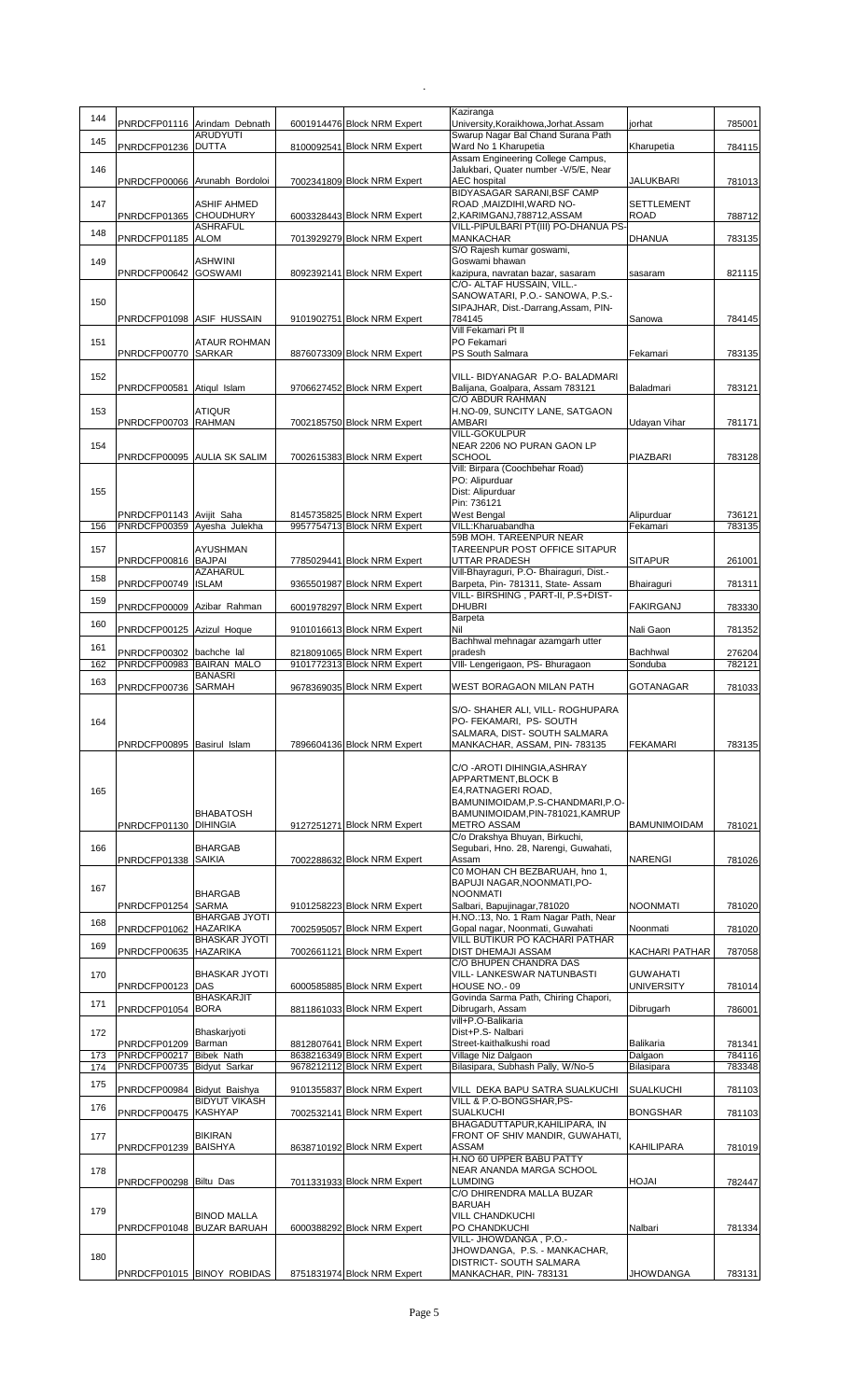| 181 |                                        |                                               |                                                            |                                                                                    |                                   |                  |
|-----|----------------------------------------|-----------------------------------------------|------------------------------------------------------------|------------------------------------------------------------------------------------|-----------------------------------|------------------|
|     | PNRDCFP00939 Birajjyoti Saikia         |                                               | 8638867559 Block NRM Expert                                | Gobindapur village, p.o-panitola, tinsukia<br><b>VILL MURARA</b>                   | Panitola, tinsukia                | 786183           |
| 182 |                                        |                                               |                                                            | PO PS RANGIA                                                                       |                                   |                  |
|     | PNRDCFP00690 MAHANTA                   | <b>BISHAL KUMAR</b>                           | 9365190422 Block NRM Expert                                | <b>DIST KAMRUP ASSAM</b><br>PIN 781354                                             | <b>RANGIA</b>                     | 781354           |
|     |                                        |                                               |                                                            | VILL- RAJABAHAR GAON, WARD NO.-                                                    |                                   |                  |
|     |                                        |                                               |                                                            | 09, BYLANE NO.-05, DERGAON, P.O.-<br>DERGAON, P.S.-DERGAON,                        |                                   |                  |
| 183 |                                        |                                               |                                                            | GOLAGHAT, ASSAM PIN-785614                                                         |                                   |                  |
|     |                                        |                                               |                                                            | D.K.D. COLLEGE ROAD, NEAR SORAI                                                    |                                   |                  |
|     | PNRDCFP00777 BISHAL DUTTA              |                                               | 9706364049 Block NRM Expert                                | NAMGHAR GATE<br>3rd floor Block B Flat No. 186C,                                   | <b>DERGAON</b>                    | 785614           |
| 184 |                                        | <b>BISHALAKSH</b>                             |                                                            | Jagath Kuthir, Premtala Terrace                                                    | Silchar Head Post                 |                  |
|     | PNRDCFP00632                           | <b>DEV</b>                                    | 8876315867 Block NRM Expert                                | Premtala, Silchar                                                                  | Office                            | 788001           |
| 185 |                                        |                                               |                                                            | BETBARI 2 NO KONWAR GAON, PO:-                                                     |                                   |                  |
|     | PNRDCFP01050                           | <b>BISHWA KUMAR</b><br><b>BURAGOHAIN</b>      | 8638552504 Block NRM Expert                                | MITHAPUKHURI PS:- SIVSSAGAR PIN:-<br>785640, DIS:-SIVASAGAR, ASSAM                 | <b>MITHAPUKHURI</b>               | 785640           |
|     |                                        |                                               |                                                            | C/o: Khagen Lahkar                                                                 |                                   |                  |
| 186 | PNRDCFP00262                           | <b>BISWAJIT</b><br>LAHKAR                     | 9706175957 Block NRM Expert                                | HOUSE NO: 34, WARD NO: 22<br>BORPARA (NEAR NAMGHAR)                                | <b>BONGAIGAON</b>                 | 783380           |
|     |                                        |                                               |                                                            | Vill- Kalaigaon, Locality- Kalaigaon                                               |                                   |                  |
| 187 | PNRDCFP00075 Biswajit Borah            |                                               | 9101745229 Block NRM Expert                                | College Road, P.O- Kalaigaon, P.S-<br>Kalaigaon, Dist- Udalguri, Pin- 784525       | Kalaigaon                         | 784525           |
| 188 |                                        |                                               |                                                            | MERELI PATHAR GAON CHABUA,                                                         |                                   |                  |
|     |                                        | PNRDCFP00609 BISWAJIT MIPUN                   | 7002770293 Block NRM Expert                                | NEAR GAS AGENCY                                                                    | CHABUA                            | 786184           |
|     |                                        |                                               |                                                            | C/o Dwijen Bhuyan House No-29 Janata                                               |                                   |                  |
| 189 |                                        |                                               |                                                            | Nagar Ganesh Mandir Path Bye lane 7                                                |                                   |                  |
|     | PNRDCFP00911 Biswajit Bhuyan           |                                               | 7002958571 Block NRM Expert                                | New Guwahati Tiniali . Guwahati, Assam Noonmati<br>BHAGAJATIN ROAD, VILLAGE & P.O- |                                   | 781020           |
| 190 |                                        |                                               |                                                            | <b>IRONGMARA</b>                                                                   |                                   |                  |
|     | PNRDCFP00408 BORNOJIT DEB              | Buddha Chandra                                | 7002946676 Block NRM Expert                                | CACHAR, ASSAM<br>S/O. Biswajit Sinha, Vill- Bhakatpur                              | <b>IRONGMARA</b>                  | 788011           |
| 191 | PNRDCFP00610 Sinha                     |                                               | 9706822169 Block NRM Expert                                | kathal road Silchar                                                                | Bhakatpur                         | 788005           |
| 192 |                                        | <b>BULBUL</b>                                 |                                                            | VILL- NIZ KHARUPETIA, PO- NIZ<br>KHARUPETIA, PS- DHULA, DARRANG,                   |                                   |                  |
|     | PNRDCFP00340 HUSSAIN                   |                                               | 6002923878 Block NRM Expert                                | ASSAM, PIN-784115                                                                  | <b>NIZ KHARUPETIA</b>             | 784115           |
| 193 | PNRDCFP01238 CHOUDHURY                 | <b>BURHAN UDDIN</b>                           | 8822683809 Block NRM Expert                                | VILL SRIPUR PT 1, P.O FULBARI, DIST<br>CACHAR, ASSAM 788802                        | <b>FULBARI</b>                    | 788802           |
|     |                                        |                                               |                                                            | <b>CO Urmila Phukan</b>                                                            |                                   |                  |
| 194 | PNRDCFP00850                           | Chayanika<br>Phukan                           | 8720961836 Block NRM Expert                                | Vill Hatibandha<br>PO Gangmouthan                                                  | Gangmouthan                       | 784167           |
| 195 |                                        | Chelleyjeet                                   |                                                            | JAILROAD, KARERTAL,                                                                |                                   |                  |
|     | PNRDCFP00283                           | Kashyap                                       | 7002895107 Block NRM Expert                                | <b>INFRONT OF DISTRICT JAIL</b><br>House No. 4, Aditya Residency, Flat No.         | <b>BHATKUCHI</b>                  | 781314           |
|     |                                        |                                               |                                                            | 4-B, Namghar Path, Jayanagar, Beltola,                                             |                                   |                  |
| 196 |                                        | Chinmoy Ranjan                                |                                                            | Guwahati, Assam                                                                    |                                   |                  |
|     | PNRDCFP01354                           | Bairagi<br>Chinmoy Ranjan                     | 9706582597 Block NRM Expert                                | Pin: 781028                                                                        | <b>Beltola</b>                    | 781028           |
| 197 | PNRDCFP00493                           | Gogoi                                         | 8638200252 Block NRM Expert                                | DUBDARIA VILLAGE                                                                   | <b>KHANAMUKH</b>                  | 785682           |
| 198 | PNRDCFP00959 BASUMATARY                | DAIZI                                         | 8099972621 Block NRM Expert                                | <b>VILL-BWIGRIGURI</b>                                                             | <b>UDALGURI</b>                   | 784509           |
| 199 |                                        |                                               |                                                            |                                                                                    |                                   |                  |
|     | PNRDCFP00084 DAVID MEDHI               |                                               | 7002835890 Block NRM Expert                                | 1 NO GALIAHATI, G.C. LANE, BARPETA BARPETA<br>VIVEKANANDA ROAD, LANE NO 9,         |                                   | 781301           |
| 200 |                                        |                                               |                                                            | HOUSE NO 11, WARD NO 25, P.O.                                                      |                                   |                  |
|     | PNRDCFP00429 NATH                      | DEBA PRASAD                                   | 7099045139 Block NRM Expert                                | SILCHAR 788007, DIST CACHAR,<br>STATE ASSAM                                        | <b>VIVEKANANDA</b><br><b>ROAD</b> | 788007           |
|     |                                        |                                               |                                                            |                                                                                    |                                   |                  |
| 201 | PNRDCFP01198 CHAKRABARTY               | <b>DEBADOTTA</b>                              | 9678630487 Block NRM Expert                                | HOUSE NO.22, WARD NO.27, JOGESH<br>ROAD, TARAPUR, SILCHAR-788003                   | TARAPUR                           | 788003           |
| 202 |                                        |                                               |                                                            | VILL. BANIYA GAON , MANIKPUR ROAD                                                  |                                   |                  |
|     | PNRDCFP00097                           | DEBAJIT NATH                                  | 6002295796 Block NRM Expert                                | P.O. NITYANANDA<br>Vill:-Gaurisagar, P.O/P.S:- Gaurisagar,                         | NITYANANDA                        | 781329           |
| 203 | PNRDCFP00482                           | Debajit Saikia                                | 7002193184 Block NRM Expert                                | District :- Sivasagar, Pin:-785664                                                 | Gaurisagar                        | 785664           |
| 204 |                                        |                                               |                                                            | C/O- Sankar Charan Das, H.S No-20,<br>Bhaskarnagar, Near Bhaskarnagar L.P          |                                   |                  |
|     | PNRDCFP00356 Debajit Das               |                                               | 7002738274 Block NRM Expert                                | School, Behind R.P.F Barrack                                                       | Bamunimaidan                      | 781021           |
| 205 | PNRDCFP00091                           | <b>DEBASHIS</b><br><b>CHANGMAI</b>            |                                                            | C/O UPEN CHANGMAI , AMGURI TOWN<br>WARD NO.6, HOUSE No.79                          | Amguri                            | 785680           |
|     |                                        | <b>DEBASHISH</b>                              | 8876167832 Block NRM Expert                                | Near Daily Market, No. 2 Nabhakatia                                                |                                   |                  |
| 206 | PNRDCFP01230 CHANGMAI                  |                                               | 7002096542 Block NRM Expert                                | Village, Rajgarh                                                                   | Rajgarh                           | 786611           |
|     |                                        |                                               |                                                            | Kahilipara Krishnanagar Guwahati, H.No:-                                           |                                   |                  |
| 207 |                                        | Debasish                                      |                                                            | 02, PS= Dispur, P.O.= Kahilipara, Opp                                              |                                   |                  |
| 208 | PNRDCFP00634 Borthakur<br>PNRDCFP00362 | Debojit Barman                                | 9854663972 Block NRM Expert<br>7086833759 Block NRM Expert | Krishna Nagar LP School<br>R.K.Ashram Road, Basugaon                               | Kahilipara<br>Basugaon            | 781019<br>783372 |
| 209 |                                        | DEEPJYOTI                                     |                                                            | Vill. - Bardadhi, P. O. - Gerua, P. S. -                                           |                                   |                  |
|     | PNRDCFP00972 PATOWARY                  |                                               | 8876508285 Block NRM Expert                                | Hajo, Dist. - Kamrup (Assam)<br>C/O Ramani Nath, Rongmili, Vill- Uttar             | Gerua                             | 781102           |
| 210 |                                        |                                               |                                                            | Bar Siral, PO- Niz-Dhamdhama, Dist-                                                |                                   |                  |
|     | PNRDCFP00890 Deepjyoti Nath            |                                               | 9337203748 Block NRM Expert                                | Baksa, Assam<br>Vill+P.O- Amani, P.S-Belsor, Near Power                            | Niz-Dhamdhama                     | 781349           |
| 211 |                                        | PNRDCFP01125 Deepjyoti Barman                 | 9706580587 Block NRM Expert                                | House                                                                              | Amani                             | 781306           |
| 212 |                                        | Dharmendra                                    |                                                            | VILL BALIPOTA PO LAKSHIMPUR PS                                                     |                                   |                  |
| 213 | PNRDCFP01282<br>PNRDCFP00852           | Saharia<br>DHIRAJ GOGOI                       | 6900686205 Block NRM Expert<br>8876381591 Block NRM Expert | MANGALDAI<br>LAHOWAL PATRA GAON                                                    | LAKSHIMPUR<br><b>LAHOWAL</b>      | 784525<br>786010 |
| 214 |                                        |                                               |                                                            |                                                                                    |                                   |                  |
|     | PNRDCFP00759                           | DHIRAJ BRAHMA                                 | 9859194080 Block NRM Expert                                | VILL - BORAGARI<br>SRISHTI RESIDENCY, FLAT NO 3,4,C,                               | <b>DOTMA</b>                      | 783347           |
| 215 |                                        | DHIRAJ KUMAR                                  |                                                            | LANKESHWAR, JALUKBARI,                                                             | <b>GUWAHATI</b>                   |                  |
|     | PNRDCFP01068                           | <b>DAIMARI</b>                                | 8473838639 Block NRM Expert                                | GUWAHATI, ASSAM<br>C/o Dilip bhatta, Village: Chamata, Mauza                       | UNIVERSITY HPO                    | 781014           |
| 216 |                                        |                                               |                                                            | Dharmapur, P.S: Belsor, P.O: Chamata,                                              |                                   |                  |
|     |                                        | PNRDCFP00162 Dhritiman Bhatta<br>Dhruba Jyoti | 8486134597 Block NRM Expert                                | Nalbari, Assam<br>Dhekorgorah komar gaon, Near                                     | Chamata                           | 781306           |
| 217 | PNRDCFP01231 Kakoti                    |                                               | 8876126328 Block NRM Expert                                | Dhekorgorah MPHC                                                                   | Dhekorgorah                       | 785015           |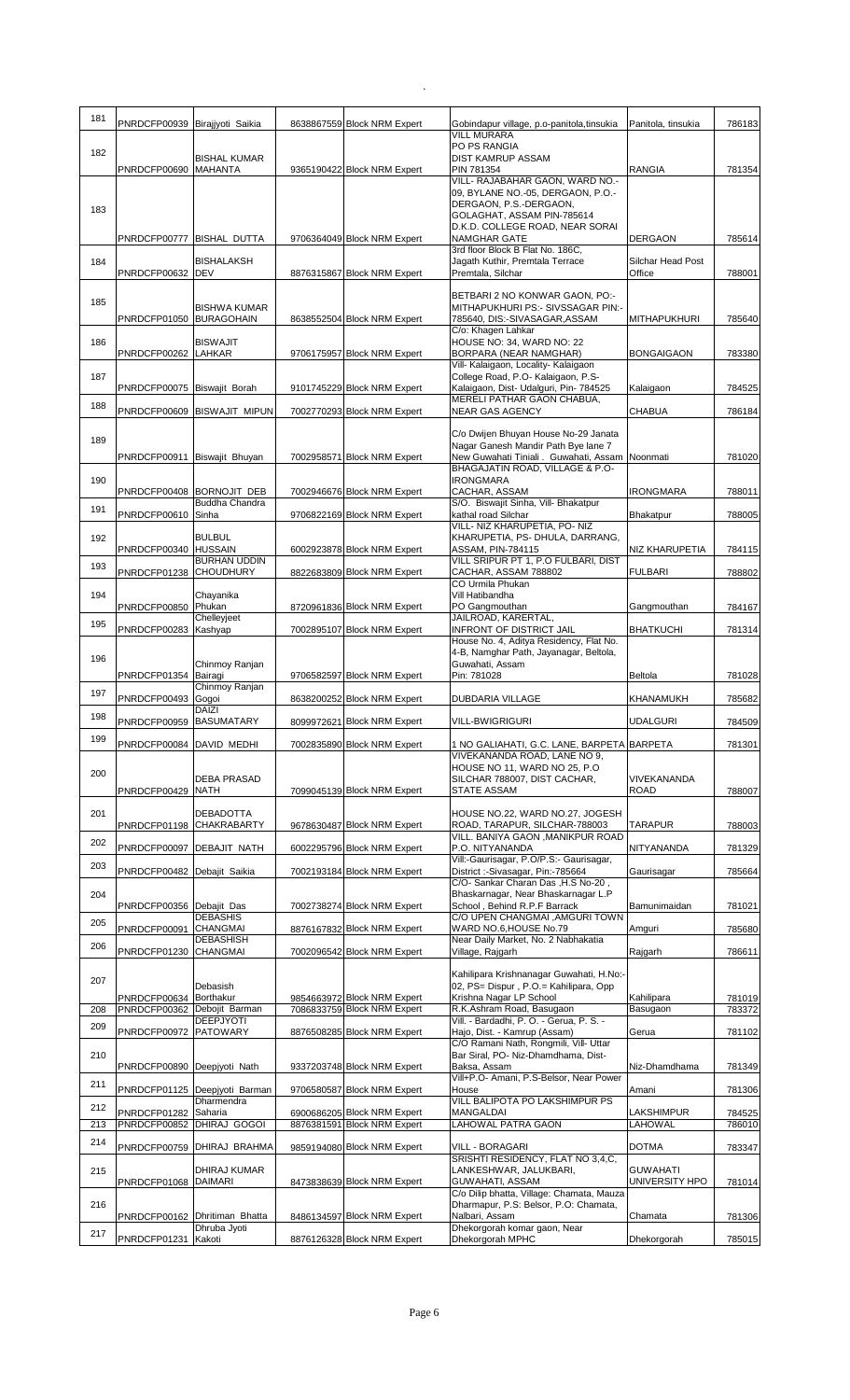|     |                                            |                                         |                                                            | Dist-Sivasagar<br>Town-Simaluguri                                               |                    |                  |
|-----|--------------------------------------------|-----------------------------------------|------------------------------------------------------------|---------------------------------------------------------------------------------|--------------------|------------------|
| 218 |                                            | Dhruba jyoti                            |                                                            | PS/PO-Simaluquri<br>Village-Borkala Gaon                                        |                    |                  |
|     | PNRDCFP00863                               | Mohan                                   | 9523543304 Block NRM Expert                                | State-Assam                                                                     | simaluguri         | 785686           |
| 219 |                                            | Dhruba Jyoti                            |                                                            | Vill-Baghmara(Milanpur)<br>PO-Ghograpar, PIN-781369                             |                    |                  |
|     | PNRDCFP01221                               | Bhattacharya                            | 9365164709 Block NRM Expert                                | Dist-Nalbari, STATE-Assam                                                       | Ghograpar          | 781369           |
| 220 |                                            |                                         |                                                            | BARHOITING CHAPARI GAON, P.O.<br>BARHOITING P.S. SIVASAGAR DIST:                |                    |                  |
|     | PNRDCFP01274 MOHAN                         | <b>DHURBAJYOTI</b>                      | 7896526782 Block NRM Expert                                | SIVASAGAR PIN: 785697 STATE:<br>ASSAM                                           | <b>BARHOITING</b>  | 785697           |
| 221 |                                            | <b>DIBYA BIKASH</b>                     |                                                            |                                                                                 |                    |                  |
|     | PNRDCFP00647                               | <b>SAIKIA</b><br><b>DIBYAJYOTI</b>      | 6000195112 Block NRM Expert                                | BARUAHOLA GAON, P.S. - TINSUKIA<br>NARENGI, HOUSING COLONY, SEUJ                | PANITOLA           | 786183           |
| 222 | PNRDCFP00872                               | <b>BORDOLOI</b><br><b>DIDARUL ISLAM</b> | 9508005572 Block NRM Expert                                | NAGAR, PS NOONMATI                                                              | <b>NARENGI</b>     | 781026           |
| 223 | PNRDCFP00767                               | <b>CHOUDHURY</b>                        | 6000135600 Block NRM Expert                                | VILL-BASHDAHAR PT-II.                                                           | <b>MATIJURI</b>    | 788155           |
| 224 | PNRDCFP01260 BOIRAGI                       | <b>DIGANTA</b>                          | 9101634492 Block NRM Expert                                | VILL- KAKHARI GAON, PS- SAMAGURI                                                | <b>PURANIGUDAM</b> | 782141           |
| 225 |                                            | <b>DILNOOR</b><br><b>HASSAN KHAN</b>    | 9531051930 Block NRM Expert                                |                                                                                 | <b>BHATKUCHI</b>   |                  |
| 226 | PNRDCFP00701<br>PNRDCFP01173 Diluwar Ahmed |                                         | 6900479342 Block NRM Expert                                | H/No- 478 Ka, VILL- BHATKUCHI<br>Vill+PO: Patuakata, PS: Mikirbheta,            | Patuakata          | 781314<br>782104 |
| 227 | PNRDCFP01292 Diluwar Hussain               |                                         | 8473895914 Block NRM Expert                                | C/O- Shafiqur Rahman Vill- Ambari, p.o-<br>Ambari                               | Ambari             | 782445           |
| 228 |                                            | <b>DIMBESWER</b>                        |                                                            |                                                                                 |                    |                  |
| 229 | PNRDCFP00681<br>PNRDCFP01137               | <b>BORAH</b><br>Dimpal Saikia           | 9476530273 Block NRM Expert<br>7002577841 Block NRM Expert | 1 NO TIRUAL NEAR SATSUNG MONDIR FURKATING<br>Banipur, bye lane 11,              | Banipur            | 785610<br>786003 |
| 230 | PNRDCFP00851                               | <b>DIMPU BARMAN</b>                     | 6900584210 Block NRM Expert                                | TOWN- PATHSALA, WARD NO-3, PS-<br>PATACHARKUCHI                                 | PATHSALA           | 781325           |
| 231 |                                            |                                         |                                                            | Indrakanan(south), Kanainatsal                                                  |                    |                  |
|     | PNRDCFP00699 Dipanjan Hazra                | <b>DIPANKAR</b>                         | 9734573208 Block NRM Expert                                | P.O.-Sripally, Burdwan, Pin-713103<br>VILL-DIGHELI DOMAHITOLA, MOUZA-           | Sripally           | 713103           |
| 232 | PNRDCFP00080 RAJBONGSHI                    |                                         | 7002612119 Block NRM Expert                                | KHATA, P.S-NALBARI<br>Ushanagar By Lane-24 near Rongali                         | <b>BAR DIGHELI</b> | 781334           |
| 233 | PNRDCFP01275 Dipankar Kalita               |                                         | 7002355748 Block NRM Expert                                | Pathar, Tezpur, Sonitpur, Assam                                                 | Tezpur             | 784001           |
| 234 | PNRDCFP00224                               | <b>DIPANKAR DAS</b>                     | 7399489622 Block NRM Expert                                | Ward no-3, Gitanagar, Abhayapuri, P&O-<br>Abhayapuri                            | ABHAYAPURI         | 783384           |
|     |                                            |                                         |                                                            | HOUSE NO. 288, FANIR CHOWK BUS                                                  |                    |                  |
| 235 |                                            |                                         |                                                            | STOP,<br>BAIHATA CHARIALI - GORESWAR                                            |                    |                  |
|     |                                            |                                         |                                                            | ROAD.<br>VILLAGE: BARDANGERI KUCHI,                                             | <b>BARDANGERI</b>  |                  |
|     |                                            | PNRDCFP00893 DIPJYOTI DEKA              | 9101079541 Block NRM Expert                                | P.S.: BAIHATA CHARIALI                                                          | <b>KUCHI</b>       | 781366           |
| 236 |                                            |                                         |                                                            | Vill :- Jakai Pelowa, P/S :- Biphuria, Sub<br>Div :- North Lakhimpur.           |                    |                  |
|     |                                            | PNRDCFP01298 DIPTI HAZARIKA             | 8638182703 Block NRM Expert                                | Dist :- Lakhimpur-784161 (Assam)<br>VILL / PO - MAJIKUCHI, GOHPUR               | Rajbari            | 784161           |
| 237 |                                            |                                         |                                                            | PIN - 784178                                                                    |                    |                  |
|     |                                            | PNRDCFP00772 DISHA BARUAH               | 8638516517 Block NRM Expert                                | TOWN - GOHPUR<br>DIST - BISWANATH, ASSAM                                        | <b>MAJIKUCHI</b>   | 78417            |
| 238 |                                            |                                         |                                                            | Chaaras Niwas Near Karguith Chholing<br>Monastery H.No.81 VPO Asrang Teh.       |                    |                  |
|     | PNRDCFP00425 Dishant Charas                |                                         | 9816701235 Block NRM Expert                                | Moorang                                                                         | Asrang             | 172109           |
| 239 |                                            | DR.UDDIPTA                              |                                                            | B-1/26, Flat No A4, 4th Floor,<br>Near Birpara Bus Stop, Kalyani, Nadia,        |                    |                  |
|     | PNRDCFP00050 GHOSH                         |                                         | 9330348154 Block NRM Expert                                | West Bengal.PIN:741235                                                          | KALYANI            | 741235           |
| 240 |                                            | Durllav                                 |                                                            | Vill-Singimari<br>Po-Kerpabhitha                                                |                    |                  |
|     | PNRDCFP00452 Rajbongshi                    |                                         | 9101299337 Block NRM Expert                                | Ps-Goreswar<br>Vill- Nahar bari, PO- Khurachuk, PS-                             | Kerpabhitha        | 781366           |
| 241 |                                            |                                         |                                                            | Gogamukh, Pin- 787034, Dist- Dhemaji,                                           |                    |                  |
| 242 | PNRDCFP00029 Elish Pegu                    |                                         | 9365248851 Block NRM Expert                                | Assam<br>House No. 107, Vill- Bataiya, P. S-                                    | Khurachuk          | 787034           |
|     | PNRDCFP01092 Faizul Jalal                  | <b>FARIDA YESMIN</b>                    | 7013092740 Block NRM Expert                                | Nilambazar                                                                      | Mullaganj Bazar    | 788719           |
| 243 | PNRDCFP01370 BARBHUIYA                     |                                         | 9101469329 Block NRM Expert                                | meherpur alitikar                                                               | meherpur           | 788015           |
| 244 |                                            |                                         |                                                            | HOUSE NO-O6, BAGHESWARI PATH,<br>SARUMOTORIA, DISPUR, GUWAHATI                  |                    |                  |
|     |                                            | PNRDCFP00619 FARUK MD SISTY             | 9707780920 Block NRM Expert                                | ASSAM<br>VILL- CHEDAMARI, P.O. - BALAPARA,                                      | DISPUR             | 781006           |
| 245 | PNRDCFP00139 Firoz Ahmed                   |                                         | 7002733691 Block NRM Expert                                | P.S. - JOGIGHOPA                                                                | <b>BALAPARA</b>    | 783388           |
| 246 |                                            | <b>FORIDUL ISLAM</b>                    |                                                            | vill-Baghmara, Po- South Geramari, Ps-<br>Gauripur, Dist-Dhubri (Assam) Pin No- |                    |                  |
|     | PNRDCFP01246 SK                            |                                         | 6002372855 Block NRM Expert                                | 783331<br>Vill- Jhaler Alga part 1, P.o- South                                  | South Geramari     | 783331           |
| 247 |                                            |                                         |                                                            | Geramari, P.S- Gauripur, Dist- Dhubri                                           |                    |                  |
|     | PNRDCFP00801                               | Fulbar Ali Sheikh                       | 6301520857 Block NRM Expert                                | Assam pin-783331<br>VILL.- DAGATI, P.O.- AZAD, P.S.-                            | South Geramari     | 783331           |
| 248 |                                            |                                         |                                                            | PANIGAON, DIST.- LAKHIMPUR,<br>ASSAM                                            |                    |                  |
|     | PNRDCFP00386 GAKUL Borah                   |                                         | 9508082805 Block NRM Expert                                | PIN-787031                                                                      | <b>AZAD</b>        | 787031           |
| 249 | PNRDCFP00308                               | Gaurav Vijay<br>Bangar                  | 8459674004 Block NRM Expert                                | Near to 7no police chauki Railway<br>Qr.no.738B, Bhusawal.                      | Bhusawal           | 425201           |
| 250 |                                            |                                         |                                                            | 35, Garukuchi Path, Beltola                                                     |                    |                  |
|     | PNRDCFP01318                               | Gitanjali Deka                          | 9707460154 Block NRM Expert                                | Bhagaduttapur, 1st Floor<br>Gobinda Kalita                                      | <b>BELTOLA</b>     | 781028           |
| 251 |                                            | <b>GOBINDA</b>                          |                                                            | C/o-Prafulla Kalita<br>Vill-Bardadhi                                            |                    |                  |
|     | PNRDCFP00561                               | <b>KALITA</b>                           | 7002342546 Block NRM Expert                                | P. S. - Hajo                                                                    | qerua              | 781102           |
| 252 | PNRDCFP00675 Golapnur Alahi                |                                         | 7002443611 Block NRM Expert                                | C/O-Osim Uddin Ahmed, Vill-<br>Sukmanah, PO-Sukmanah,,                          | Sukmanah           | 781316           |
| 253 | PNRDCFP00133                               | <b>GOURAB DAS</b>                       | 8638381200 Block NRM Expert                                | C/O Girija Mohan Das, Vill- Mahadevpur,<br>Dholai, Cachar, Assam.               | Dholai Bazzar      | 788114           |
|     |                                            |                                         |                                                            | ROMAI KORDOIBAM GAON,                                                           |                    |                  |
| 254 |                                            |                                         |                                                            | P.O.-ROMAI,<br>P.S.-LAHOWAL,                                                    |                    |                  |
|     | PNRDCFP00143 Gourab Dutta                  |                                         | 7002316842 Block NRM Expert                                | DIST.-DIBRUGARH - 786010                                                        | <b>ROMAI</b>       | 786010           |
| 255 | PNRDCFP01372 Gulzar Hussain                |                                         | 7888589607 Block NRM Expert                                | Vill-Bandarkuna II, P.O-Eraligool, District-<br>Karimganj, State-Assam          | Eraligool          | 788723           |
| 256 |                                            |                                         |                                                            | RANGIA STATION ROAD WARD NO 1                                                   |                    |                  |
|     | PNRDCFP00857 H Bhaskar Singh               |                                         | 8811896715 Block NRM Expert                                | PO- RANGIA KAMRUP ASSAM 781354                                                  | <b>RANGIA</b>      | 781354           |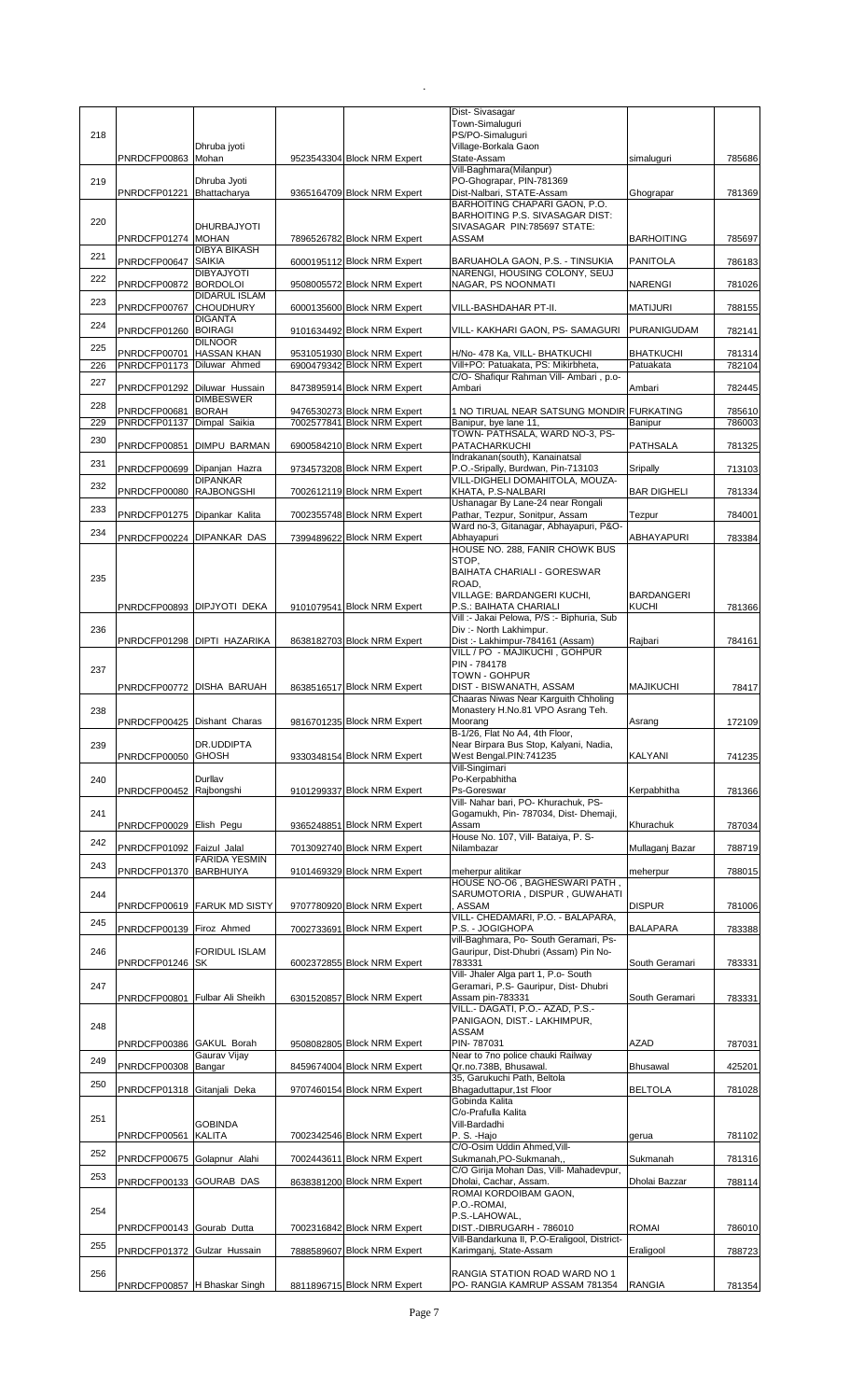| 257 | PNRDCFP01003                   | Hafizur Islam<br>Mullah                          | 9613173363 Block NRM Expert                                | Vill Chakir Bhitha Nera Chakir Bhitha<br>High School . P.O. Khablar Bhitha | Khablar Bhitha            | 781352           |
|-----|--------------------------------|--------------------------------------------------|------------------------------------------------------------|----------------------------------------------------------------------------|---------------------------|------------------|
| 258 |                                | Hari Navneet                                     |                                                            | A33 YOGIRAJ DUPLEX NEAR KUNJ                                               |                           |                  |
|     | PNRDCFP01347                   | Pareek                                           | 9106682815 Block NRM Expert                                | VILLA LAXMIPURA GORVA VADODARA<br>LALMATI TETELIA VILLAGE                  | VADODARA                  | 390016           |
| 259 |                                |                                                  |                                                            | <b>GHOSHPARA</b>                                                           |                           |                  |
|     | PNRDCFP01042 BARUAH            | <b>HEMANTA</b>                                   | 7002519469 Block NRM Expert                                | NEAR TETELIA HIGH SCHOOL<br><b>JALUKBARI</b>                               | <b>GOTANAGAR</b>          | 781033           |
| 260 |                                | <b>HIMAKSHI</b>                                  |                                                            | vill- Athiaboi, P.O- Pub Borka, P.S-                                       |                           |                  |
|     | PNRDCFP00829 PATOWARY          |                                                  | 8638044869 Block NRM Expert                                | Changsari, Dist- Kamrup, Pin-781101<br>Himangshu Bezbaruah                 | Pub Borka                 | 781101           |
| 261 | PNRDCFP00907                   | Himangshu<br>Bezbaruah                           | 7002519187 Block NRM Expert                                | C/O Sambhu Ram Bezbaruah<br>Vill Morowa PIN 781348                         | <b>MOROWA</b>             | 781348           |
| 262 |                                | Himanjyoti                                       |                                                            | Naharani Path, House No. 19, Near                                          |                           |                  |
|     | PNRDCFP01362                   | Sarmah<br>Himansu Shekhar                        | 8638189979 Block NRM Expert                                | Pipeline, Hatigaon, Guwahati<br>Flat No M-1, Nilachal Apartment, Six Mile, | Hatigaon                  | 781038           |
| 263 | PNRDCFP01117                   | Bor Patra Gohain                                 | 7002565956 Block NRM Expert                                | Guwahati                                                                   | Khanapara                 | 781022           |
| 264 |                                |                                                  |                                                            | VILL:- GARAL, KHELIAPARA; P.O:-                                            |                           |                  |
|     | PNRDCFP00280 DAS               | <b>HIRAK JYOTI</b>                               | 9613993654 Block NRM Expert                                | BHATTAPARA; P.S:- AZARA;<br>STREET:-DHARAPUR-UPARHALI ROAD BHATTAPARA      |                           | 781017           |
| 265 |                                | <b>HIRAK JYOTI</b>                               |                                                            | Vill-Haberikura Po-Puthimari Ps-                                           |                           |                  |
|     | PNRDCFP01168 KALITA            | Hirak Jyoti                                      | 9395281354 Block NRM Expert                                | Kamalpur Pin-781380<br>Vill Bongshar, P.O-Bongshar, , P.S-                 | Puthimari                 | 781380           |
| 266 | PNRDCFP00988 Baishya           |                                                  | 7576806715 Block NRM Expert                                | Sualkuchi,, Dist-Kamrup pin-781103<br><b>VILL: DEWRIPARA</b>               | bongshar                  | 781103           |
| 267 | PNRDCFP01235                   | Hirak jyoti ray                                  | 7896583830 Block NRM Expert                                | <b>BONGAIGAON</b>                                                          | <b>BONGAIGAON</b>         | 783380           |
| 268 |                                |                                                  |                                                            | VILL - BHERUA, P.O - DUNI, DIST -<br>DARRANG, STATE - ASSAM, P.S -         |                           |                  |
|     | PNRDCFP00502 Hirakjyoti Kalita |                                                  | 8011945220 Block NRM Expert                                | SIPAJHAR, PIN - 784148                                                     | <b>DUNI</b>               | 784148           |
| 269 |                                | <b>HRIDAY</b>                                    |                                                            | C/O DHIRENDRA NATH BORGOHAIN<br>DIGHALAPATHAR, WARD NO.-1,                 |                           |                  |
|     | PNRDCFP01047                   | <b>BORGOHAIN</b>                                 | 8638175633 Block NRM Expert                                | NAHARKATIA<br>C/O: Tilak Chandra Sarma Vill: Choto                         | Naharkatia                | 786610           |
| 270 | PNRDCFP01206 Sharmah           | <b>HRIDAYJYOTI</b>                               | 7896485989 Block NRM Expert                                | athiabari PO: Aulachowka                                                   | Aulachowka                | 784529           |
| 271 |                                | <b>IBADUR RAHMAN</b>                             |                                                            | vill-Rangauti, pt-3<br>P.O-Rangauti                                        |                           |                  |
|     | PNRDCFP00082                   | <b>CHOUDHURY</b>                                 | 9435586420 Block NRM Expert                                | P.S \$ Dist-Hailakandi (Assam)                                             | Rangauti                  | 788155           |
| 272 |                                | <b>IKBAL FORID</b>                               |                                                            | Vill- Golapara Part-1, P.O-Golapara, P.S-<br>Abhayapuri, Dist-Bongaigaon   |                           |                  |
|     | PNRDCFP01339                   | AHMED                                            | 7002608008 Block NRM Expert                                | PIN-783384                                                                 | Golapara                  | 783384           |
| 273 | PNRDCFP00598                   | Ikbal Hussain<br><b>IMDADUR</b>                  | 6281627129 Block NRM Expert                                | Vill- Bhelengamari<br>VILLAGE: CHIPORSANGAN PART 1                         | Podmer Alga               | 783339           |
| 274 | PNRDCFP01304 LASKAR            | <b>RAHMAN</b>                                    | 8638647112 Block NRM Expert                                | P.O: CHIPORSANGAN<br>JANKIBAZAR                                            | CHIPOSANGAN               | 788801           |
|     |                                |                                                  |                                                            | <b>VILL-SORAIL</b>                                                         |                           |                  |
| 275 | PNRDCFP00455 BARBHUIYA         | <b>IMRAN</b>                                     | 7002240768 Block NRM Expert                                | PO- KRISHNAPUR<br><b>PS-SILCHAR</b>                                        | <b>KRISHNAPUR</b>         | 788025           |
| 276 |                                | <b>INAMUL</b>                                    |                                                            |                                                                            |                           |                  |
|     | PNRDCFP01284 HUSSAIN           |                                                  | 8638268233 Block NRM Expert                                | VILL & P.O- SURADI. DIST-NALBARI<br>Vill-Sialmari Gaon                     | <b>SURADI</b>             | 781340           |
|     |                                |                                                  |                                                            | P.O-Kathani                                                                |                           |                  |
| 277 |                                |                                                  |                                                            |                                                                            |                           |                  |
|     | PNRDCFP01070 INAMUL ISLAM      |                                                  | 8399073348 Block NRM Expert                                | P.S-Laharighat<br>Dist-Morigaon                                            | Kathani                   | 782127           |
| 278 |                                | <b>IRSHAD</b>                                    |                                                            | VILL DOLAITOLA PO SANIADI PS HAJO                                          |                           |                  |
|     | PNRDCFP00970 MOHAMMAD          |                                                  | 9577661146 Block NRM Expert                                | DIST KAMRUP PIN 781102<br>C/O- Tarani goswami                              | SANIADI                   | 781102           |
| 279 |                                |                                                  |                                                            | Vill-Bengabora<br>P.S- Mangaldoi                                           |                           |                  |
|     | PNRDCFP01132 Jagriti Goswami   |                                                  | 7002169847 Block NRM Expert                                | State- Assam                                                               | Outala                    | 784525           |
|     |                                |                                                  |                                                            | VILL-LALMOHONER ALGA<br>PO- ASHARIKANDI                                    |                           |                  |
| 280 |                                |                                                  |                                                            | <b>PS- GAURIPUR</b>                                                        |                           |                  |
|     |                                | JAHANGIR                                         |                                                            | <b>DIST-DHUBRI</b><br>STATE-ASSAM                                          |                           |                  |
|     | PNRDCFP00657 HUSSAIN           | Jahidul Islam                                    | 7002766958 Block NRM Expert                                | PIN-783331                                                                 | <b>ASHARIKANDI</b>        | 783331           |
| 281 | PNRDCFP00936                   | Ahmed                                            | 7002116043 Block NRM Expert                                | Vill- Joruar Char, P.O- Jharnar Char                                       | Joruar Char               | 783339           |
| 282 |                                |                                                  |                                                            | VILL-ALOMGANJ PT-2, P.O-<br>ALOMGANJ, P.S-GAURIPUR, DIST-                  |                           |                  |
|     |                                | PNRDCFP00685 JAKIR HOSSAIN<br><b>JAMIL AHMED</b> | 8822535250 Block NRM Expert                                | DHUBRI(ASSAM) PIN-783339                                                   | Alomganj                  | 783339           |
| 283 | PNRDCFP00616 MAZUMDER          |                                                  | 6900513710 Block NRM Expert                                | Vill-Bhaurikandi part 1, P. O=hatikhal<br>Bazar, P. S=kachudaram,          | hatikhal Bazar            | 788116           |
| 284 | PNRDCFP00679                   | <b>JANARDAN</b><br><b>DEKA</b>                   | 7086868098 Block NRM Expert                                | VILL-BANGAON, PO-BANGRAM, PS-<br>BELSOR, DIST-NALBARI                      | <b>BANGRAM</b>            | 781303           |
| 285 |                                |                                                  |                                                            | <b>RONGMONGJIR</b><br><b>DIPHU</b>                                         |                           |                  |
| 286 | PNRDCFP00746 Jasmine Hojaisa   |                                                  | 6900173258 Block NRM Expert                                | Biswanath chariali, near masjid daily                                      | <b>DIPHU</b>              | 782460           |
|     | PNRDCFP00423 Javed Hussain     |                                                  | 9706613895 Block NRM Expert                                | bazar<br>Vill- Ambari                                                      | Biswanath                 | 784176           |
|     |                                |                                                  |                                                            | P.O- Mushalpur                                                             |                           |                  |
| 287 |                                |                                                  |                                                            | P.S- Mushalpur<br>Dist- Baksa, BTR, Assam                                  |                           |                  |
|     | PNRDCFP01241 Jay Kumar Nath    |                                                  | 7002258293 Block NRM Expert                                | Pin- 781372                                                                | Mushalpur                 | 781372           |
| 288 |                                |                                                  |                                                            | Sattyam Apartment, 2nd Floor 2A, G Das                                     |                           |                  |
|     | PNRDCFP01210 Jeet Jyoti Boro   |                                                  | 7086487287 Block NRM Expert                                | Path, Near SBI Noonmati, Guwahati<br>Ahom Nagar Gaon, khowang, P.O-        | Noonmati                  | 781020           |
| 289 |                                |                                                  |                                                            | Nagar, PIN-785676, P.S - Khowang,                                          |                           |                  |
| 290 | PNRDCFP00571<br>PNRDCFP00568   | Jitu Changmai<br><b>JOHN DAS</b>                 | 6000618896 Block NRM Expert<br>9706249379 Block NRM Expert | Dibrugarh, Assam.<br>VILL: NO 1 NATHKUCHI, PS: TIHU                        | Nagar<br><b>NATHKUCHI</b> | 785676<br>781355 |
| 291 |                                |                                                  |                                                            | vill- Pathsala , Ward no- 3<br>PS - Patacharkuchi, P.O- Pathsala           |                           |                  |
|     | PNRDCFP00256 Joutish Deka      |                                                  | 9957904918 Block NRM Expert                                | Pin- 781325, Dist- Barpeta, Assam                                          | Pathsala                  | 781325           |
| 292 | PNRDCFP01108 Joyshree Saikia   |                                                  | 8638744943 Block NRM Expert                                | Ward No.-01, Tanti Gaon, P.O- Purana<br>Titabar                            | Purana Titabar            | 785632           |
| 293 |                                |                                                  |                                                            | VILL- DAROGACHUBA, P.O- PASCHIM                                            |                           |                  |
| 294 | PNRDCFP00960 JUNAS BARO        | <b>JURAN ALI</b>                                 | 8638206045 Block NRM Expert                                | PATALA, P.S- DIMAKUCHI<br>S/O- AKBAR ALI AHMED, VILL-                      | PASCHIM PATALA            | 784526           |
| 295 | PNRDCFP00678 AHMED             |                                                  | 6001411986 Block NRM Expert                                | <b>HATIRTARI</b><br>AMBARI FATASHIL, RANGPATHAR BYE                        | <b>CHAPERBORI</b>         | 781352           |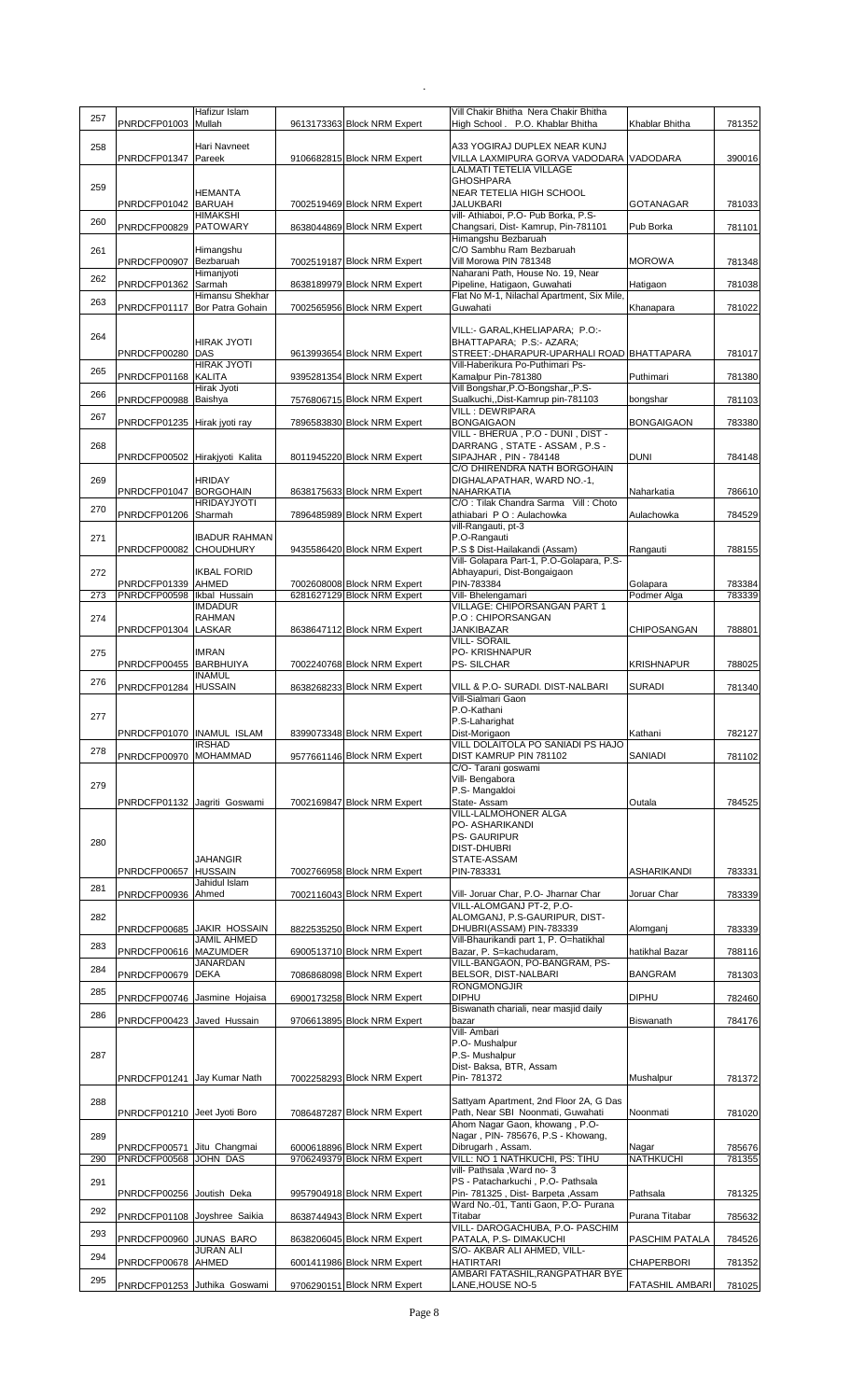|     |                                               |                                  |                                                            | Vill: Thakurkuchi, P.O: Chandrapur, P.S:                                             |                     |                  |
|-----|-----------------------------------------------|----------------------------------|------------------------------------------------------------|--------------------------------------------------------------------------------------|---------------------|------------------|
| 296 |                                               | PNRDCFP00500 Juwel Choudhury     | 7086414237 Block NRM Expert                                | Pragiyotishpur, Dist: Kamrup metro,<br>Assam, 781150                                 | Chandrapur          | 781150           |
| 297 |                                               | <b>JYOTI PRASAD</b>              |                                                            | VILL - MAZGAON, P.S.- NORTH                                                          |                     |                  |
|     | PNRDCFP01005 DAS                              | <b>JYOTIMAY</b>                  | 7002183750 Block NRM Expert                                | <b>GUWAHATI</b>                                                                      | <b>DOPDOR</b>       | 781030           |
| 298 | PNRDCFP00621 BARUA                            |                                  | 7002403858 Block NRM Expert                                | Gmc House no 8, Bholaram Kro Path,<br>Nalapara, Guwahati                             | Sawkuchi            | 781040           |
|     |                                               |                                  |                                                            | Vill - Mirza (Krishnanagar). P.O- Mirza.                                             |                     |                  |
| 299 | PNRDCFP01295 Jyotish Kumar                    |                                  | 9954299907 Block NRM Expert                                | Dist: Kamrup (R). P.S- Palasbari.<br>State-Assam Pin-781125                          | Mirza               | 781125           |
| 300 |                                               | <b>JYOTISHMAAN</b>               |                                                            |                                                                                      |                     |                  |
|     | PNRDCFP00507 HAZARIKA                         |                                  | 7896643764 Block NRM Expert                                | VILL JUNAKI NAGAR PO SILAPATHAR<br><b>LAOKHOWA ROAD</b>                              | <b>SILAPATHAR</b>   | 787059           |
| 301 |                                               | <b>KABIR JYOTI</b>               |                                                            | CHANDANPUR PATH                                                                      |                     |                  |
|     | PNRDCFP01360 NATH                             |                                  | 9957119755 Block NRM Expert                                | NEAR P.K.B. NURSING HOME                                                             | <b>HAIBARGAON</b>   | 782002           |
| 302 |                                               |                                  |                                                            | Village:- Iswarjhari Part ii, P.O. Majer<br>Alga, P.S. Pancharatna, Dist-Bongaigaon  |                     |                  |
|     |                                               | PNRDCFP00992 Kahinoor Begum      | 9678507505 Block NRM Expert                                | Assam, Pin- 783388                                                                   | Majer Alga          | 783388           |
|     |                                               |                                  |                                                            | Near BC Enterprise, Apollo Road, Hagjer<br>Nagar, Town Razi, Haflong                 |                     |                  |
| 303 |                                               |                                  |                                                            | P.O. + P.S. :- Haflong, Dist:- Dima                                                  |                     |                  |
|     |                                               |                                  |                                                            | Hasao, State:- Assam                                                                 |                     |                  |
|     | PNRDCFP00255 Kalyan Ardao                     |                                  | 8638079194 Block NRM Expert                                | PIN:- 788819<br>VILL PHULGURI (BARPATIMA)                                            | Haflong             | 788819           |
| 304 |                                               |                                  |                                                            | PO SIKARHATI                                                                         |                     |                  |
|     | PNRDCFP01038 KAMAL DAS                        |                                  | 7663032046 Block NRM Expert                                | PS PALASHBARI<br>VILL- DHARMAPUR, P.O - MILANPUR,                                    | <b>SIKARHATI</b>    | 781125           |
| 305 |                                               | PNRDCFP00186 Kandeswar Pegu      | 9957608099 Block NRM Expert                                | P.S - GOHPUR                                                                         | <b>MILANPUR</b>     | 784168           |
|     |                                               |                                  |                                                            | SO DIPAK KUMAR KAKATY                                                                |                     |                  |
| 306 |                                               | <b>KANGKAN</b><br><b>KISHORE</b> |                                                            | FLAT NO 303 MANISHA RESIDENCY<br><b>OPPOSITE PANTALOONS</b>                          |                     |                  |
|     | PNRDCFP00716 KAKATY                           |                                  | 7002605384 Block NRM Expert                                | <b>RUKMINIGAON</b>                                                                   | KHANAPARA           | 781022           |
| 307 |                                               |                                  |                                                            | Vill-Popragaon                                                                       |                     |                  |
|     | PNRDCFP00922 Karabi Barman                    |                                  | 6002186696 Block NRM Expert                                | P.S-Bongaigaon<br>Chauldhowa Bali Gaon, Near Trinayan                                | Popragaon           | 783380           |
| 308 | PNRDCFP01331 Kaushik Boruah                   |                                  | 7638812968 Block NRM Expert                                | Shiva Mandir Sezpur Road, Gogamukh                                                   | Gogamukh            | 787034           |
| 309 |                                               | PNRDCFP01172 KAUSHTAV DAS        | 8472809251 Block NRM Expert                                | Swaraj Residency, Block A 5B, Near RCC<br>Bridge, Hengrabari Road, Dispur            | Dispur              | 781006           |
|     |                                               | <b>KESHAB</b>                    |                                                            |                                                                                      |                     |                  |
| 310 | PNRDCFP01266 BAIRAGI                          |                                  | 9531058816 Block NRM Expert                                | VILL - KASHARI GAON, PS- SAMAGURI PURANIGUDAM                                        |                     | 782141           |
| 311 | PNRDCFP00361 ISLAM                            | <b>KH NAZRUL</b>                 | 9706544350 Block NRM Expert                                | HOUSE NO 559, BARPETA CIVIL<br>HOSPITAL ROAD.                                        | <b>KALGACHIA</b>    | 781319           |
| 312 |                                               |                                  |                                                            | VILL- MANIPUR NEAR BARPETA ROAD                                                      |                     |                  |
|     |                                               | PNRDCFP00741 KHABIR AHMED        | 7002382220 Block NRM Expert                                | RAILWAY STATION<br>RANGIA WARD NO-5, POST OFFICE                                     | <b>BARPETA ROAD</b> | 781315           |
| 313 |                                               |                                  |                                                            | AND POLICE STATION -RANGIA                                                           |                     |                  |
|     |                                               | PNRDCFP00043 KHAIRUL ISLAM       | 6000717713 Block NRM Expert                                | FIN-781354, KAMRUP ASSAM,                                                            | <b>RANGIA</b>       | 781354           |
|     |                                               |                                  |                                                            | C/O:- MR. ADHAR CHANDRA DEKA,<br>SARTHEBARI                                          |                     |                  |
| 314 |                                               |                                  |                                                            | <b>JOGIRBORI SUBA</b>                                                                |                     |                  |
|     |                                               | PNRDCFP00827 KHANJAN DEKA        | 9395796817 Block NRM Expert                                | WARD NO 4, OPP. LP SCHOOL                                                            | SARTHEBARI          | 781307           |
| 315 | PNRDCFP00834 AHMED                            | <b>KHURSHID ALOM</b>             | 8133002287 Block NRM Expert                                | Khudra Narikola, Abhayapuri                                                          | Borigaon            | 783384           |
| 316 |                                               | <b>KIRAN SANKAR</b>              |                                                            | WARD NO 2, SANKAR NAGAR,                                                             |                     |                  |
|     | PNRDCFP00950 CHAMUAH                          |                                  | 8471940106 Block NRM Expert                                | <b>DHEMAJI</b><br>Govinda Kakati Path (Near Rangia                                   | <b>DHEMAJI</b>      | 787057           |
|     |                                               |                                  |                                                            | Society Highway Chowk), Vill.- Garka,                                                |                     |                  |
| 317 |                                               | <b>KISHOR KUMAR</b>              |                                                            | P.O. & P.S.- Rangia, Dist.- Kamrup Rural,                                            |                     |                  |
|     | PNRDCFP00695 HALOI                            |                                  | 7002125607 Block NRM Expert                                | State- Assam                                                                         | Rangia              | 781354           |
| 318 |                                               | PNRDCFP00433 kishor kumar das    | 9085247837 Block NRM Expert                                | Bamunimaidan Guwahati 21                                                             | Bamunimaidan        | 781021           |
| 319 | PNRDCFP01364 GOGOI                            | <b>KONGKON</b>                   | 9401124358 Block NRM Expert                                |                                                                                      | Moranhat            |                  |
| 320 | PNRDCFP00531 Krishna Barman                   |                                  | 9854817492 Block NRM Expert                                | vill-seujpur, 1 no khumtaie<br>Kaliabor, Hatbor                                      | Hatbor              | 785670<br>782136 |
|     |                                               |                                  |                                                            |                                                                                      |                     |                  |
| 321 |                                               |                                  |                                                            | c/o: Kalita Tent House, Beside Dee Tee<br>Hall, Near lake, Bordoloi Nagar, P.O./P.S. |                     |                  |
|     | PNRDCFP00948 Krishnav Das                     |                                  | 8638085940 Block NRM Expert                                | : Tinsukia, Dist: Tinsukia, Assam.                                                   | Tinsukia            | 786125           |
| 322 |                                               | KRISHNENDU                       |                                                            | OLD PETROL TANK ROAD, WARD NO.<br>12, NEAR BISHNU TALKIES, PO & PS-                  |                     |                  |
|     | PNRDCFP00198 PAUL                             |                                  | 9101082714 Block NRM Expert                                | <b>DHUBRI</b>                                                                        | <b>DHUBRI</b>       | 783301           |
|     |                                               |                                  |                                                            |                                                                                      |                     |                  |
| 323 |                                               |                                  |                                                            | At Post-watephal                                                                     |                     |                  |
|     |                                               | Krushna Arun                     |                                                            | Tal-Paranda                                                                          |                     |                  |
|     | PNRDCFP01017 Bhandwalkar                      |                                  | 7709231878 Block NRM Expert                                | Dist-Osmanabad<br>H.NO. 05, VILL- NILPUR, P.O-                                       | Watephal            | 413505           |
| 324 |                                               |                                  |                                                            | KHATIKUCHI, P.S.- GHOGRAPAR,                                                         |                     |                  |
|     | PNRDCFP01025 KALITA                           | <b>KUIN MANI</b>                 | 8638443623 Block NRM Expert                                | DIST.- NALBARI, STATE- ASSAM,<br>PINCODE- 781369                                     | <b>GHOGRAPAR</b>    | 781369           |
|     |                                               |                                  |                                                            |                                                                                      |                     |                  |
| 325 |                                               | PNRDCFP00053 Kuldeep Hazarika    | 9859175201 Block NRM Expert                                | Geruabari, Biswanath Chariali                                                        | Geruabari           | 784176           |
| 326 |                                               |                                  |                                                            | KUMAR HOUSE, MANIKPUR PATH,<br>NEAR SISHU KALYAN, SUNDARBARI,                        | <b>GAUHATI</b>      |                  |
|     | PNRDCFP00694 KUMAR SUNNY                      |                                  | 7002952535 Block NRM Expert                                | JALUKBARI, P.S. JALUKBARI                                                            | <b>UNIVERSITY</b>   | 781014           |
|     |                                               |                                  |                                                            | AT KANHAULI BMP 06 NEAR GYAN                                                         |                     |                  |
| 327 |                                               |                                  |                                                            | NILAY PUBLIC SCHOOL<br>MUZAFFARPUR BIHAR                                             |                     |                  |
|     | PNRDCFP00724 Kumar Aditya                     |                                  | 9709304320 Block NRM Expert                                | ME2E0914                                                                             | Muzaffarpur         | 842001           |
|     |                                               |                                  |                                                            | vill/po-SARUPETA<br>House no.- 77                                                    |                     |                  |
| 328 |                                               |                                  |                                                            | ps-PATACHARKUCHI                                                                     |                     |                  |
|     |                                               | <b>KUNALJIT</b>                  |                                                            | pin-781318                                                                           |                     |                  |
|     | PNRDCFP00099                                  | <b>CHOUDHURY</b>                 | 8471867397 Block NRM Expert                                | dist-BARPETA<br>C/o Soneswar Patowary, Japorigog,                                    | <b>SARUPETA</b>     | 781318           |
| 329 |                                               |                                  |                                                            | Krishnanagar, Taranga Path, House No-                                                |                     |                  |
|     | PNRDCFP00491 Lavita Patowary                  |                                  | 8761098921 Block NRM Expert                                | 54, P.S.-Dispur, City-Guwahati.                                                      | Japorigog           | 781005           |
| 330 |                                               |                                  |                                                            | Village: No.3 Thekerabari, P/O: Balabari,                                            |                     |                  |
|     | PNRDCFP00606 Lutfur Rahman                    |                                  | 8639153920 Block NRM Expert                                | P/S: Dhula, Dist: Darrang (Assam).                                                   | Balabari            | 784146           |
| 331 |                                               | MADHURJYA                        |                                                            | GANAK PATTY KRISHNA NAGAR,<br>WARD NO. 11, PS - SIVASAGAR                            | SIVASAGAR           |                  |
| 332 | PNRDCFP01224 BORGOHAIN<br>PNRDCFP01058 Barman | Madhurjya                        | 9707072924 Block NRM Expert<br>6001006242 Block NRM Expert | House no.12 Jatia Kahilipara Road By<br>lane no.5 Sundaram Path                      | Assam Sachivalaya   | 785640<br>781006 |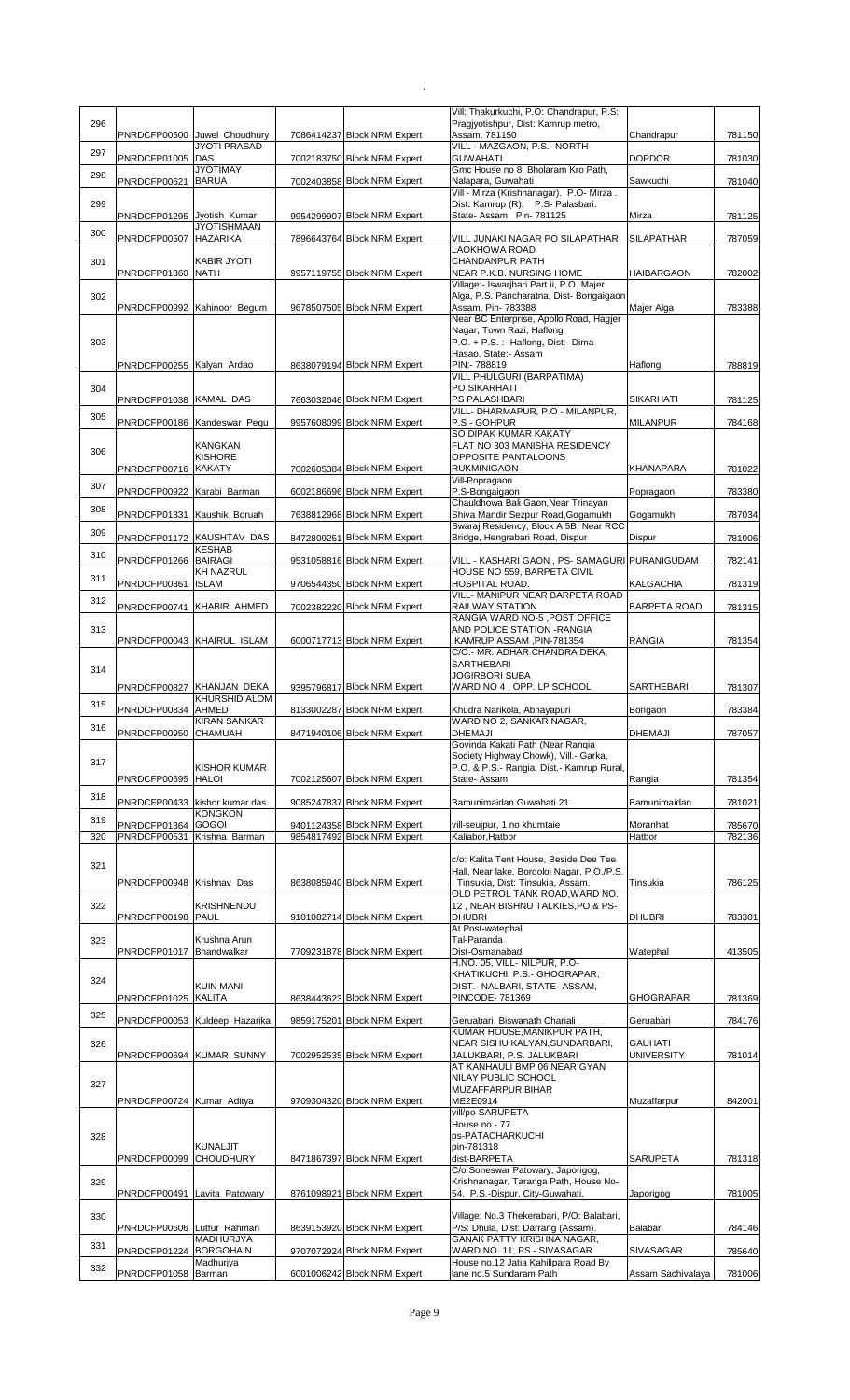|     |                            | <b>MAHABUB</b>                                  |                             |                                                                                |                     |          |
|-----|----------------------------|-------------------------------------------------|-----------------------------|--------------------------------------------------------------------------------|---------------------|----------|
| 333 | PNRDCFP00188               | <b>JAMAN Laskar</b>                             | 8638034828 Block NRM Expert | Vill: Dhanehari Part II,                                                       | Sildubi             | 788112   |
| 334 |                            | Mahashin Akram                                  |                             | House No 27, Ward No 7, Water Works                                            |                     |          |
|     | PNRDCFP00041 Mazumder      |                                                 | 9678823163 Block NRM Expert | Road, Silchar                                                                  | Silchar             | 788001   |
| 335 |                            | Mallina                                         |                             | Vill-Fatashil Ganeshpara, A.K Dev Road,                                        |                     |          |
|     | PNRDCFP00982 Ramchiary     |                                                 | 8822621528 Block NRM Expert | Mitharam Boro path near Bathou Temple. Fatashil Ambari                         |                     | 781025   |
| 336 | PNRDCFP00961               | <b>MANASH JYOTI</b><br><b>KALITA</b>            | 9365258010 Block NRM Expert | narengi,birkuchi surja nagar guwahati 26                                       | <b>NARENGI</b>      | 781026   |
|     |                            | <b>MANASH RISHI</b>                             |                             |                                                                                |                     |          |
| 337 | PNRDCFP00692 NATH          |                                                 | 7896362490 Block NRM Expert | Pub Borbhagia, Charaibahi                                                      | CHARAIBAHI          | 782106   |
| 338 |                            | Manash Protim                                   |                             | Vill. Gharphalia<br>P.O. Khanamukh                                             |                     |          |
|     | PNRDCFP01233 Gogoi         |                                                 | 8876729148 Block NRM Expert | P.S. Bhagamukh                                                                 | khanamukh           | 785682   |
|     |                            |                                                 |                             |                                                                                |                     |          |
| 339 |                            |                                                 |                             | Village-Kayakuchi Gaon, PO-Nali Gaon,<br>District- Barpeta (Assam), PS-Barpeta |                     |          |
|     |                            | PNRDCFP00826 MANIRUL ISLAM                      | 6000243339 Block NRM Expert | Pin=781352                                                                     | Nali Gaon           | 781352   |
| 340 |                            | Manjit Chandra                                  |                             | VILL - CHAMATA, P.O- PASCHIM                                                   | <b>PASCHIM</b>      |          |
|     | PNRDCFP00200 Patowary      |                                                 | 9101160655 Block NRM Expert | <b>CHAMATA</b><br>VILL-Baranghati, P.O-Baranghati, P.S-                        | <b>CHAMATA</b>      | 781306   |
| 341 |                            | MANORANJAN                                      |                             | Kayan, DIST-Kamrup, (Assam), PIN-                                              |                     |          |
|     | PNRDCFP01049 KALITA        |                                                 | 8876550224 Block NRM Expert | 781350                                                                         | Baranghat           | 781350   |
| 342 | PNRDCFP00440 HUSSAIN       | <b>MANOWAR</b>                                  | 8402850818 Block NRM Expert | Vill No 1 Kandhbari PO Kandhbari PS<br>Mukalmua                                | Kandhbari           | 781126   |
|     |                            | Masum Saddam                                    |                             |                                                                                |                     |          |
| 343 | PNRDCFP00182 Ahmed         |                                                 | 7002112018 Block NRM Expert | Vill: Gossaidubi Hindupara, P.S: Lakhipur Gournagar                            |                     | 783132   |
|     |                            |                                                 |                             | MD SOHIDUL ISLAM, S/O- MD ABDUL                                                |                     |          |
| 344 |                            | <b>MD SOHIDUL</b>                               |                             | MOTIN, HOUSE NO 43, VILL-                                                      |                     |          |
|     | PNRDCFP01351               | <b>ISLAM</b>                                    | 9707678324 Block NRM Expert | MADRASSAPARA, P.S.- MERERCHAR                                                  | <b>MADRASSAPARA</b> | 783384   |
| 345 | PNRDCFP00796 ISLAM         | <b>MD MIZANUR</b>                               | 8812046044 Block NRM Expert | Vill- Gokulpur P.O & P.S- Sukchar                                              | Sukchar             | 783128   |
|     |                            |                                                 |                             | VILLAGE AND POST RAKSA PS KARJA                                                |                     |          |
| 346 |                            |                                                 |                             | MUZAFFARPUR BIHAR                                                              |                     |          |
|     |                            | PNRDCFP00405 MD REYAZ ALAM<br><b>MD RAFIQUL</b> | 8298592169 Block NRM Expert | RAKSA BIHAR<br>VILL-MARICHA, PO-KAYAKUCHI, PS-                                 | <b>RASKA</b>        | 843109   |
| 347 | PNRDCFP01081 ISLAM         |                                                 | 7002450658 Block NRM Expert | BARPETA, PIN-781352                                                            | <b>KAYAKUCHI</b>    | 781352   |
|     |                            |                                                 |                             | VILLAGE: BOGULAMARI                                                            |                     |          |
| 348 |                            |                                                 |                             | P.O: A.M.CO.ROAD<br>P.S: DHUBRI                                                |                     |          |
|     | PNRDCFP00641 Md Aktar Ali  |                                                 | 6002197820 Block NRM Expert | DISTRICT: DHUBRI (ASSAM)                                                       | A.M.CO.ROAD         | 783323   |
| 349 |                            | <b>MD DANISH</b>                                |                             | Patel chowk, mirganj, ward no. 31,                                             |                     |          |
|     | PNRDCFP00370 NAYEEM        | <b>MD GOLAM NABI</b>                            | 9031103929 Block NRM Expert | Begusarai - 851101<br>Vill- Barbaradi P.O- Bhogerpar P.S-                      | begusarai           | 851101   |
| 350 | PNRDCFP00111 AZAD          |                                                 | 9365117310 Block NRM Expert | Barpeta                                                                        | Bhogerpar           | 781309   |
| 351 |                            | <b>MD JOHIRUL</b>                               |                             | Vill- Bhairab pahar                                                            |                     |          |
|     | PNRDCFP00130 ISLAM         |                                                 | 9101291259 Block NRM Expert | P.S- Jogighopa<br>Abhayapuri Tengnamari Ward No4                               | ABHAYAPURI          | 783371   |
| 352 |                            |                                                 |                             | P.O&P.S-Abhayapuri                                                             |                     |          |
|     |                            | <b>MD ROKIBUL</b>                               |                             | Dist-Bongaigaon(Assam)                                                         |                     |          |
|     | PNRDCFP00504 ISLAM         |                                                 | 9435133303 Block NRM Expert | Pin-783384<br><b>BARIKA CHUBURI</b>                                            | Abhayapuri          | 783384   |
| 353 |                            | <b>MD TAUSHIF ALI</b>                           |                             | NEAR DISTRICT POULTRY FARM                                                     |                     |          |
|     | PNRDCFP00837 AHMED         | MD. REZAUL                                      | 7002316674 Block NRM Expert | <b>TEZPUR</b>                                                                  | <b>TEZPUR</b>       | 784001   |
| 354 |                            | <b>ISLAM</b>                                    |                             | Sahib Ali Path, H.No-12, Sijubari                                              |                     |          |
|     | PNRDCFP01383 CHOUDHURY     |                                                 | 8638113929 Block NRM Expert | Tinali, PS- Hatigaon, Guwahati                                                 | Hatigaon            | 781038   |
| 355 |                            | PNRDCFP01148 MILI KRAMSAPI                      | 8638899190 Block NRM Expert | RONGMARJONG, DEWAN BOSTI<br>DIPHU 3, KARBI ANGLONG ASSAM                       | <b>DEWAN BASTI</b>  | 782462   |
|     |                            |                                                 |                             |                                                                                |                     |          |
| 356 |                            | <b>MINTOO KUMAR</b>                             |                             | VILL: GONAKPARA, KAHIKUCHI, NEAR                                               |                     |          |
|     | PNRDCFP00750               | DAS                                             | 9954347839 Block NRM Expert | KAHIKUCHI, OPPOSITE FARM GATE<br>H.NO 1. BY LANE 4.                            | <b>AZARA</b>        | 781017   |
| 357 |                            |                                                 |                             | MRD ROAD, BAMUNIMAIDAN,                                                        |                     |          |
|     |                            | PNRDCFP00072 Mintu Choudhury                    | 9917945907 Block NRM Expert | GUWAHATI, ASSAM                                                                | <b>BAMUNIMAIDAN</b> | 781021   |
|     |                            |                                                 |                             | MIRZA, NEAR GIRLS HIGH SCHOOL,<br><b>JONAKI PATH</b>                           |                     |          |
| 358 |                            |                                                 |                             | VILL- MIRZA, P.O- MIRZA, P.S-                                                  |                     |          |
|     |                            | <b>MINTU</b>                                    |                             | PALASBARI, PIN-781125, DIST-                                                   |                     |          |
|     | PNRDCFP00344 THAKURIA      |                                                 | 7002275375 Block NRM Expert | KAMRUP (R), STATE- ASSAM<br>SILAPATHAR KALYAN KENDRA                           | <b>MIRZA</b>        | 781125   |
|     |                            |                                                 |                             | <b>MISING GAON</b>                                                             |                     |          |
| 359 |                            |                                                 |                             | HOUSE NO 12                                                                    |                     |          |
|     | PNRDCFP01133 Minu Doley    | <b>MIR ABU</b>                                  | 8638007847 Block NRM Expert | P.S SILAPATHAR                                                                 | <b>SILAPATHAR</b>   | 787059   |
| 360 |                            | <b>FARUQUE</b>                                  |                             | <b>HNO 435A</b>                                                                |                     |          |
|     | PNRDCFP00032 AKTAR         |                                                 | 9954917094 Block NRM Expert | VILL BOGULAMARI ISLAM NAGAR<br>SRIKONA PART-2, P.O- SRIKONA                    | A M CO ROAD         | 783323   |
| 361 |                            | <b>MISBAHUL ALOM</b>                            |                             | DISTRICT- CACHAR, ASSAM                                                        |                     |          |
|     | PNRDCFP01369 MAZUMDER      |                                                 | 7002964067 Block NRM Expert | PIN-788026                                                                     | <b>SRIKONA</b>      | 788026   |
|     |                            |                                                 |                             | Jayashree Hagjer co- Lt. Gohindra Hagjer<br>PO-PS- diyungmukh                  |                     |          |
| 362 |                            | Miss Jayashree                                  |                             | Village- rajbari 1 Pin- 782448 HOUSE                                           |                     |          |
|     | PNRDCFP00415 Hagjer        |                                                 | 8812068946 Block NRM Expert | <b>NO.141</b>                                                                  | <b>DIYUNGMUKH</b>   | 78244888 |
| 363 | PNRDCFP01374 Mitali Gogoi  |                                                 | 7002799519 Block NRM Expert | H.No. 2, Ajanta Path, Survey, Beltola,<br>Guwahati, Assam                      | <b>Beltola</b>      | 781028   |
|     |                            |                                                 |                             |                                                                                |                     |          |
| 364 |                            |                                                 |                             | R/O- WEST JYOTINAGAR, NEAR KALI                                                |                     |          |
|     | PNRDCFP00745 MITALI KALITA | <b>Mohibul Hoque</b>                            | 9859409021 Block NRM Expert | MANDIR, URVASHI PATH, H.NO-3                                                   | <b>BAMUNIMAIDAN</b> | 781021   |
| 365 | PNRDCFP00727               | Mondal                                          | 7002273069 Block NRM Expert | Vill Baraibari pt-4                                                            | Baraibari           | 783339   |
| 366 |                            | <b>MOHID UL ISLAM</b>                           |                             | VILL-CHOTOKALIA PART-11, PS-                                                   |                     |          |
|     | PNRDCFP01259 AHMED         | <b>MOHSINA</b>                                  | 9957105123 Block NRM Expert | <b>FAKIRGANJ</b><br>VILL - DANGARKUCHI (AZAD NAGAR)                            | <b>FAKIRGANJ</b>    | 783330   |
| 367 | PNRDCFP00422 NARLIN        |                                                 | 7578022238 Block NRM Expert | PO - BARPETA                                                                   | <b>BARPETA</b>      | 781301   |
|     |                            |                                                 |                             | co Pratul Das                                                                  |                     |          |
| 368 | PNRDCFP00207 Mondeep Das   |                                                 | 8638172312 Block NRM Expert | vill Bihufield baladmari<br><b>WNO 17</b>                                      | Goalpara            | 783121   |
| 369 |                            | <b>MONIRUL</b>                                  |                             |                                                                                |                     |          |
|     | PNRDCFP01283 HAQUE         | <b>MONJURI</b>                                  | 8123230180 Block NRM Expert | Vill-Kandulimari, P.S-Chaygaon<br>Melengial Village, Near Teliapatty LP        | Kalatoli            | 781136   |
| 370 | PNRDCFP00259 PHUKAN        |                                                 | 9476520491 Block NRM Expert | School                                                                         | LAHAOAL             | 786010   |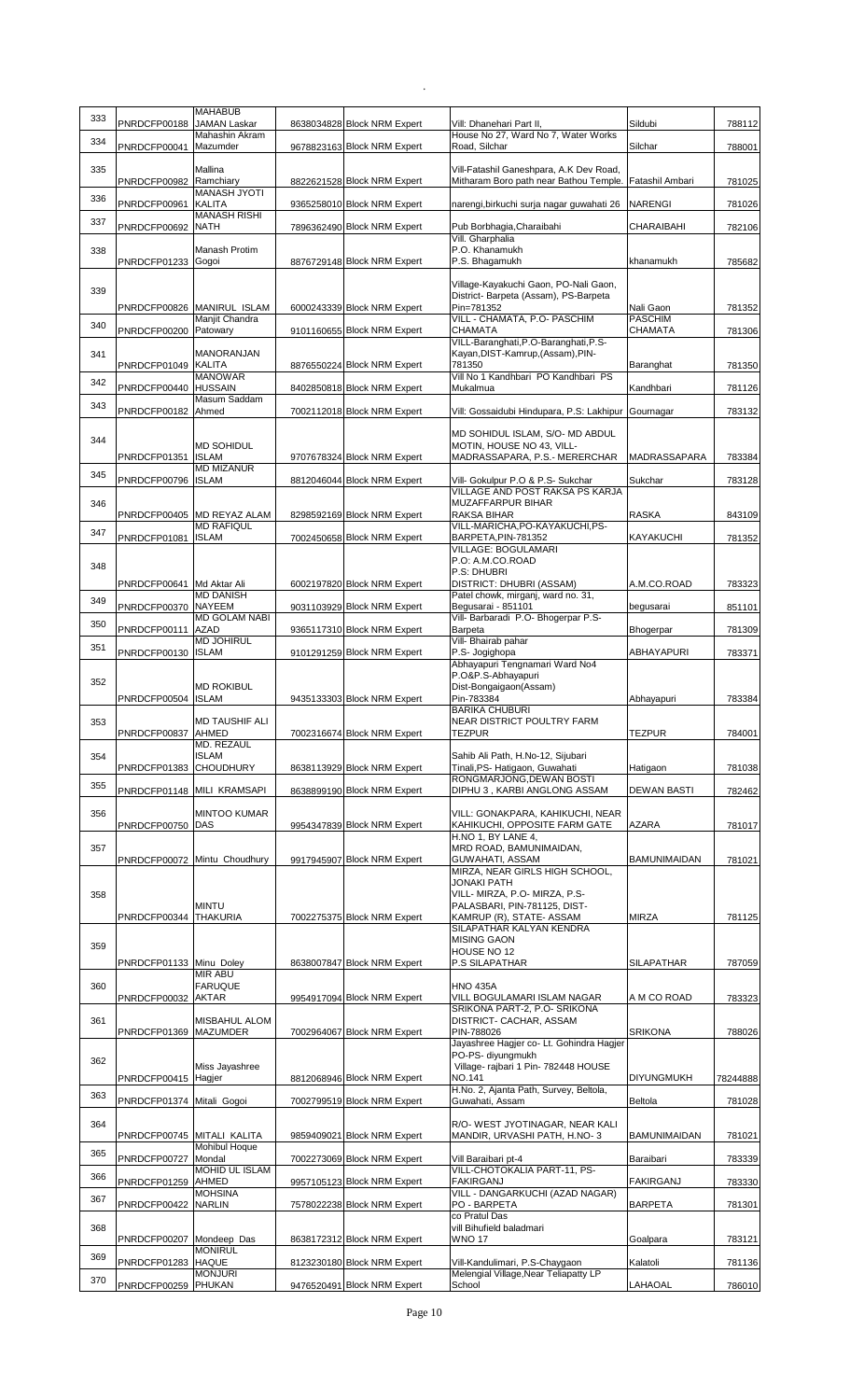| 371 |                                             |                                        |                                                            | Village: Sunpura Bill Gaon, P.O: Natun<br>Balijan, P.S: Chengchup chariali |                              |                  |
|-----|---------------------------------------------|----------------------------------------|------------------------------------------------------------|----------------------------------------------------------------------------|------------------------------|------------------|
|     | PNRDCFP00686 Monoj Das                      |                                        | 8402818953 Block NRM Expert                                | Sub-Division: Sadiya                                                       | Natun Balijan                | 786158           |
| 372 |                                             |                                        |                                                            | Vill- Mirza (Jamorta)                                                      |                              |                  |
|     | PNRDCFP00550 Monoranjan Das                 |                                        | 8253882099 Block NRM Expert                                | Landmark- Near jamortal Field                                              | Mirza                        | 781125           |
|     |                                             |                                        |                                                            | House No.: 162, Vill: Sathgari Part II,                                    |                              |                  |
| 373 | PNRDCFP00236 Monsur Ahmed                   |                                        | 7011522553 Block NRM Expert                                | P.O.: Kanaibazar, Dist.: Karimganj,<br>State: Assam, Pin: 788724           | Kanaibazar                   | 788724           |
|     |                                             |                                        |                                                            |                                                                            |                              |                  |
|     |                                             |                                        |                                                            | C/O-SABITRI DAS, CHIRING CHAPORI                                           |                              |                  |
|     |                                             |                                        |                                                            | COLONY NEAR P.N. ROAD ,JYOTI                                               |                              |                  |
| 374 |                                             |                                        |                                                            | RUPA PATH DIBRUGARH, P/O -                                                 |                              |                  |
|     |                                             | <b>MOON MOON</b>                       |                                                            | DIBRUGARH.P/S - AMULAPATTY                                                 |                              |                  |
|     | PNRDCFP00709                                | Das                                    | 7002126245 Block NRM Expert                                | PIN 786001 DIST.DIBRUGARH, ASSAM                                           | <b>DIBRUGARH</b>             | 786001           |
| 375 |                                             | mridul kumar                           |                                                            | vill-marowa, post office morowa, dist                                      |                              |                  |
|     | PNRDCFP01281                                | baishya                                | 7002322804 Block NRM Expert                                | nalbari<br>AMULAPATTY, WARD NO 4, PO & PS-                                 | nalbari                      | 781348           |
| 376 | PNRDCFP00720 Mridul Saikia                  |                                        | 8638972847 Block NRM Expert                                | <b>MORIGAON TOWN</b>                                                       | <b>MORIGAON</b>              | 782105           |
|     |                                             | <b>MRIDUL KUMAR</b>                    |                                                            | Panigaon Choi Ali, Nagaon                                                  |                              |                  |
| 377 | PNRDCFP00696 BORKOTOKI                      |                                        | 8876902658 Block NRM Expert                                | Shivasthan Road                                                            | <b>ITACHALI</b>              | 782003           |
| 378 |                                             | <b>MRIDUSMITA</b>                      |                                                            |                                                                            | <b>GOPINATH</b>              |                  |
|     | PNRDCFP01247                                | <b>NATH</b>                            | 9435599197 Block NRM Expert                                | BIRUBARI PROFESSOR COLONY                                                  | <b>NAGAR</b>                 | 781016           |
|     |                                             |                                        |                                                            | S/O-JIBAN CHOUDHURY, VILL-<br>SARUPHULCHAKI, PO.PS-                        |                              |                  |
| 379 |                                             | <b>MRINAL</b>                          |                                                            | GORESWAR, DIST-BAKSA ASSAM,                                                |                              |                  |
|     | PNRDCFP01197 CHOUDHURY                      |                                        | 8638691085 Block NRM Expert                                | 781366                                                                     | <b>GORESWAR</b>              | 781366           |
|     |                                             |                                        |                                                            |                                                                            |                              |                  |
| 380 |                                             |                                        |                                                            | VILL: BARSAHAN (BEZKUCHI), PS &                                            |                              |                  |
|     |                                             |                                        |                                                            | PO: PATACHARKUCHI                                                          |                              |                  |
|     |                                             | PNRDCFP00743 MRINMAY DEKA              | 7576064038 Block NRM Expert                                | DIST:BARPETA(ASSAM), PIN: 781326                                           | PATACHARKUCHI                | 781326           |
|     |                                             |                                        |                                                            | CO PRABHAT CH BORDOLOI<br>VIL RAJAGAON WARD NO 5 HOUSE                     |                              |                  |
| 381 |                                             |                                        |                                                            | <b>NO 206</b>                                                              |                              |                  |
|     |                                             | <b>MRINMOY JYOTI</b>                   |                                                            | DIST MORIGAON PO MORIGAON                                                  |                              |                  |
|     | PNRDCFP00808 BORDOLOI                       |                                        | 8638378517 Block NRM Expert                                | PIN 782105                                                                 | <b>MORIGAON</b>              | 782105           |
|     |                                             |                                        |                                                            | Dhing Road, Haibargaon, Near Huzgaon                                       |                              |                  |
| 382 |                                             | <b>MUFASSIL</b>                        |                                                            | L. P. School, P.O.-Haibargaon, P.S-                                        |                              |                  |
|     | PNRDCFP00481 AHMED                          |                                        | 9678338934 Block NRM Expert                                | Sadar, Pin-782002.                                                         | Haibargaon                   | 782002           |
| 383 | PNRDCFP00644                                | <b>MUKUNDA</b><br><b>MADHAV KALITA</b> | 6000413479 Block NRM Expert                                | Vill:Gayengaon,<br>P.O:Kaloogaon,Sibsagar,Assam                            | Kaloogaon                    | 785666           |
|     |                                             |                                        |                                                            |                                                                            |                              |                  |
|     |                                             |                                        |                                                            | C/O: Ganesh Ch Saikia, Nehru Park,                                         |                              |                  |
| 384 |                                             | Mukunda Madhab                         |                                                            | Ward No: 13, Tulsi Nrayan Sharma Path,                                     |                              |                  |
|     | PNRDCFP00848 Saikia                         |                                        | 8698918957 Block NRM Expert                                | Jorhat, P.O. & P.S.: Jorhat, Assam.                                        | Jorhat                       | 785001           |
|     |                                             |                                        |                                                            |                                                                            |                              |                  |
| 385 |                                             | Mumina Akther                          |                                                            | vill-Mazirgram, p.o - sonai , dist-                                        |                              |                  |
|     | PNRDCFP00683 Choudhury                      |                                        | 8638874044 Block NRM Expert                                | cachar,assam,pin-788119,p.s-sonaimukh                                      | sonai                        | 788119           |
| 386 | PNRDCFP00769 Munna Das                      |                                        | 9774042446 Block NRM Expert                                | Village - Sitarampur,<br>P.O.- Panibhora                                   | Panibhora                    | 788123           |
|     |                                             |                                        |                                                            | Guwahati, Hatigaon, Anupam Nagar,                                          |                              |                  |
| 387 |                                             | PNRDCFP01290 Mussadique Alam           | 9101477470 Block NRM Expert                                | House No 43                                                                | Hatigaon                     | 781038           |
|     |                                             |                                        |                                                            | <b>VILL - MAJORBORI</b>                                                    |                              |                  |
| 388 |                                             |                                        |                                                            | PO - JALUGUTI                                                              |                              |                  |
|     |                                             |                                        |                                                            | PS - MIKIRBHETA                                                            |                              |                  |
|     |                                             | PNRDCFP00535 MUSTAK AHMED              | 7002751934 Block NRM Expert                                | <b>DIST - MORIGAON</b>                                                     | <b>JALUGUTI</b>              | 782104           |
| 389 |                                             | PNRDCFP01368 Mustak Rahman             | 7002353996 Block NRM Expert                                | Nalbari town, Ward no. 4<br>KAKOJAN MAJ GAON                               | Milanpur                     | 781337           |
| 390 |                                             |                                        | 7002352267 Block NRM Expert                                | P.O.- KAKOJAN                                                              | <b>KAKOJAN</b>               | 785107           |
|     |                                             |                                        |                                                            | FLAT NO. 1/104, SADASHIVA                                                  |                              |                  |
|     | PNRDCFP00036 MUZAKKIR ALI                   |                                        |                                                            |                                                                            |                              |                  |
|     |                                             |                                        |                                                            | APARTMENT                                                                  |                              |                  |
| 391 |                                             |                                        |                                                            | <b>LAKHIMINAGAR PATH</b>                                                   |                              |                  |
|     | PNRDCFP00664 Muzdalif Zia                   |                                        | 9706346720 Block NRM Expert                                | HATIGAON, GUWAHATI                                                         | <b>HATIGAON</b>              | 781038           |
|     |                                             |                                        |                                                            | A.E.C. Campus, jalukbari,                                                  |                              |                  |
| 392 |                                             |                                        |                                                            | P.O: Jalukbari                                                             |                              |                  |
|     |                                             |                                        |                                                            | P.S: Jalukbari                                                             |                              |                  |
| 393 | PNRDCFP00377 Naba jyoti Das<br>PNRDCFP00101 | <b>NABAJIT DAS</b>                     | 7002421759 Block NRM Expert<br>7002361607 Block NRM Expert | Pin:781013<br>MILANPUR, NEAR NALBARI JAIL                                  | Jalukbari<br><b>MILANPUR</b> | 781013<br>781337 |
|     |                                             |                                        |                                                            | Nabajit Medhi ,s/o-Pratap CH. Medhi                                        |                              |                  |
|     |                                             |                                        |                                                            | , house no-10, bylane-1,                                                   |                              |                  |
| 394 |                                             |                                        |                                                            | nayanpur, ganeshguri, po-dispur-781005,                                    |                              |                  |
|     |                                             | PNRDCFP00534 NABAJIT MEDHI             | 8638481604 Block NRM Expert                                | dist-Kamrup(m) Assam.                                                      | Dispur                       | 781005           |
| 395 |                                             |                                        |                                                            | SOUTH TOKRERCHARA PART 4                                                   |                              |                  |
|     | PNRDCFP00366 NABAJIT ROY                    |                                        | 7002669422 Block NRM Expert                                | <b>GOLAKGANJ</b>                                                           | <b>GOLAKGANJ</b>             | 783334           |
|     |                                             |                                        |                                                            | C/o- Prabhat Baruah, Vill-Khudrapipalia,                                   |                              |                  |
| 396 |                                             | NABAJYOTI                              |                                                            | P.O.- Nankarbhaira, Dist.- Nalbari,                                        |                              |                  |
|     | PNRDCFP00187                                | <b>BARUAH</b>                          | 7002256754 Block NRM Expert                                | Assam, PS.- Nalbari, Pin- 781369                                           | Nankarbhaira                 | 781369           |
| 397 |                                             | NABAJYOTI                              |                                                            | House 19 Bikash Nagar Odalbakra                                            |                              |                  |
|     | PNRDCFP01359                                | <b>SARMA</b>                           | 9706137995 Block NRM Expert                                | Guwahati                                                                   | Kahilipara                   | 781034           |
| 398 | PNRDCFP01136 Nabajyoti Gogoi                |                                        | 9365966145 Block NRM Expert                                | Japihojia gaon, lahowal                                                    | Lahowal                      | 786010           |
|     |                                             |                                        |                                                            | H.NO.- 12, INDUSTRY CHOWK,<br>BALIKORIA-KHARJARA(NEAR                      |                              |                  |
| 399 |                                             | NABAJYOTI                              |                                                            | SAMUDRA COLONY), GOPAL BAZAR,                                              |                              |                  |
|     | PNRDCFP00916                                | <b>DEVA SARMA</b>                      | 7002580332 Block NRM Expert                                | NALBARI, ASSAM - 781353                                                    | <b>GOPALBAZAR</b>            | 781353           |
|     |                                             |                                        |                                                            | HOUSE NO 15, R.K.KAKATI PATH, DR.                                          |                              |                  |
| 400 |                                             |                                        |                                                            | ZAKIR HUSSAIN ROAD,                                                        |                              |                  |
|     |                                             | PNRDCFP00865 NAIRITA SARMA             | 8638133893 Block NRM Expert                                | HENGERABARI, GUWAHATI 781036                                               | <b>HENGERABARI</b>           | 781036           |
|     |                                             |                                        |                                                            | VILL + P.O.- BONMAJA                                                       |                              |                  |
| 401 |                                             | <b>NAJIMUDDIN</b>                      |                                                            | P.S.-MUKALMUA<br>DIST-NALBARI (ASSAM)                                      |                              |                  |
|     | PNRDCFP00379                                | AHMED                                  | 7002358310 Block NRM Expert                                | PIN-781304                                                                 | <b>BONMAJA</b>               | 781304           |
| 402 | PNRDCFP00677                                | Nakib Hussain                          | 9877790268 Block NRM Expert                                | <b>BOKUL MAJ GOAN</b>                                                      | <b>LAHOWAL</b>               | 786010           |
| 403 |                                             | NAMRATA                                |                                                            |                                                                            |                              |                  |
|     | PNRDCFP00490 TAMULY                         |                                        | 8486951353 Block NRM Expert                                | Dhekial Chariali, Golaghat                                                 | <b>Dhekial</b>               | 785622           |
|     |                                             |                                        |                                                            | VILL-KASTHASANGA P.O.-MANIK                                                |                              |                  |
| 404 |                                             |                                        |                                                            | BAZAR P.S - SONAMUKHI DIST-                                                |                              |                  |
|     | PNRDCFP00918                                | <b>NANDA DULAL</b><br><b>GARAI</b>     | 8100909800 Block NRM Expert                                | BANKURA PIN-722207 STATE-WEST<br><b>BENGAL INDIA</b>                       | <b>MANIK BAZAR</b>           | 722207           |
|     |                                             |                                        |                                                            | Vill-Bhalukabari, PO-Tukrapara, PS-                                        |                              |                  |
| 405 | PNRDCFP00896 Ahmed                          | Nasir Uddin                            | 6001847800 Block NRM Expert                                | Chhaygaon, Dist-Kamrup(R), State-<br>Assam, Pin-781137                     | Tukrapara                    | 781137           |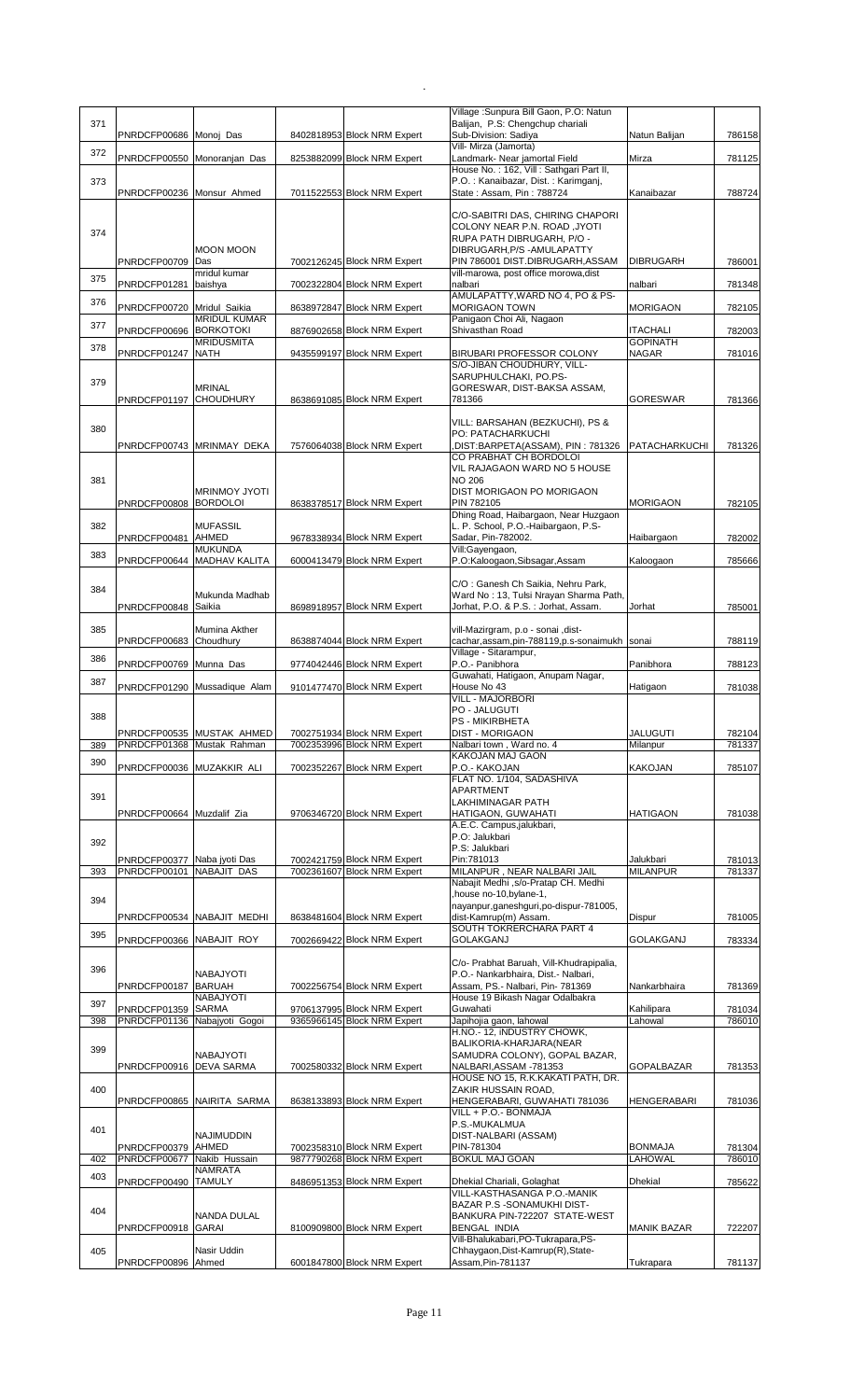|     |                                                      |                                                |                                                            | HOUSE NO 114, MADHAVDEV PATH,<br>LAKHIMI NAGAR, HATIGAON,                        |                                  |                  |
|-----|------------------------------------------------------|------------------------------------------------|------------------------------------------------------------|----------------------------------------------------------------------------------|----------------------------------|------------------|
| 406 |                                                      | NAYAN JYOTI                                    |                                                            | GUWAHATI, KAMRUP (M), ASSAM, PIN-                                                |                                  |                  |
| 407 | PNRDCFP00450 KALITA                                  | <b>NAYAN JYOTI</b>                             | 7002736733 Block NRM Expert                                | 781038<br>VILL/ PO- GOTANAGAR, HOUSE NO-                                         | <b>HATIGAON</b>                  | 781038           |
|     | PNRDCFP00958 KUMAR                                   | <b>NAYAN JYOTI</b>                             | 8402898938 Block NRM Expert                                | 34, MALIGAON, GUWAHATI, ASSAM<br><b>VILL- KUMUD NAGAR</b>                        | <b>GOTANAGAR</b>                 | 781011           |
| 408 | PNRDCFP00991                                         | <b>HAZARIKA</b>                                | 9365430798 Block NRM Expert                                | 2NO. CHALAKATAKY                                                                 | <b>DULIAJAN</b><br><b>JORHAT</b> | 786602           |
| 409 |                                                      | <b>NAYAN JYOTI</b>                             |                                                            | NATUN GARAMUR<br><b>JEC ROAD</b>                                                 | <b>ENGINEERING</b>               |                  |
| 410 | PNRDCFP00168 DAS                                     | PNRDCFP01169 NAZMA BEGUM                       | 7002328647 Block NRM Expert<br>8486838032 Block NRM Expert | <b>NEAR GREEN PARK</b><br>HNO-118, DARGAH ROAD, SIJUBARI                         | COLLEGE<br><b>HATIGAON</b>       | 785007<br>781038 |
| 411 |                                                      | <b>NEKIBUDDIN</b>                              |                                                            |                                                                                  |                                  |                  |
|     | PNRDCFP01021 AHMED                                   | <b>NEKIBUDDIN</b>                              | 9365053217 Block NRM Expert                                | VILL+P.O- BARNI<br>RANGIA TOWN WARD NO 3                                         | <b>BARNI</b>                     | 781102           |
| 412 | PNRDCFP01091                                         | <b>AHMED</b>                                   | 8876281718 Block NRM Expert                                | SAHAN KAJIGAON, RANGIA<br>315, College Nagar, Pari Mandir,                       | <b>RANGIA</b>                    | 781354           |
| 413 |                                                      |                                                |                                                            | Bidyapara Part II, P.s-Dhubri, Dist-Dhubri,                                      |                                  |                  |
| 414 | PNRDCFP00931                                         | PNRDCFP00640 NIHAL TRIPATHI<br>Nilakshee Gogoi | 8876425700 Block NRM Expert<br>7002341842 Block NRM Expert | State- Assam, Pin- 783324<br>Dulakharia Gaon, Bhogamukh                          | <b>BIDYAPARA</b><br>Bhogamukh    | 783324<br>785682 |
| 415 | PNRDCFP01056 Nilaxi Das                              |                                                | 9101312577 Block NRM Expert                                | Jorhat New Garamur Near Green Park<br>J.E.C Road                                 | J.E.C                            | 785007           |
| 416 | PNRDCFP00368 NILOTPAL DAS                            |                                                | 7002852412 Block NRM Expert                                | VILL- ROWMARI, WNO- 07, CHAPAR                                                   | <b>CHAPAR</b>                    | 783371           |
| 417 | PNRDCFP00347 Nilotpal Kalita                         |                                                | 8638732558 Block NRM Expert                                | Vill: Sonkani, Nalbari<br>VILL: MADHUKUCHI, P.O.:                                | <b>BARBARI</b>                   | 781351           |
| 418 | PNRDCFP01377 KALITA                                  | <b>NIPJYOTI</b>                                |                                                            | MADHUKUCHI, DIST: KAMRUP, STATE:<br>ASSAM, PIN:781354                            | <b>MADHUKUCHI</b>                |                  |
|     |                                                      |                                                | 9864856959 Block NRM Expert                                | C/O DIPAK RANJAN KAR                                                             |                                  | 781354           |
| 419 |                                                      |                                                |                                                            | SHYAMANANDA LANE<br>KANAKPUR PART 2                                              |                                  |                  |
|     | PNRDCFP00840 NIRUPAM DEB                             |                                                | 9957226618 Block NRM Expert                                | <b>SILCHAR -788005</b>                                                           | <b>SILCHAR</b>                   | 788005           |
| 420 | PNRDCFP00264 nisha panwar                            |                                                | 8386948332 Block NRM Expert                                | PANDU WEST RAILWAY COLONY,<br><b>MALIGAON</b>                                    | <b>MALIGAON</b>                  | 781012           |
| 421 |                                                      |                                                |                                                            | RAJGARH ROAD, BY LANE-9, HOUSE<br>NO-1, 2ND FLOOR, GUWAHATI,                     |                                  |                  |
|     |                                                      | PNRDCFP00858 NISHANT GOGOI                     | 7002725178 Block NRM Expert                                | ASSAM                                                                            | <b>SILPUKHURI</b>                | 781003           |
| 422 |                                                      | <b>NIZWM</b>                                   |                                                            | CO Tarendra Basumatary. PO- noonmati.                                            |                                  |                  |
|     | PNRDCFP00718 BASUMATARY                              |                                                | 7896792637 Block NRM Expert                                | PS- Noonmati. Salbari no2. House no 60<br>Vill-Gutipara pt-6 P.O-Choudhurir Char | Noonmati                         | 781020           |
| 423 |                                                      |                                                |                                                            | P.S-Bilasipara<br>Dist-Dhubri (Assam)                                            |                                  |                  |
|     | PNRDCFP01341 Nur Nobi Sheikh                         | <b>NUR AKTER</b>                               | 7002030691 Block NRM Expert                                | Pin-783349                                                                       | Bagribari                        | 783349           |
| 424 |                                                      | <b>HUSSAIN</b>                                 |                                                            | VILL-ISLAM NAGAR, P.O-A. M. CO.                                                  |                                  |                  |
| 425 | PNRDCFP01297 HAZARIKA<br>PNRDCFP00332 Nurjaman Abdin |                                                | 8638679939 Block NRM Expert<br>9678408876 Block NRM Expert | ROAD, P.S.-DHUBRI<br>Vill-Khakharisal, PS-Mukalmua                               | A. M. CO. ROAD<br>Khakharisal    | 783323<br>781310 |
| 426 | PNRDCFP01343 BARLASKAR                               | <b>NURUL HASSAN</b>                            | 9613773303 Block NRM Expert                                | VILL. BANSKANDI PART 2                                                           | <b>BANSKANDI</b>                 | 788101           |
|     |                                                      |                                                |                                                            | <b>VILL UDMARI</b>                                                               |                                  |                  |
| 427 | PNRDCFP01333 NURUL AMIN                              |                                                | 7002010728 Block NRM Expert                                | P.O SHOWPUR<br>P.S KALGACHIA                                                     | <b>SHOWPUR</b>                   | 781319           |
| 428 | PNRDCFP00373 Barbhuiya                               | Nurul Hassan                                   | 9859728932 Block NRM Expert                                | Vill & P.O: Neairgram PT: 2, PS-Silchar                                          | Neaigram Pt-2                    | 788013           |
|     |                                                      |                                                |                                                            | C/O: UPAKUNDA DAS                                                                |                                  |                  |
| 429 | PNRDCFP00102 BORAH                                   | PALASH PROTIM                                  | 9678721274 Block NRM Expert                                | RADHIKA SANTI PATH, THANAMUKH,<br>WARD NO: 4                                     | <b>SIVASAGAR</b>                 | 785640           |
| 430 | PNRDCFP00646 Pallab Kalita                           |                                                | 7002278566 Block NRM Expert                                | Village-Pacharia, Police station - Hajo<br>C/O GOLAK BARPUZARI                   | Pacharia                         | 781104           |
|     |                                                      |                                                |                                                            | DHARMAPUR PATH, H NO. - 23,                                                      |                                  |                  |
| 431 |                                                      | PALLAVI                                        |                                                            | <b>BELTOLA TINIALI</b><br><b>GUWAHATI</b>                                        |                                  |                  |
|     | PNRDCFP00995 BARPUZARI                               |                                                | 9859184141 Block NRM Expert                                | DIST.- KAMRUP (M), ASSAM                                                         | <b>BELTOLA TINIALI</b>           | 781028           |
| 432 | PNRDCFP00314 HAZARIKA                                | PANKAJ                                         | 7086644501 Block NRM Expert                                | PULI KOROIONI ,PS- DERGAON                                                       | <b>DERGAON</b>                   | 785614           |
| 433 | PNRDCFP00597                                         | PANKAJ KR<br><b>TAMULI</b>                     | 8876621206 Block NRM Expert                                | D5 GANAPATI ENCLAVE, DPI.<br>KAHILIPARA ROAD, NEAR SBI ATM                       | KAHILIPARA                       | 781019           |
| 434 |                                                      | PARASHAR                                       |                                                            | C/O Dipak Saikia, Milan Nagar, P.O C.R                                           |                                  |                  |
|     | PNRDCFP01024 SAIKIA                                  |                                                | 7086833563 Block NRM Expert                                | Building, Dibrugarh, Assam<br>C/O HAREKRISHNA HAZARIKA,                          | <b>C.R BUILDING</b>              | 786003           |
| 435 |                                                      | Paraswar                                       |                                                            | SONALI JAYANTI NAGAR, BYE LANE-                                                  |                                  | 785001           |
|     | PNRDCFP01316 hazarika                                |                                                | 7002361401 Block NRM Expert                                | 1., JORHAT PIN:785001<br>C/O: UPAKUNDA DAS                                       | JORHAT                           |                  |
| 436 |                                                      |                                                |                                                            | RADHIKA SANTI PATH (THANAMUKH),<br>WARD NO.: 4                                   |                                  |                  |
|     |                                                      | PARTHA PROTIM                                  |                                                            | P.O & P.S: SIVASAGAR, DIST:                                                      |                                  |                  |
|     | PNRDCFP00148 BORAH                                   |                                                | 8474870594 Block NRM Expert                                | SIVASAGAR, PIN: 785640<br>Manasa Residency , Rupkowar housing                    | SIVASAGAR                        | 785640           |
| 437 | PNRDCFP00786 Bhattacharyya                           | Partha Pratim                                  | 8812062629 Block NRM Expert                                | complex, Khanamukh Check gate<br>Guwahati 781014                                 | Guwahati<br>University           | 781014           |
|     |                                                      |                                                |                                                            | Vill+P.O- Chilakhana                                                             |                                  |                  |
| 438 |                                                      |                                                |                                                            | P.S- Tufanganj<br>Dist- Cooch Behar                                              |                                  |                  |
|     | PNRDCFP00744 Partha Barman                           |                                                | 8509992881 Block NRM Expert                                | State- West Bengal<br>Pin- 736159                                                | Chilakhana                       | 736159           |
| 439 |                                                      | PARTHA PRATIM                                  |                                                            | HOUSE NO-35B, CHANDRA                                                            |                                  |                  |
|     | PNRDCFP00081 DEKA                                    |                                                | 8638358035 Block NRM Expert                                | CHOUDHURY PATH, BHETAPARA                                                        | <b>BELTOLA</b>                   | 781028           |
| 440 | PNRDCFP00132 HANDIQUE                                | PARTHA PROTIM                                  | 8486557270 Block NRM Expert                                | Village - Merbil<br>PO - Sukan Pukhuri, PS- Sivasagar                            | Sukan Pukhuri                    |                  |
| 441 |                                                      |                                                |                                                            | VILL. NIZ BORIGOG                                                                |                                  | 785697           |
|     | PNRDCFP00663 PARVIS ISLAM                            |                                                | 7002041665 Block NRM Expert                                | PS.- RANGIA<br><b>VILL-LOWER PARA</b>                                            | KANIHA                           | 781380           |
|     |                                                      |                                                |                                                            | P.O & P.S- PANBARI                                                               |                                  |                  |
| 442 |                                                      | PHUNGKHA                                       |                                                            | <b>DIST-CHIRANG</b><br><b>BLOCK-BOROBAZAR</b>                                    |                                  |                  |
|     | PNRDCFP00541 BASUMATARY                              |                                                | 8486754092 Block NRM Expert                                | <b>VCDC- PANBARI</b><br>Near Assam Gas company main gate                         | PANBARI                          | 783391           |
| 443 |                                                      | PNRDCFP01080 Plabon Protim Das                 | 7002126317 Block NRM Expert                                | Jayanagar                                                                        | Duliajan                         | 786602           |
| 444 |                                                      |                                                |                                                            | SURVEY SWAHID PATH HOUSE NO 19<br>PO BELTOLA                                     |                                  |                  |
|     | PNRDCFP00855 POMPI MEDHI                             | Pompi                                          | 7086681621 Block NRM Expert                                | PS HATIGAON GUWAHATI                                                             | <b>BELTOLA</b>                   | 781028           |
| 445 | PNRDCFP00933 Basumatary                              |                                                | 7483811321 Block NRM Expert                                | Vill-Niz Ambagaon                                                                | Ambagaon                         | 784510           |
|     |                                                      |                                                |                                                            |                                                                                  |                                  |                  |

 $\mathcal{L}^{\text{max}}_{\text{max}}$  . The set of  $\mathcal{L}^{\text{max}}_{\text{max}}$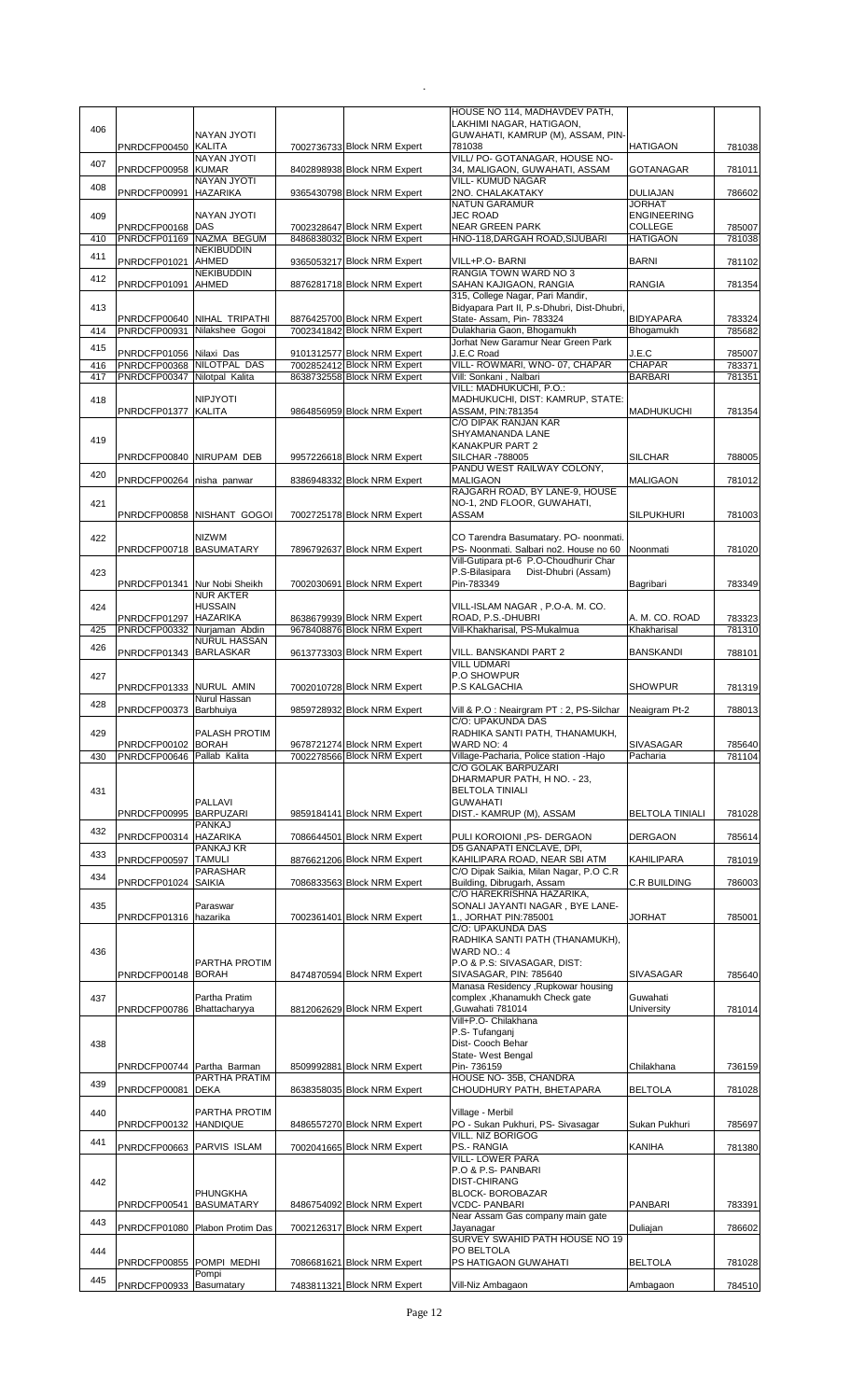| 446 | PNRDCFP01376 SAIKIA          | <b>PONCHAMI</b>                      | 8472094978 Block NRM Expert                                | DEMOW JANTA PATH, PO DEMOW, PS<br>DEMOW, PIN- 785662                      | <b>DEMOW</b>                      | 785662           |
|-----|------------------------------|--------------------------------------|------------------------------------------------------------|---------------------------------------------------------------------------|-----------------------------------|------------------|
| 447 |                              | Prabir Kumar<br>Talukdar             |                                                            | Vill Milanpur, 5th Bye-Lane, PS<br>Palashbari                             | Mirza                             |                  |
|     | PNRDCFP00655                 | <b>PRAGYAN</b>                       | 9707886491 Block NRM Expert                                |                                                                           |                                   | 781125           |
| 448 | PNRDCFP00172 CHABUKDHARA     | <b>BHASKAR</b>                       | 8638183581 Block NRM Expert                                | ARADHYA APARTMENT TARAJAN<br>JORHAT                                       | JORHAT                            | 785001           |
| 449 |                              |                                      |                                                            | H/no 279<br>Range colony bhartoul P.O -P.A.C                              |                                   |                  |
|     | PNRDCFP00289 Prakash Singh   |                                      | 6307519652 Block NRM Expert                                | Nakatiya Bareilly uttar Pradesh                                           | <b>Bareilly</b>                   | 243001           |
|     |                              |                                      |                                                            | C/O: Mr. Upen Baruah<br>Vill: Borpather Hat Kata Konwar Gaon              |                                   |                  |
| 450 |                              |                                      |                                                            | P.O.: Konwar handique<br>P.S.: Barbaruah                                  |                                   |                  |
|     |                              | PRANAB JYOTI<br><b>BARUAH</b>        |                                                            | Dist.: Dibrugarh (Assam)<br>Pin: 786008                                   |                                   | 786008           |
| 451 | PNRDCFP00428                 |                                      | 7086016779 Block NRM Expert                                | Chandrapur, Charaibahi (Near SBI ATM).                                    | Konwar Handique                   |                  |
|     | PNRDCFP01306                 | Pranay Jyoti Nath                    | 8638393010 Block NRM Expert                                | Morigaon<br><b>VILL-NATUN MISING GAON</b>                                 | Charaibahi                        | 782106           |
|     |                              |                                      |                                                            | PO-SILAPATHAR                                                             |                                   |                  |
| 452 |                              | PRANDEEP                             |                                                            | PS-SILAPATHAR<br>DIST-DHEMAJI (ASSAM)                                     |                                   |                  |
|     | PNRDCFP00119 DOLEY           |                                      | 7002475638 Block NRM Expert                                | PIN-787059<br>C/o: Sunanda Baishya, Vill Baghmara,                        | <b>SILAPATHAR</b>                 | 787059           |
| 453 | PNRDCFP00480 Pranjal Baishya |                                      | 8638861483 Block NRM Expert                                | PS: Ghograpar                                                             | Ghograpar                         | 781369           |
| 454 |                              |                                      |                                                            | C/o Soneswar Baishya ,2 No Mathgharia                                     |                                   |                  |
|     | PNRDCFP01271                 | PRANJAL<br><b>BAISHYA</b>            | 9101998617 Block NRM Expert                                | ,Nizara Par, House no-66, Laxmi Mondir<br>Path, Noonmati, Pin-781020      | Noonmati                          | 781020           |
| 455 |                              | <b>PRANJAL</b>                       |                                                            | S/O G S BARMAN, WARD NO 10, PO &                                          |                                   |                  |
|     | PNRDCFP00862 BARMAN          |                                      | 9401182989 Block NRM Expert                                | PS BARPETA ROAD<br>C/O-PARESH DAS VILL-DHEKENABORI                        | <b>BARPETA ROAD</b>               | 781315           |
| 456 |                              |                                      |                                                            | TOWN-CHHAYGAON P.O-<br>CHHAYGAON PIN-781124 P.S-                          |                                   |                  |
|     |                              | <b>PRANJAL</b>                       |                                                            | CHHAYGAON DIST-KAMRUP RURAL                                               |                                   |                  |
|     | PNRDCFP01145 PRATIM DAS      |                                      | 7002545706 Block NRM Expert                                | STATE-ASSAM<br>CO Dhiren Hazarika                                         | <b>CHHAYGAON</b>                  | 781124           |
| 457 |                              | <b>PRANJIT</b>                       |                                                            | Vill Gaurisagar, Near Mitong Bridge<br>PO & PS: Gaurisagar                |                                   |                  |
|     | PNRDCFP01325 HAZARIKA        |                                      | 7002432833 Block NRM Expert                                | Pin: 785664                                                               | Gaurisagar                        | 785664           |
| 458 |                              | PRASANTA                             |                                                            | PANJABARI<br>HILL TOP ROAD, HOUSE NO 03                                   |                                   |                  |
|     | PNRDCFP00145 SARMAH          |                                      | 8473008937 Block NRM Expert                                | PANJABARI<br>VILL-BELSOR (INFRONT OF BELSOR                               | <b>BAGHARBARI</b>                 | 781037           |
| 459 |                              |                                      |                                                            | POLICE STATION), PO- BELSOR, PS-                                          |                                   |                  |
|     |                              | PNRDCFP01087 Pritam Choudhury        | 8638889612 Block NRM Expert                                | BELSOR, DIST-NALABRI, PIN-781304,<br>ASSAM.                               | <b>BELSOR</b>                     | 781304           |
|     |                              |                                      |                                                            | House no-119, Village-KANAKPUR Part-                                      |                                   |                  |
| 460 |                              |                                      |                                                            | Ш<br>PO- Kanakpur East. District-                                         |                                   |                  |
|     | PNRDCFP00037 Pritam Das      |                                      | 6000284634 Block NRM Expert                                | Cachar, Assam<br>PIN-788107                                               | Joypur Rajabajar                  | 788107           |
| 461 |                              |                                      |                                                            |                                                                           |                                   |                  |
| 462 |                              | PNRDCFP00688 PRITAM PATGIRI          | 7002319175 Block NRM Expert                                | VILL-UDMARI PART-III, PS-BILASIPARA LAKHIGANJ<br>OPPOSITE BOC PETROL PUMP |                                   | 783345           |
|     | PNRDCFP01303 Pritomjit Dutta |                                      | 7002048582 Block NRM Expert                                | DERGAON, WARD NO-4 BY LANE 06<br>H/NO-05(A), KRISHNACHURA                 | <b>DERGAON</b>                    | 785614           |
| 463 |                              | PRIYANKA                             |                                                            | PATH, GANESH                                                              |                                   |                  |
| 464 | PNRDCFP00996                 | <b>BACHYAS</b><br><b>PRONABJYOTI</b> | 9706390828 Block NRM Expert                                | NAGAR, BELTOLA, KAMRUP (M),<br>C/o- Gojen Bora, Vill - Bagali Pathar, PS- | <b>BASISTHA</b>                   | 781029           |
|     | PNRDCFP00210 BORA            |                                      | 7002548972 Block NRM Expert                                | Demow, PO-Nitaipukhuri<br>HOUSE NO 110 CHARACHOWA                         | Nitaipukhuri                      | 785671           |
| 465 |                              | PUBALI KIRON<br><b>BORA</b>          |                                                            | A.T.ROAD RRL- JORHAT, P.S-<br><b>PULIBOR</b>                              |                                   |                  |
| 466 | PNRDCFP00978<br>PNRDCFP01280 | Pulakesh Gogoi                       | 7002455155 Block NRM Expert<br>7086135056 Block NRM Expert | Rupai Milan Tirtha                                                        | <b>PANICHAKUA</b><br>Rupai siding | 785006<br>786153 |
| 467 |                              |                                      |                                                            | <b>NALAPARA MARUTI SERVICE</b><br>ROAD, SOUTH GOROLIA, JATIN TAMULI       |                                   |                  |
|     | PNRDCFP01126 Pulok Baishya   |                                      | 8723951967 Block NRM Expert                                | PATH, BYLANE NO-2                                                         | <b>SAWKUCHI</b>                   | 781040           |
| 468 |                              |                                      |                                                            | BILASIPARA W.NO 09, P.O - HAKAMA,                                         |                                   |                  |
|     |                              | PNRDCFP00825 RAFIQ UZ ZAMAN          | 9706324330 Block NRM Expert                                | DISTRICT: DHUBRI (ASSAM), 783348<br>VILL-JALKARA, PO-NALIGAON, PIN-       | <b>HAKAMA</b>                     | 783348           |
| 469 | PNRDCFP00784 Rafiqul Islam   |                                      | 8328434684 Block NRM Expert                                | 781352, DIST-BARPETA.<br>CO/- Nilakanta Barman                            | Naligaon                          | 781352           |
| 470 |                              |                                      |                                                            | Suba-Bhanguripara,                                                        |                                   |                  |
|     | PNRDCFP01181                 | Rahul Dev<br>Barman                  | 9954338898 Block NRM Expert                                | Vill-Amani,<br>PS-Belsor                                                  | Amani                             | 781306           |
| 471 | PNRDCFP01064                 | RAHUL KR<br><b>GUPTA</b>             | 9678425590 Block NRM Expert                                | NORTH HAIBORGAON M. D ROAD<br>NAGAON ASSAM                                | <b>NAGAON</b>                     | 782002           |
|     |                              |                                      |                                                            | <b>VILL PAZARBHANGA</b>                                                   |                                   |                  |
| 472 |                              |                                      |                                                            | PO BARGHOL<br><b>DIST BARPETA</b>                                         |                                   |                  |
|     | PNRDCFP01028 RAHUL AMIN      | Raihanul Hoque                       | 6002151885 Block NRM Expert                                | PIN 781302                                                                | <b>BARGHOL</b>                    | 781302           |
| 473 | PNRDCFP00367                 | Prodhani                             | 7002424994 Block NRM Expert                                | Vill- Bashjani                                                            | Sagalchara                        | 783324           |
| 474 |                              | RAJ ALAM                             |                                                            | C/O- OAHEDOR RAHMAN, VILL-<br>JATIABHANGARA, PS- BAIHATA                  |                                   |                  |
|     | PNRDCFP00928                 | AKHTAR<br>RAJDEEP                    | 9706537361 Block NRM Expert                                | CHARIALI<br>PUKIA, SISSIBORGAON, DHEMAJI,                                 | LOCH                              | 781381           |
| 475 | PNRDCFP01327                 | <b>CHUTIA</b>                        | 7002686795 Block NRM Expert                                | ASSAM, 787110                                                             | <b>SISSIBORGAON</b>               | 787110           |
| 476 | PNRDCFP01131 Rajdip Paul     |                                      | 8583857053 Block NRM Expert                                | Fatasil G.S. Colony, Bye Lane 2, Ward<br>12, House 34, Guwahati           | Bharalumukh                       | 781009           |
|     |                              |                                      |                                                            | C/O Babul Chandra Roy<br>House no-6, NORTH PUKUR PAR,                     |                                   |                  |
| 477 |                              |                                      |                                                            | Shibcolony,                                                               |                                   |                  |
|     | PNRDCFP00372 RAJESH ROY      |                                      | 9101945915 Block NRM Expert                                | Ward No-20, Silchar Cachar Assam-<br>788005                               | rangirkhari                       | 788005           |
| 478 | PNRDCFP00348 Raju Das        |                                      | 9401364288 Block NRM Expert                                | Vill+PO, Brahamansashan                                                   | Brahamansashan                    | 788722           |
| 479 |                              |                                      |                                                            |                                                                           |                                   |                  |
|     | PNRDCFP01075 RAJU ALI        |                                      | 9957660840 Block NRM Expert                                | VILL- KHANDAKARPARA, PO BHELLA<br>VILL MAZGARI PO KACHUKATA PS            | <b>BHELLA</b>                     | 781309           |
| 480 | PNRDCFP00949 RAJU RABHA      |                                      | 9101602643 Block NRM Expert                                | <b>TAMULPUR</b>                                                           | <b>KACHUKATA</b>                  | 781367           |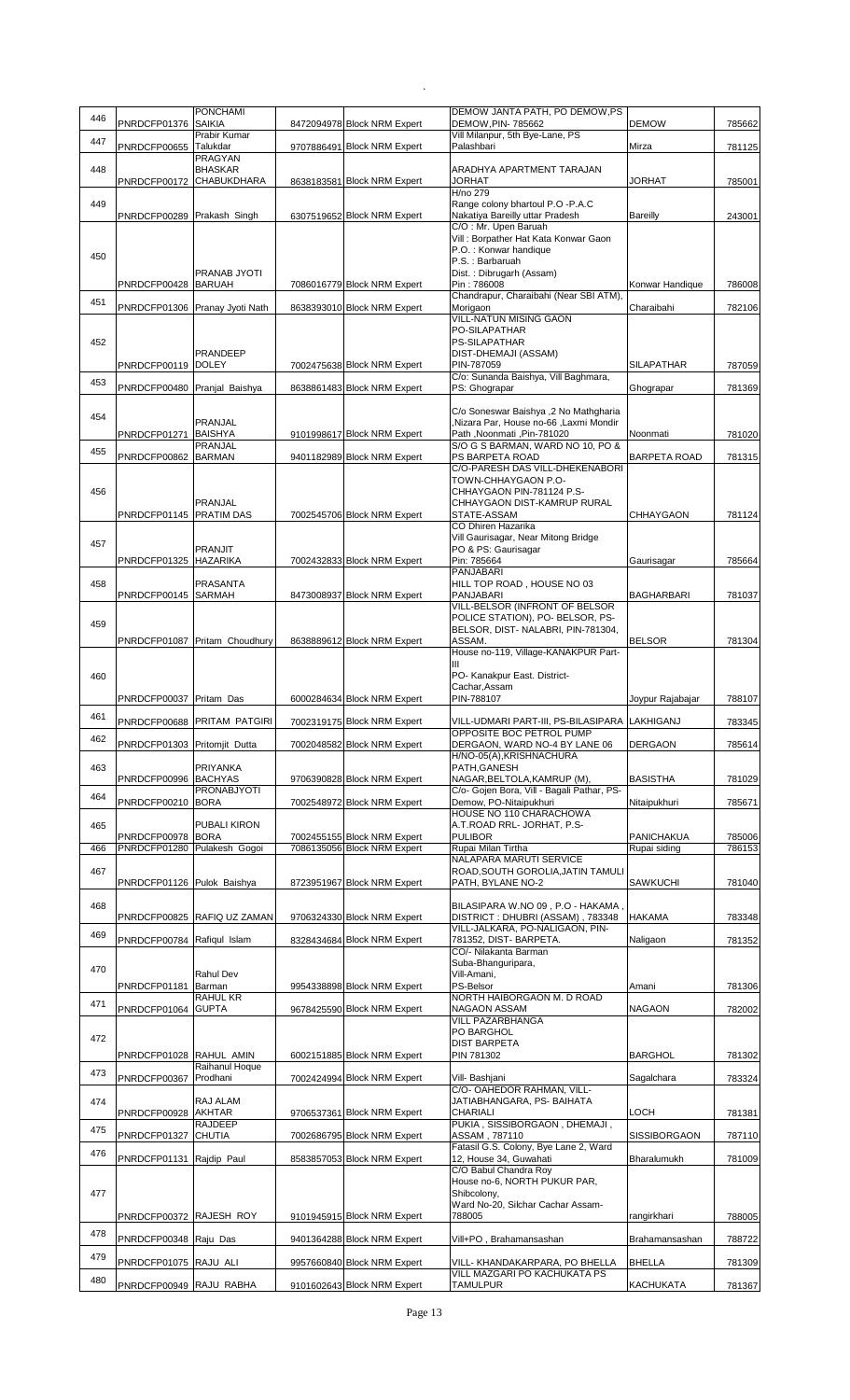| 481 | PNRDCFP00733 Rakesh Kalita   |                                    | 8638054965 Block NRM Expert                                | VILL- Karara, P.O- Karara, P.S- Baihata<br>Chariali, Dist- Kamrup, Pin-781381         | karara                          | 781381           |
|-----|------------------------------|------------------------------------|------------------------------------------------------------|---------------------------------------------------------------------------------------|---------------------------------|------------------|
|     |                              | <b>RAKESH KUMAR</b>                |                                                            | VPO- JAIDEOPATTI, PS-<br><b>GHANSHYAMPUR</b>                                          |                                 |                  |
| 482 | PNRDCFP00424                 | JHA                                | 8974875542 Block NRM Expert                                | DIST- DARBHANGA, BIHAR                                                                | <b>JAIDEOPATTI</b>              | 847405           |
| 483 | PNRDCFP00296                 | <b>RAKESH</b><br><b>RANJAN</b>     | 8809620201 Block NRM Expert                                | QTR-B/2720 SECTOR-2 SITE-5 HEC<br>COLONY RANCHI (JHARKHAND)                           | <b>DHURWA</b>                   | 834004           |
| 484 | PNRDCFP00351                 | Rakibul Hassan                     | 8660460886 Block NRM Expert                                | VILL-BIJNI AMGURI, NEAR HP GAS<br><b>GODOWN</b>                                       | <b>BIJNI</b>                    | 783390           |
| 485 |                              | <b>RAM KRISHNA</b>                 |                                                            | S/O- LT. SIVA RAM DAS, VILL-                                                          |                                 |                  |
|     | PNRDCFP00732                 | <b>DAS</b>                         | 9954975742 Block NRM Expert                                | SARUTAPA<br>C/O- KAMINI DEKA, VILLAGE-                                                | <b>SARUTAPA</b>                 | 781352           |
|     |                              |                                    |                                                            | LACHIMA, POST OFFICE-<br>SARTHEBARI, POLICE STATION-                                  |                                 |                  |
| 486 |                              |                                    |                                                            | SARTHEBARI.DISTRICT-<br>BARPETA, STATE-ASSAM, PIN-                                    |                                 |                  |
|     | PNRDCFP01356 Ramen deka      |                                    | 8471999633 Block NRM Expert                                | 781307, CONTACT NO-8471999633.                                                        | SARTHEBARI                      | 781307           |
| 487 | PNRDCFP01149                 | Ramkrishna Das                     | 8360585308 Block NRM Expert                                | C/O Pradip kumar Das, Village:-Silcoorie,<br>P.O.:-Silcoorie                          | Silcoorie                       | 788118           |
|     |                              |                                    |                                                            | Vill:- Bijoy Nagar, BFC Road,<br>C/O: - Arun Mili, P/S: - Khelmati, P/O: -            |                                 |                  |
| 488 |                              |                                    |                                                            | Khelmati, House No. :- 314<br>Dist:- Lakhimpur, State :- Assam                        |                                 |                  |
|     | PNRDCFP00861                 | Ranjeet Mili                       | 7578908928 Block NRM Expert                                | Pin:- 787031                                                                          | Lakhimpur                       | 787031           |
| 489 | PNRDCFP00208 Ranjit Barua    |                                    | 9395714513 Block NRM Expert                                | Village -Inathpur, P.O- Ambarkhana,<br>District-Karimganj, Assam                      | Ambarkhana                      | 788710           |
| 490 |                              | Raphia Khatun                      |                                                            | Vill sangjurai tarapur pt4 p. O tarapur<br>khelma p. S. Sadar silchar dist cacher pin |                                 |                  |
|     | PNRDCFP01388 Barbhuiya       |                                    | 9707902718 Block NRM Expert                                | 783003<br>VILL:-MIRZA (JAMARTAL                                                       | Tarapur khelma                  | 783003           |
| 491 |                              |                                    |                                                            | SADAGARPARA) P.O:-MIRZA P.S-                                                          |                                 |                  |
|     | PNRDCFP00843 RATUL DAS       |                                    | 8638930499 Block NRM Expert                                | PALASHBARI, PIN-781125<br>H NO 53, NEAR BAGIBARI HIGH                                 | <b>MIRZA</b>                    | 781125           |
| 492 |                              |                                    |                                                            | SCHOOL, VILL: BAGIBARI, P.O:<br>HAHARA, P.S: KHETRI                                   |                                 |                  |
|     |                              | <b>RATUL</b>                       |                                                            | DIST: KAMRUP(M), ASSAM, PIN-                                                          |                                 |                  |
| 493 | PNRDCFP01340 TALUKDAR        |                                    | 9706766509 Block NRM Expert                                | 782402<br>VILL-RUPIABATHAN, PO- CHAMATA PS                                            | <b>HAHARA</b>                   | 782402           |
|     | PNRDCFP00432 REEKI SAGAR     |                                    | 9085012939 Block NRM Expert                                | <b>BELSOR. PIN-781306</b><br><b>VILL-NAKUCHI</b>                                      | <b>CHAMATA</b>                  | 781306           |
| 494 | PNRDCFP01097                 | Rekib Ahmed                        | 8638117801 Block NRM Expert                                | P.S-RANGIA<br>VILL: BALA PATHAR; PO: GUNIAL GURI                                      | Maranjana                       | 781354           |
| 495 |                              |                                    |                                                            | PS:KALGACHIA;DIST:BARPETA                                                             | <b>GUNIAL</b>                   |                  |
|     | PNRDCFP00941                 | REZAUL KARIM                       | 8486905721 Block NRM Expert                                | (ASSAM)<br>PIN781319                                                                  | <b>GUNIALGURI</b>               | 781319           |
| 496 |                              | <b>RICHARD</b>                     |                                                            | HOUSE NO 06, SARAT SINGHA PATH,                                                       |                                 |                  |
|     | PNRDCFP00532 TALUKDAR        |                                    | 9859203220 Block NRM Expert                                | DHUPOLIA, JYOTIKUCHI, GUWAHATI<br>Vill- Bangaon, P/o- Banagram, Dist-                 | <b>SAWKUCHI</b>                 | 781040           |
| 497 | PNRDCFP01276 Rinku Hussain   |                                    | 8486421274 Block NRM Expert                                | Nalbari, P/S-Belsor,<br>C/O MR MAHESH KR SIKARIA, WARD                                | Banagram                        | 781303           |
| 498 |                              | <b>RISHABH</b>                     |                                                            | NO. 4, RANGIA BAZAR,                                                                  |                                 |                  |
| 499 | PNRDCFP00115 SIKARIA         |                                    | 8811895185 Block NRM Expert                                | RANGIA<br>Near Circuit House, Haflong, vill: Gadain                                   | <b>RANGIA</b>                   | 781354           |
|     | PNRDCFP00355 Ritesh Nunisa   |                                    | 8638933008 Block NRM Expert                                | Raii. Haflong<br>Vpo-dhaudad district-rohtas STATE-                                   | Haflong                         | 788819           |
| 500 | PNRDCFP00631                 | Ritesh Kumar                       | 9661466692 Block NRM Expert                                | BIHAR pin code-821115<br>VILL- KHAJUABIL, P.O.- KOUPATI, P.S. -                       | Sasaram                         | 821115           |
| 501 |                              | RITU RAJ                           |                                                            | ROWTA, DIST. - UDALGURI, PIN-<br>784113                                               |                                 |                  |
| 502 | PNRDCFP00645<br>PNRDCFP01150 | <b>SWARGIARY</b><br>Rituraj Patir  | 7099770711 Block NRM Expert<br>7002370847 Block NRM Expert | Ligang Nagar, P.S- Silapathar                                                         | <b>KOUPATI</b><br>Silapathar    | 784113<br>787059 |
| 503 | PNRDCFP00912                 | Rofiqus Sultan<br>Ahmed            | 7002779981 Block NRM Expert                                | C/O- Shahzahan Ali Ahmed,<br>Howly Town, Ward No. 4, Thana Road                       | Howly                           | 781316           |
|     |                              |                                    |                                                            | New Market road, Vill-Sarkarpara<br>Po-Mankachar, Ps- Mankachar, Dist-                |                                 |                  |
| 504 |                              | <b>ROFSON ZAHAN</b>                | 7013206594 Block NRM Expert                                | South salmara Mankachar, Assam, Pin-<br>783131                                        |                                 |                  |
| 505 | PNRDCFP00924                 | <b>ROUSNARA</b>                    |                                                            | MEHERPUR KABIURA Opp.                                                                 | Mankachar                       | 783131           |
|     | PNRDCFP01309                 | <b>BEGUM LASKAR</b><br>Ruhan Aktar | 9435115024 Block NRM Expert                                | SOUTHCITY HOSPITAL                                                                    | <b>MEHERPUR</b>                 | 788015           |
| 506 | PNRDCFP00908                 | Laskar                             | 7628029879 Block NRM Expert                                | Villege -Rongpur Part-2 (Laskar Lane)<br>C/O SATYA SONOWAL, VILL.                     | Rongpur                         | 788009           |
| 507 |                              | PNRDCFP01115 Rukmini Sonowal       | 8134008674 Block NRM Expert                                | SINGIMARI, P.O. BATGHARIA, DIST.<br>DHEMAJI, ASSAM                                    | <b>BATGHARIA</b>                | 787057           |
|     |                              |                                    |                                                            | VILL=GADHARIYA KARAIYANI, NEAR                                                        |                                 |                  |
| 508 |                              | PNRDCFP01165 RUPAM SARMAH          | 9101890049 Block NRM Expert                                | NAMGHOR, POLICE STATION = SADAR<br>STATE =ASSAM                                       | PALASHANI                       | 782003           |
| 509 | PNRDCFP00847                 | Rupam<br>Upadhyaya                 | 9680002207 Block NRM Expert                                | House no. 149, Ambikagiri Path, Vill.<br>Madhupur, P.O. Biswanath Chariali            | Biswanath Chariali              | 784176           |
| 510 |                              |                                    |                                                            | Village & PO: Kulhati, PS: Hajo, Dist:<br>Kamrup (R), Assam                           |                                 |                  |
|     | PNRDCFP00517                 | Rupam Das                          | 8486543088 Block NRM Expert                                | PIN-781104                                                                            | Kulhati                         | 781104           |
| 511 |                              | PNRDCFP00929 RUPAM LAHKAR          | 7002436083 Block NRM Expert                                | HNO-39, NILGIRIPATH,<br>NORTHJYOTINAGAR.                                              | <b>BAMUNIMAIDAN</b>             | 781021           |
| 512 | PNRDCFP00932                 | RUPAM JYOTI<br><b>BEZ</b>          | 9101981556 Block NRM Expert                                | HOUSE NO 78, DHARMA SARMA<br>PATH, BIRUBARI, GUWAHATI                                 | <b>GOPINATH</b><br><b>NAGAR</b> | 781016           |
|     |                              |                                    |                                                            | Rupam Deka, C/O Binod Ch Deka, H. No                                                  |                                 |                  |
| 513 |                              |                                    |                                                            | 4, 3rd Bye Lane, Chandan Nagar (Triveni                                               |                                 |                  |
|     | PNRDCFP01289 Rupam Deka      |                                    | 9854347783 Block NRM Expert                                | Path), VIP Road, Sixmile, Guwahati -<br>781022, Kamrup (M), Assam                     | Khanapara                       | 781022           |
|     |                              |                                    |                                                            | KACHALUKHOWA, SANKARNAGAR,<br>P.O.- CHOTOHAIBAR, NAGAON,                              |                                 |                  |
| 514 | PNRDCFP00651                 | Rupangkan<br>Bharadwaj             | 8486822929 Block NRM Expert                                | ASSAM.<br>PIN-782003                                                                  | CHOTOHAIBAR                     | 782003           |
|     |                              |                                    |                                                            | Vill- 2no kharghuli, Bonda, Narengi P.O.-                                             |                                 |                  |
| 515 | PNRDCFP00878 Rupjyoti Nath   |                                    | 8638927229 Block NRM Expert                                | Bonda P.S.- Noonmati<br>Dist-Kamrup(M)                                                | Bonda                           | 781026           |
| 516 | PNRDCFP00608 HUSSAIN         | <b>SMISMAIL</b>                    | 8638334437 Block NRM Expert                                | VILL MOWAMARI PO CHARCHARIA PS<br>KALGACHIA                                           | CHARCHARIA                      | 781319           |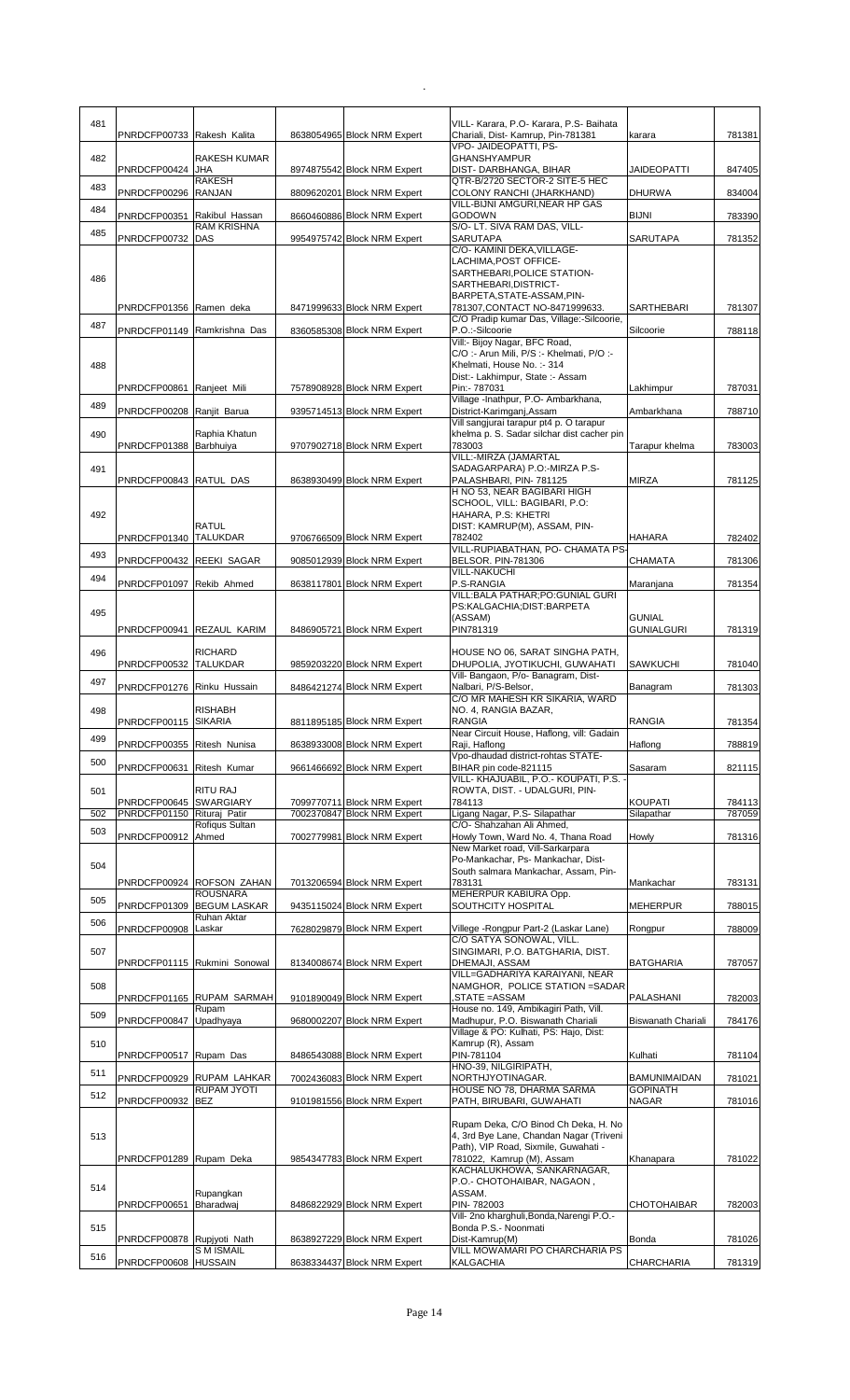| <b>SOUTH SALMARA</b><br>517<br>MANKACHAR(ASSAM), PIN NO.<br>Saddam Hussain<br>PNRDCFP00039 Sk<br>8822727976 Block NRM Expert<br>783135.<br>Kalapani<br><b>SADIQUR</b><br>Phone No.- 8876862628, House no. 125,<br><b>RAHMAN</b><br>vill. BILPHAR DHUMKAR, ps-<br>518<br>PNRDCFP00778 BARBHUIYA<br>8876862628 Block NRM Expert<br>HAILAKANDI<br><b>RANGAUTI</b><br>VILL-CHOURAKARA PO-SONESWAR<br>PS-KAMALPUR DIST-KAMRUP STATE-<br>519<br>SAFIKUL HAQUE<br>PNRDCFP01157 CHOUDHURY<br>9854346869 Block NRM Expert<br><b>ASSAM PIN-781382</b><br>SONESWAR<br>2no Kalpana Nagar, Pancharatna Road,<br>520<br>PNRDCFP00421 Safiqul Islam<br>9678497172 Block NRM Expert<br>Goalpara.<br><b>GOALPARA</b><br>Gopal Nagar near Shiva Mandir path<br>521<br>PNRDCFP01332 Sagarika Deka<br>9101001663 Block NRM Expert<br>house no 18 PO Noonmati PS Noonmati<br>Noonmati<br>PNRDCFP00906 Saharup Alom<br>7002426754 Block NRM Expert<br>Vill- Kazipara part-1<br>522<br>Chapar<br>VILL./TOWN-ANO.OAWARD<br>GAURIPUR, P.S.-GAURIPUR, SUB-<br>523<br>DIVN.-DHUBRI, DIST.-DHUBRI,<br>(ASSAM)<br>PNRDCFP00470 Saif Islam<br>8360410380 Block NRM Expert<br><b>GAURIPUR</b><br>SIJUBARI, HATIGAON, MASJID ROAD<br>524<br>PNRDCFP00682 SAJID ZAMAL<br>9613074368 Block NRM Expert<br>HOUSE NO-21, GUWAHATI<br><b>HATIGAON</b><br>S O - LATE HABIBUR RAHMAN<br>MAZUMDER.<br>Mazumder Lane.<br>525<br>Vill- Chandrapur (Part-iii). P.O-<br><b>SAKIR AHMED</b><br>Banskandi.<br>PNRDCFP00384 MAZUMDER<br>9859332524 Block NRM Expert<br>Pin-788101<br>Banskandi<br>526<br>PNRDCFP01171 SALAY AHMED<br>8347873875 Block NRM Expert<br>KARNAMADHU<br>VILL-SARIFNAGAR<br>S/O-AKBAR ALI AHMED, VILL-<br>Salem Uddin<br>527<br>7002541197 Block NRM Expert<br><b>KAYAKUCHI</b><br>PNRDCFP00552 Bulbul<br>BANBAHAR<br><b>HAZUWA</b><br><b>PS SIMLA</b><br><b>SAMAR UZIR</b><br>528<br>PNRDCFP00546 BARO<br>8638622741 Block NRM Expert<br>PO SIMLA<br><b>SIMLA</b><br>C/o- Deba kanta Mazinder<br>529<br>Vill- Dhuliagaon<br>PNRDCFP00844 Samarjit Mazinder<br>8453918518 Block NRM Expert<br>Near Moujadar Office, Morongi Mouja<br>Morongi<br>VILL- KHATABARI, WARD NO. 1<br>530<br>PO- NALBARI DIST- NALBARI, ASSAM<br>PIN 781335<br>PNRDCFP01265 SAMIJUL HAQUE<br>8812017137 Block NRM Expert<br>NALBARI<br>S/O-AKBAR ALI AHMED, VILL-<br>531<br>PNRDCFP00687 SAMIM HASSAB<br>7002471089 Block NRM Expert<br><b>BANBAHAR</b><br><b>KAYAKUCHI</b><br>Vill Barkura P.O BALIKARIA Dist Nalbari<br>532<br>PNRDCFP01077 Samiran Barman<br>8638682344 Block NRM Expert<br>pin 781341<br>Balikaria<br>C/O Delaluddin Ahmed<br>Samsuddin<br>Kabarstan road Jorhat<br>533<br>PNRDCFP00156 Ahmed<br>9101137254 Block NRM Expert<br>Ward No-05<br>Jorhat<br>8812944601 Block NRM Expert<br><b>RADHAKUCHI</b><br>PNRDCFP01073 Sanidul Islam<br>VILL - RADHAKUCHI<br>534<br>COTTON ROAD, TEZPUR, P.O+ P.S =<br>535<br>TEZPUR, DIST. = SONITPUR, ASSAM<br>Sanjay Kumar<br><b>TEZPUR</b><br>PNRDCFP00979 Singh<br>7002835234 Block NRM Expert<br>$PIN. = 784001$<br>536<br>8403849023 Block NRM Expert<br>Balipukhuri Suryapur, Biswanath Chariali<br>PNRDCFP00930 Sanjib Das<br><b>Biswanath Chariali</b><br>VILL- MAZGAON MORA BHARALI PAR<br>PO-TEZPUR<br>537<br><b>DIS-SONITPUR</b><br>PIN-784001<br>PNRDCFP00250 SANJIB DAS<br>9954049668 Block NRM Expert<br>ASSAM<br><b>TEZPUR</b><br>C/O-NITYANANDA MAHANTA, NO2<br>538<br><b>SANJIB KUMAR</b><br>MATHGHARIA, LAKHI MANDIR<br>PNRDCFP00218 MAHANTA<br>PATH, NOONMATI, GUWAHATI, ASSAM<br><b>NOONMATI</b><br>7896244304 Block NRM Expert<br>Sankar Kumar<br>House No 6, Bye Lane 9, Sewali Path,<br>539<br>8638921650 Block NRM Expert<br><b>HATIGAON</b><br>PNRDCFP01226 Kalita<br>Hatigaon<br>C/O- Hashem Ali Sheikh, Vill- Jhaler Alga<br>Part-I, P.S- Gauripur, Mob.No-<br>540<br>PNRDCFP00399 Sanowar Hossain<br>9101251110 Block NRM Expert<br>9101251110<br>South Geramari<br>Village-Mahdola<br>P.O-Boribandha<br>541<br>Santosh Kumar<br>P.S-Lahorighat<br>7399134286 Block NRM Expert<br>Dist-Morigaon 782127<br>PNRDCFP00059 Saikia<br>boribandha<br>S/O- HARA KANTA NATH, BAM<br>542<br>8011908942 Block NRM Expert<br>BESSERIA, BEBEJIA<br><b>BESSERIA</b><br>PNRDCFP01301 Sapon Nath<br>SARBANANDA<br>Sankardev Nagar, Near Kalita Store,<br>543<br>Maligaon, Guwahati<br>Maligaon Rly HQ<br>PNRDCFP00257<br><b>HUJURI</b><br>8099329828 Block NRM Expert<br>panchayat road (das colony)<br>p.o - rangirkhari dist- cachar<br>544<br>7002598654 Block NRM Expert<br>silchar assam pin - 788005<br>PNRDCFP00487 sarbani rani deb<br>rangirkhari<br>SASANGKAJYOTI<br>C/O: RAM PRASAD DUTTA<br>545<br>PNRDCFP00448 DUTTA<br>PAHARADARA ALI, JOYANAGAR<br>JOYSAGAR<br>6001588934 Block NRM Expert<br>Vill- deuripara, Near Birjhora<br>Mahavidyalaya, P.O.- Bongaigaon, P.S.-<br>546<br>PNRDCFP00486 Saurabh Das<br>7002354261 Block NRM Expert<br>Bongaigaon, District- Bongaigaon<br>Bongaigaon<br>BOIRAGIMOTH DIBRUGARH, C/O-<br>VEDABRATA BARUA,PO-<br>547<br>BOIRAGIMOTH, PS-GABHORUPATHAR<br>THANA, DIST-DIBRUGARH, PIN-<br>PNRDCFP00689 Saurav Barua<br>7002580105 Block NRM Expert<br>786003, STATE-ASSAM<br><b>BOIRAGIMOTH</b><br>House No.- 316(KA)<br>Vill-Duttakuchi,<br>PO-Dabaliapara<br>548<br>Sayed Sadulla<br>District-Barpeta<br>PNRDCFP01124 Ahmed<br>7086833642 Block NRM Expert<br>Dabaliapara<br>State- Assam<br><b>DERGAON GOLAGHAT</b><br>DERGAON WARD NO-10 HOUSE NO-<br>549<br>9101689624 Block NRM Expert<br>PNRDCFP00620 saylendrow chetia<br>20 BYLANE -9<br>Dergaon<br>785614 |  |  | VILL:- SADULLA BARI, P. O :-        |                  |
|--------------------------------------------------------------------------------------------------------------------------------------------------------------------------------------------------------------------------------------------------------------------------------------------------------------------------------------------------------------------------------------------------------------------------------------------------------------------------------------------------------------------------------------------------------------------------------------------------------------------------------------------------------------------------------------------------------------------------------------------------------------------------------------------------------------------------------------------------------------------------------------------------------------------------------------------------------------------------------------------------------------------------------------------------------------------------------------------------------------------------------------------------------------------------------------------------------------------------------------------------------------------------------------------------------------------------------------------------------------------------------------------------------------------------------------------------------------------------------------------------------------------------------------------------------------------------------------------------------------------------------------------------------------------------------------------------------------------------------------------------------------------------------------------------------------------------------------------------------------------------------------------------------------------------------------------------------------------------------------------------------------------------------------------------------------------------------------------------------------------------------------------------------------------------------------------------------------------------------------------------------------------------------------------------------------------------------------------------------------------------------------------------------------------------------------------------------------------------------------------------------------------------------------------------------------------------------------------------------------------------------------------------------------------------------------------------------------------------------------------------------------------------------------------------------------------------------------------------------------------------------------------------------------------------------------------------------------------------------------------------------------------------------------------------------------------------------------------------------------------------------------------------------------------------------------------------------------------------------------------------------------------------------------------------------------------------------------------------------------------------------------------------------------------------------------------------------------------------------------------------------------------------------------------------------------------------------------------------------------------------------------------------------------------------------------------------------------------------------------------------------------------------------------------------------------------------------------------------------------------------------------------------------------------------------------------------------------------------------------------------------------------------------------------------------------------------------------------------------------------------------------------------------------------------------------------------------------------------------------------------------------------------------------------------------------------------------------------------------------------------------------------------------------------------------------------------------------------------------------------------------------------------------------------------------------------------------------------------------------------------------------------------------------------------------------------------------------------------------------------------------------------------------------------------------------------------------------------------------------------------------------------------------------------------------------------------------------------------------------------------------------------------------------------------------------------------------------------------------------------------------------------------------------------------------------------------------------------------------------------------------------------------------------------------------------------------------------------------------------------------------------------------------------------------------------------------------------------------------------------------------------------------------------------|--|--|-------------------------------------|------------------|
|                                                                                                                                                                                                                                                                                                                                                                                                                                                                                                                                                                                                                                                                                                                                                                                                                                                                                                                                                                                                                                                                                                                                                                                                                                                                                                                                                                                                                                                                                                                                                                                                                                                                                                                                                                                                                                                                                                                                                                                                                                                                                                                                                                                                                                                                                                                                                                                                                                                                                                                                                                                                                                                                                                                                                                                                                                                                                                                                                                                                                                                                                                                                                                                                                                                                                                                                                                                                                                                                                                                                                                                                                                                                                                                                                                                                                                                                                                                                                                                                                                                                                                                                                                                                                                                                                                                                                                                                                                                                                                                                                                                                                                                                                                                                                                                                                                                                                                                                                                                                                                                                                                                                                                                                                                                                                                                                                                                                                                                                                                                                            |  |  | KALAPANI, P.S :- MANKACHAR, DIST :- |                  |
|                                                                                                                                                                                                                                                                                                                                                                                                                                                                                                                                                                                                                                                                                                                                                                                                                                                                                                                                                                                                                                                                                                                                                                                                                                                                                                                                                                                                                                                                                                                                                                                                                                                                                                                                                                                                                                                                                                                                                                                                                                                                                                                                                                                                                                                                                                                                                                                                                                                                                                                                                                                                                                                                                                                                                                                                                                                                                                                                                                                                                                                                                                                                                                                                                                                                                                                                                                                                                                                                                                                                                                                                                                                                                                                                                                                                                                                                                                                                                                                                                                                                                                                                                                                                                                                                                                                                                                                                                                                                                                                                                                                                                                                                                                                                                                                                                                                                                                                                                                                                                                                                                                                                                                                                                                                                                                                                                                                                                                                                                                                                            |  |  |                                     |                  |
|                                                                                                                                                                                                                                                                                                                                                                                                                                                                                                                                                                                                                                                                                                                                                                                                                                                                                                                                                                                                                                                                                                                                                                                                                                                                                                                                                                                                                                                                                                                                                                                                                                                                                                                                                                                                                                                                                                                                                                                                                                                                                                                                                                                                                                                                                                                                                                                                                                                                                                                                                                                                                                                                                                                                                                                                                                                                                                                                                                                                                                                                                                                                                                                                                                                                                                                                                                                                                                                                                                                                                                                                                                                                                                                                                                                                                                                                                                                                                                                                                                                                                                                                                                                                                                                                                                                                                                                                                                                                                                                                                                                                                                                                                                                                                                                                                                                                                                                                                                                                                                                                                                                                                                                                                                                                                                                                                                                                                                                                                                                                            |  |  |                                     | 783135           |
|                                                                                                                                                                                                                                                                                                                                                                                                                                                                                                                                                                                                                                                                                                                                                                                                                                                                                                                                                                                                                                                                                                                                                                                                                                                                                                                                                                                                                                                                                                                                                                                                                                                                                                                                                                                                                                                                                                                                                                                                                                                                                                                                                                                                                                                                                                                                                                                                                                                                                                                                                                                                                                                                                                                                                                                                                                                                                                                                                                                                                                                                                                                                                                                                                                                                                                                                                                                                                                                                                                                                                                                                                                                                                                                                                                                                                                                                                                                                                                                                                                                                                                                                                                                                                                                                                                                                                                                                                                                                                                                                                                                                                                                                                                                                                                                                                                                                                                                                                                                                                                                                                                                                                                                                                                                                                                                                                                                                                                                                                                                                            |  |  |                                     |                  |
|                                                                                                                                                                                                                                                                                                                                                                                                                                                                                                                                                                                                                                                                                                                                                                                                                                                                                                                                                                                                                                                                                                                                                                                                                                                                                                                                                                                                                                                                                                                                                                                                                                                                                                                                                                                                                                                                                                                                                                                                                                                                                                                                                                                                                                                                                                                                                                                                                                                                                                                                                                                                                                                                                                                                                                                                                                                                                                                                                                                                                                                                                                                                                                                                                                                                                                                                                                                                                                                                                                                                                                                                                                                                                                                                                                                                                                                                                                                                                                                                                                                                                                                                                                                                                                                                                                                                                                                                                                                                                                                                                                                                                                                                                                                                                                                                                                                                                                                                                                                                                                                                                                                                                                                                                                                                                                                                                                                                                                                                                                                                            |  |  |                                     | 788155           |
|                                                                                                                                                                                                                                                                                                                                                                                                                                                                                                                                                                                                                                                                                                                                                                                                                                                                                                                                                                                                                                                                                                                                                                                                                                                                                                                                                                                                                                                                                                                                                                                                                                                                                                                                                                                                                                                                                                                                                                                                                                                                                                                                                                                                                                                                                                                                                                                                                                                                                                                                                                                                                                                                                                                                                                                                                                                                                                                                                                                                                                                                                                                                                                                                                                                                                                                                                                                                                                                                                                                                                                                                                                                                                                                                                                                                                                                                                                                                                                                                                                                                                                                                                                                                                                                                                                                                                                                                                                                                                                                                                                                                                                                                                                                                                                                                                                                                                                                                                                                                                                                                                                                                                                                                                                                                                                                                                                                                                                                                                                                                            |  |  |                                     |                  |
|                                                                                                                                                                                                                                                                                                                                                                                                                                                                                                                                                                                                                                                                                                                                                                                                                                                                                                                                                                                                                                                                                                                                                                                                                                                                                                                                                                                                                                                                                                                                                                                                                                                                                                                                                                                                                                                                                                                                                                                                                                                                                                                                                                                                                                                                                                                                                                                                                                                                                                                                                                                                                                                                                                                                                                                                                                                                                                                                                                                                                                                                                                                                                                                                                                                                                                                                                                                                                                                                                                                                                                                                                                                                                                                                                                                                                                                                                                                                                                                                                                                                                                                                                                                                                                                                                                                                                                                                                                                                                                                                                                                                                                                                                                                                                                                                                                                                                                                                                                                                                                                                                                                                                                                                                                                                                                                                                                                                                                                                                                                                            |  |  |                                     |                  |
|                                                                                                                                                                                                                                                                                                                                                                                                                                                                                                                                                                                                                                                                                                                                                                                                                                                                                                                                                                                                                                                                                                                                                                                                                                                                                                                                                                                                                                                                                                                                                                                                                                                                                                                                                                                                                                                                                                                                                                                                                                                                                                                                                                                                                                                                                                                                                                                                                                                                                                                                                                                                                                                                                                                                                                                                                                                                                                                                                                                                                                                                                                                                                                                                                                                                                                                                                                                                                                                                                                                                                                                                                                                                                                                                                                                                                                                                                                                                                                                                                                                                                                                                                                                                                                                                                                                                                                                                                                                                                                                                                                                                                                                                                                                                                                                                                                                                                                                                                                                                                                                                                                                                                                                                                                                                                                                                                                                                                                                                                                                                            |  |  |                                     | 781382           |
|                                                                                                                                                                                                                                                                                                                                                                                                                                                                                                                                                                                                                                                                                                                                                                                                                                                                                                                                                                                                                                                                                                                                                                                                                                                                                                                                                                                                                                                                                                                                                                                                                                                                                                                                                                                                                                                                                                                                                                                                                                                                                                                                                                                                                                                                                                                                                                                                                                                                                                                                                                                                                                                                                                                                                                                                                                                                                                                                                                                                                                                                                                                                                                                                                                                                                                                                                                                                                                                                                                                                                                                                                                                                                                                                                                                                                                                                                                                                                                                                                                                                                                                                                                                                                                                                                                                                                                                                                                                                                                                                                                                                                                                                                                                                                                                                                                                                                                                                                                                                                                                                                                                                                                                                                                                                                                                                                                                                                                                                                                                                            |  |  |                                     | 783101           |
|                                                                                                                                                                                                                                                                                                                                                                                                                                                                                                                                                                                                                                                                                                                                                                                                                                                                                                                                                                                                                                                                                                                                                                                                                                                                                                                                                                                                                                                                                                                                                                                                                                                                                                                                                                                                                                                                                                                                                                                                                                                                                                                                                                                                                                                                                                                                                                                                                                                                                                                                                                                                                                                                                                                                                                                                                                                                                                                                                                                                                                                                                                                                                                                                                                                                                                                                                                                                                                                                                                                                                                                                                                                                                                                                                                                                                                                                                                                                                                                                                                                                                                                                                                                                                                                                                                                                                                                                                                                                                                                                                                                                                                                                                                                                                                                                                                                                                                                                                                                                                                                                                                                                                                                                                                                                                                                                                                                                                                                                                                                                            |  |  |                                     |                  |
|                                                                                                                                                                                                                                                                                                                                                                                                                                                                                                                                                                                                                                                                                                                                                                                                                                                                                                                                                                                                                                                                                                                                                                                                                                                                                                                                                                                                                                                                                                                                                                                                                                                                                                                                                                                                                                                                                                                                                                                                                                                                                                                                                                                                                                                                                                                                                                                                                                                                                                                                                                                                                                                                                                                                                                                                                                                                                                                                                                                                                                                                                                                                                                                                                                                                                                                                                                                                                                                                                                                                                                                                                                                                                                                                                                                                                                                                                                                                                                                                                                                                                                                                                                                                                                                                                                                                                                                                                                                                                                                                                                                                                                                                                                                                                                                                                                                                                                                                                                                                                                                                                                                                                                                                                                                                                                                                                                                                                                                                                                                                            |  |  |                                     |                  |
|                                                                                                                                                                                                                                                                                                                                                                                                                                                                                                                                                                                                                                                                                                                                                                                                                                                                                                                                                                                                                                                                                                                                                                                                                                                                                                                                                                                                                                                                                                                                                                                                                                                                                                                                                                                                                                                                                                                                                                                                                                                                                                                                                                                                                                                                                                                                                                                                                                                                                                                                                                                                                                                                                                                                                                                                                                                                                                                                                                                                                                                                                                                                                                                                                                                                                                                                                                                                                                                                                                                                                                                                                                                                                                                                                                                                                                                                                                                                                                                                                                                                                                                                                                                                                                                                                                                                                                                                                                                                                                                                                                                                                                                                                                                                                                                                                                                                                                                                                                                                                                                                                                                                                                                                                                                                                                                                                                                                                                                                                                                                            |  |  |                                     | 781020<br>783371 |
|                                                                                                                                                                                                                                                                                                                                                                                                                                                                                                                                                                                                                                                                                                                                                                                                                                                                                                                                                                                                                                                                                                                                                                                                                                                                                                                                                                                                                                                                                                                                                                                                                                                                                                                                                                                                                                                                                                                                                                                                                                                                                                                                                                                                                                                                                                                                                                                                                                                                                                                                                                                                                                                                                                                                                                                                                                                                                                                                                                                                                                                                                                                                                                                                                                                                                                                                                                                                                                                                                                                                                                                                                                                                                                                                                                                                                                                                                                                                                                                                                                                                                                                                                                                                                                                                                                                                                                                                                                                                                                                                                                                                                                                                                                                                                                                                                                                                                                                                                                                                                                                                                                                                                                                                                                                                                                                                                                                                                                                                                                                                            |  |  |                                     |                  |
|                                                                                                                                                                                                                                                                                                                                                                                                                                                                                                                                                                                                                                                                                                                                                                                                                                                                                                                                                                                                                                                                                                                                                                                                                                                                                                                                                                                                                                                                                                                                                                                                                                                                                                                                                                                                                                                                                                                                                                                                                                                                                                                                                                                                                                                                                                                                                                                                                                                                                                                                                                                                                                                                                                                                                                                                                                                                                                                                                                                                                                                                                                                                                                                                                                                                                                                                                                                                                                                                                                                                                                                                                                                                                                                                                                                                                                                                                                                                                                                                                                                                                                                                                                                                                                                                                                                                                                                                                                                                                                                                                                                                                                                                                                                                                                                                                                                                                                                                                                                                                                                                                                                                                                                                                                                                                                                                                                                                                                                                                                                                            |  |  |                                     |                  |
|                                                                                                                                                                                                                                                                                                                                                                                                                                                                                                                                                                                                                                                                                                                                                                                                                                                                                                                                                                                                                                                                                                                                                                                                                                                                                                                                                                                                                                                                                                                                                                                                                                                                                                                                                                                                                                                                                                                                                                                                                                                                                                                                                                                                                                                                                                                                                                                                                                                                                                                                                                                                                                                                                                                                                                                                                                                                                                                                                                                                                                                                                                                                                                                                                                                                                                                                                                                                                                                                                                                                                                                                                                                                                                                                                                                                                                                                                                                                                                                                                                                                                                                                                                                                                                                                                                                                                                                                                                                                                                                                                                                                                                                                                                                                                                                                                                                                                                                                                                                                                                                                                                                                                                                                                                                                                                                                                                                                                                                                                                                                            |  |  |                                     | 783331           |
|                                                                                                                                                                                                                                                                                                                                                                                                                                                                                                                                                                                                                                                                                                                                                                                                                                                                                                                                                                                                                                                                                                                                                                                                                                                                                                                                                                                                                                                                                                                                                                                                                                                                                                                                                                                                                                                                                                                                                                                                                                                                                                                                                                                                                                                                                                                                                                                                                                                                                                                                                                                                                                                                                                                                                                                                                                                                                                                                                                                                                                                                                                                                                                                                                                                                                                                                                                                                                                                                                                                                                                                                                                                                                                                                                                                                                                                                                                                                                                                                                                                                                                                                                                                                                                                                                                                                                                                                                                                                                                                                                                                                                                                                                                                                                                                                                                                                                                                                                                                                                                                                                                                                                                                                                                                                                                                                                                                                                                                                                                                                            |  |  |                                     |                  |
|                                                                                                                                                                                                                                                                                                                                                                                                                                                                                                                                                                                                                                                                                                                                                                                                                                                                                                                                                                                                                                                                                                                                                                                                                                                                                                                                                                                                                                                                                                                                                                                                                                                                                                                                                                                                                                                                                                                                                                                                                                                                                                                                                                                                                                                                                                                                                                                                                                                                                                                                                                                                                                                                                                                                                                                                                                                                                                                                                                                                                                                                                                                                                                                                                                                                                                                                                                                                                                                                                                                                                                                                                                                                                                                                                                                                                                                                                                                                                                                                                                                                                                                                                                                                                                                                                                                                                                                                                                                                                                                                                                                                                                                                                                                                                                                                                                                                                                                                                                                                                                                                                                                                                                                                                                                                                                                                                                                                                                                                                                                                            |  |  |                                     | 781038           |
|                                                                                                                                                                                                                                                                                                                                                                                                                                                                                                                                                                                                                                                                                                                                                                                                                                                                                                                                                                                                                                                                                                                                                                                                                                                                                                                                                                                                                                                                                                                                                                                                                                                                                                                                                                                                                                                                                                                                                                                                                                                                                                                                                                                                                                                                                                                                                                                                                                                                                                                                                                                                                                                                                                                                                                                                                                                                                                                                                                                                                                                                                                                                                                                                                                                                                                                                                                                                                                                                                                                                                                                                                                                                                                                                                                                                                                                                                                                                                                                                                                                                                                                                                                                                                                                                                                                                                                                                                                                                                                                                                                                                                                                                                                                                                                                                                                                                                                                                                                                                                                                                                                                                                                                                                                                                                                                                                                                                                                                                                                                                            |  |  |                                     |                  |
|                                                                                                                                                                                                                                                                                                                                                                                                                                                                                                                                                                                                                                                                                                                                                                                                                                                                                                                                                                                                                                                                                                                                                                                                                                                                                                                                                                                                                                                                                                                                                                                                                                                                                                                                                                                                                                                                                                                                                                                                                                                                                                                                                                                                                                                                                                                                                                                                                                                                                                                                                                                                                                                                                                                                                                                                                                                                                                                                                                                                                                                                                                                                                                                                                                                                                                                                                                                                                                                                                                                                                                                                                                                                                                                                                                                                                                                                                                                                                                                                                                                                                                                                                                                                                                                                                                                                                                                                                                                                                                                                                                                                                                                                                                                                                                                                                                                                                                                                                                                                                                                                                                                                                                                                                                                                                                                                                                                                                                                                                                                                            |  |  |                                     |                  |
|                                                                                                                                                                                                                                                                                                                                                                                                                                                                                                                                                                                                                                                                                                                                                                                                                                                                                                                                                                                                                                                                                                                                                                                                                                                                                                                                                                                                                                                                                                                                                                                                                                                                                                                                                                                                                                                                                                                                                                                                                                                                                                                                                                                                                                                                                                                                                                                                                                                                                                                                                                                                                                                                                                                                                                                                                                                                                                                                                                                                                                                                                                                                                                                                                                                                                                                                                                                                                                                                                                                                                                                                                                                                                                                                                                                                                                                                                                                                                                                                                                                                                                                                                                                                                                                                                                                                                                                                                                                                                                                                                                                                                                                                                                                                                                                                                                                                                                                                                                                                                                                                                                                                                                                                                                                                                                                                                                                                                                                                                                                                            |  |  |                                     |                  |
|                                                                                                                                                                                                                                                                                                                                                                                                                                                                                                                                                                                                                                                                                                                                                                                                                                                                                                                                                                                                                                                                                                                                                                                                                                                                                                                                                                                                                                                                                                                                                                                                                                                                                                                                                                                                                                                                                                                                                                                                                                                                                                                                                                                                                                                                                                                                                                                                                                                                                                                                                                                                                                                                                                                                                                                                                                                                                                                                                                                                                                                                                                                                                                                                                                                                                                                                                                                                                                                                                                                                                                                                                                                                                                                                                                                                                                                                                                                                                                                                                                                                                                                                                                                                                                                                                                                                                                                                                                                                                                                                                                                                                                                                                                                                                                                                                                                                                                                                                                                                                                                                                                                                                                                                                                                                                                                                                                                                                                                                                                                                            |  |  |                                     |                  |
|                                                                                                                                                                                                                                                                                                                                                                                                                                                                                                                                                                                                                                                                                                                                                                                                                                                                                                                                                                                                                                                                                                                                                                                                                                                                                                                                                                                                                                                                                                                                                                                                                                                                                                                                                                                                                                                                                                                                                                                                                                                                                                                                                                                                                                                                                                                                                                                                                                                                                                                                                                                                                                                                                                                                                                                                                                                                                                                                                                                                                                                                                                                                                                                                                                                                                                                                                                                                                                                                                                                                                                                                                                                                                                                                                                                                                                                                                                                                                                                                                                                                                                                                                                                                                                                                                                                                                                                                                                                                                                                                                                                                                                                                                                                                                                                                                                                                                                                                                                                                                                                                                                                                                                                                                                                                                                                                                                                                                                                                                                                                            |  |  |                                     | 788101           |
|                                                                                                                                                                                                                                                                                                                                                                                                                                                                                                                                                                                                                                                                                                                                                                                                                                                                                                                                                                                                                                                                                                                                                                                                                                                                                                                                                                                                                                                                                                                                                                                                                                                                                                                                                                                                                                                                                                                                                                                                                                                                                                                                                                                                                                                                                                                                                                                                                                                                                                                                                                                                                                                                                                                                                                                                                                                                                                                                                                                                                                                                                                                                                                                                                                                                                                                                                                                                                                                                                                                                                                                                                                                                                                                                                                                                                                                                                                                                                                                                                                                                                                                                                                                                                                                                                                                                                                                                                                                                                                                                                                                                                                                                                                                                                                                                                                                                                                                                                                                                                                                                                                                                                                                                                                                                                                                                                                                                                                                                                                                                            |  |  |                                     | 788712           |
|                                                                                                                                                                                                                                                                                                                                                                                                                                                                                                                                                                                                                                                                                                                                                                                                                                                                                                                                                                                                                                                                                                                                                                                                                                                                                                                                                                                                                                                                                                                                                                                                                                                                                                                                                                                                                                                                                                                                                                                                                                                                                                                                                                                                                                                                                                                                                                                                                                                                                                                                                                                                                                                                                                                                                                                                                                                                                                                                                                                                                                                                                                                                                                                                                                                                                                                                                                                                                                                                                                                                                                                                                                                                                                                                                                                                                                                                                                                                                                                                                                                                                                                                                                                                                                                                                                                                                                                                                                                                                                                                                                                                                                                                                                                                                                                                                                                                                                                                                                                                                                                                                                                                                                                                                                                                                                                                                                                                                                                                                                                                            |  |  |                                     |                  |
|                                                                                                                                                                                                                                                                                                                                                                                                                                                                                                                                                                                                                                                                                                                                                                                                                                                                                                                                                                                                                                                                                                                                                                                                                                                                                                                                                                                                                                                                                                                                                                                                                                                                                                                                                                                                                                                                                                                                                                                                                                                                                                                                                                                                                                                                                                                                                                                                                                                                                                                                                                                                                                                                                                                                                                                                                                                                                                                                                                                                                                                                                                                                                                                                                                                                                                                                                                                                                                                                                                                                                                                                                                                                                                                                                                                                                                                                                                                                                                                                                                                                                                                                                                                                                                                                                                                                                                                                                                                                                                                                                                                                                                                                                                                                                                                                                                                                                                                                                                                                                                                                                                                                                                                                                                                                                                                                                                                                                                                                                                                                            |  |  |                                     | 781352           |
|                                                                                                                                                                                                                                                                                                                                                                                                                                                                                                                                                                                                                                                                                                                                                                                                                                                                                                                                                                                                                                                                                                                                                                                                                                                                                                                                                                                                                                                                                                                                                                                                                                                                                                                                                                                                                                                                                                                                                                                                                                                                                                                                                                                                                                                                                                                                                                                                                                                                                                                                                                                                                                                                                                                                                                                                                                                                                                                                                                                                                                                                                                                                                                                                                                                                                                                                                                                                                                                                                                                                                                                                                                                                                                                                                                                                                                                                                                                                                                                                                                                                                                                                                                                                                                                                                                                                                                                                                                                                                                                                                                                                                                                                                                                                                                                                                                                                                                                                                                                                                                                                                                                                                                                                                                                                                                                                                                                                                                                                                                                                            |  |  |                                     |                  |
|                                                                                                                                                                                                                                                                                                                                                                                                                                                                                                                                                                                                                                                                                                                                                                                                                                                                                                                                                                                                                                                                                                                                                                                                                                                                                                                                                                                                                                                                                                                                                                                                                                                                                                                                                                                                                                                                                                                                                                                                                                                                                                                                                                                                                                                                                                                                                                                                                                                                                                                                                                                                                                                                                                                                                                                                                                                                                                                                                                                                                                                                                                                                                                                                                                                                                                                                                                                                                                                                                                                                                                                                                                                                                                                                                                                                                                                                                                                                                                                                                                                                                                                                                                                                                                                                                                                                                                                                                                                                                                                                                                                                                                                                                                                                                                                                                                                                                                                                                                                                                                                                                                                                                                                                                                                                                                                                                                                                                                                                                                                                            |  |  |                                     | 781330           |
|                                                                                                                                                                                                                                                                                                                                                                                                                                                                                                                                                                                                                                                                                                                                                                                                                                                                                                                                                                                                                                                                                                                                                                                                                                                                                                                                                                                                                                                                                                                                                                                                                                                                                                                                                                                                                                                                                                                                                                                                                                                                                                                                                                                                                                                                                                                                                                                                                                                                                                                                                                                                                                                                                                                                                                                                                                                                                                                                                                                                                                                                                                                                                                                                                                                                                                                                                                                                                                                                                                                                                                                                                                                                                                                                                                                                                                                                                                                                                                                                                                                                                                                                                                                                                                                                                                                                                                                                                                                                                                                                                                                                                                                                                                                                                                                                                                                                                                                                                                                                                                                                                                                                                                                                                                                                                                                                                                                                                                                                                                                                            |  |  |                                     |                  |
|                                                                                                                                                                                                                                                                                                                                                                                                                                                                                                                                                                                                                                                                                                                                                                                                                                                                                                                                                                                                                                                                                                                                                                                                                                                                                                                                                                                                                                                                                                                                                                                                                                                                                                                                                                                                                                                                                                                                                                                                                                                                                                                                                                                                                                                                                                                                                                                                                                                                                                                                                                                                                                                                                                                                                                                                                                                                                                                                                                                                                                                                                                                                                                                                                                                                                                                                                                                                                                                                                                                                                                                                                                                                                                                                                                                                                                                                                                                                                                                                                                                                                                                                                                                                                                                                                                                                                                                                                                                                                                                                                                                                                                                                                                                                                                                                                                                                                                                                                                                                                                                                                                                                                                                                                                                                                                                                                                                                                                                                                                                                            |  |  |                                     |                  |
|                                                                                                                                                                                                                                                                                                                                                                                                                                                                                                                                                                                                                                                                                                                                                                                                                                                                                                                                                                                                                                                                                                                                                                                                                                                                                                                                                                                                                                                                                                                                                                                                                                                                                                                                                                                                                                                                                                                                                                                                                                                                                                                                                                                                                                                                                                                                                                                                                                                                                                                                                                                                                                                                                                                                                                                                                                                                                                                                                                                                                                                                                                                                                                                                                                                                                                                                                                                                                                                                                                                                                                                                                                                                                                                                                                                                                                                                                                                                                                                                                                                                                                                                                                                                                                                                                                                                                                                                                                                                                                                                                                                                                                                                                                                                                                                                                                                                                                                                                                                                                                                                                                                                                                                                                                                                                                                                                                                                                                                                                                                                            |  |  |                                     | 785702           |
|                                                                                                                                                                                                                                                                                                                                                                                                                                                                                                                                                                                                                                                                                                                                                                                                                                                                                                                                                                                                                                                                                                                                                                                                                                                                                                                                                                                                                                                                                                                                                                                                                                                                                                                                                                                                                                                                                                                                                                                                                                                                                                                                                                                                                                                                                                                                                                                                                                                                                                                                                                                                                                                                                                                                                                                                                                                                                                                                                                                                                                                                                                                                                                                                                                                                                                                                                                                                                                                                                                                                                                                                                                                                                                                                                                                                                                                                                                                                                                                                                                                                                                                                                                                                                                                                                                                                                                                                                                                                                                                                                                                                                                                                                                                                                                                                                                                                                                                                                                                                                                                                                                                                                                                                                                                                                                                                                                                                                                                                                                                                            |  |  |                                     |                  |
|                                                                                                                                                                                                                                                                                                                                                                                                                                                                                                                                                                                                                                                                                                                                                                                                                                                                                                                                                                                                                                                                                                                                                                                                                                                                                                                                                                                                                                                                                                                                                                                                                                                                                                                                                                                                                                                                                                                                                                                                                                                                                                                                                                                                                                                                                                                                                                                                                                                                                                                                                                                                                                                                                                                                                                                                                                                                                                                                                                                                                                                                                                                                                                                                                                                                                                                                                                                                                                                                                                                                                                                                                                                                                                                                                                                                                                                                                                                                                                                                                                                                                                                                                                                                                                                                                                                                                                                                                                                                                                                                                                                                                                                                                                                                                                                                                                                                                                                                                                                                                                                                                                                                                                                                                                                                                                                                                                                                                                                                                                                                            |  |  |                                     |                  |
|                                                                                                                                                                                                                                                                                                                                                                                                                                                                                                                                                                                                                                                                                                                                                                                                                                                                                                                                                                                                                                                                                                                                                                                                                                                                                                                                                                                                                                                                                                                                                                                                                                                                                                                                                                                                                                                                                                                                                                                                                                                                                                                                                                                                                                                                                                                                                                                                                                                                                                                                                                                                                                                                                                                                                                                                                                                                                                                                                                                                                                                                                                                                                                                                                                                                                                                                                                                                                                                                                                                                                                                                                                                                                                                                                                                                                                                                                                                                                                                                                                                                                                                                                                                                                                                                                                                                                                                                                                                                                                                                                                                                                                                                                                                                                                                                                                                                                                                                                                                                                                                                                                                                                                                                                                                                                                                                                                                                                                                                                                                                            |  |  |                                     | 781335           |
|                                                                                                                                                                                                                                                                                                                                                                                                                                                                                                                                                                                                                                                                                                                                                                                                                                                                                                                                                                                                                                                                                                                                                                                                                                                                                                                                                                                                                                                                                                                                                                                                                                                                                                                                                                                                                                                                                                                                                                                                                                                                                                                                                                                                                                                                                                                                                                                                                                                                                                                                                                                                                                                                                                                                                                                                                                                                                                                                                                                                                                                                                                                                                                                                                                                                                                                                                                                                                                                                                                                                                                                                                                                                                                                                                                                                                                                                                                                                                                                                                                                                                                                                                                                                                                                                                                                                                                                                                                                                                                                                                                                                                                                                                                                                                                                                                                                                                                                                                                                                                                                                                                                                                                                                                                                                                                                                                                                                                                                                                                                                            |  |  |                                     | 781352           |
|                                                                                                                                                                                                                                                                                                                                                                                                                                                                                                                                                                                                                                                                                                                                                                                                                                                                                                                                                                                                                                                                                                                                                                                                                                                                                                                                                                                                                                                                                                                                                                                                                                                                                                                                                                                                                                                                                                                                                                                                                                                                                                                                                                                                                                                                                                                                                                                                                                                                                                                                                                                                                                                                                                                                                                                                                                                                                                                                                                                                                                                                                                                                                                                                                                                                                                                                                                                                                                                                                                                                                                                                                                                                                                                                                                                                                                                                                                                                                                                                                                                                                                                                                                                                                                                                                                                                                                                                                                                                                                                                                                                                                                                                                                                                                                                                                                                                                                                                                                                                                                                                                                                                                                                                                                                                                                                                                                                                                                                                                                                                            |  |  |                                     |                  |
|                                                                                                                                                                                                                                                                                                                                                                                                                                                                                                                                                                                                                                                                                                                                                                                                                                                                                                                                                                                                                                                                                                                                                                                                                                                                                                                                                                                                                                                                                                                                                                                                                                                                                                                                                                                                                                                                                                                                                                                                                                                                                                                                                                                                                                                                                                                                                                                                                                                                                                                                                                                                                                                                                                                                                                                                                                                                                                                                                                                                                                                                                                                                                                                                                                                                                                                                                                                                                                                                                                                                                                                                                                                                                                                                                                                                                                                                                                                                                                                                                                                                                                                                                                                                                                                                                                                                                                                                                                                                                                                                                                                                                                                                                                                                                                                                                                                                                                                                                                                                                                                                                                                                                                                                                                                                                                                                                                                                                                                                                                                                            |  |  |                                     | 781341           |
|                                                                                                                                                                                                                                                                                                                                                                                                                                                                                                                                                                                                                                                                                                                                                                                                                                                                                                                                                                                                                                                                                                                                                                                                                                                                                                                                                                                                                                                                                                                                                                                                                                                                                                                                                                                                                                                                                                                                                                                                                                                                                                                                                                                                                                                                                                                                                                                                                                                                                                                                                                                                                                                                                                                                                                                                                                                                                                                                                                                                                                                                                                                                                                                                                                                                                                                                                                                                                                                                                                                                                                                                                                                                                                                                                                                                                                                                                                                                                                                                                                                                                                                                                                                                                                                                                                                                                                                                                                                                                                                                                                                                                                                                                                                                                                                                                                                                                                                                                                                                                                                                                                                                                                                                                                                                                                                                                                                                                                                                                                                                            |  |  |                                     |                  |
|                                                                                                                                                                                                                                                                                                                                                                                                                                                                                                                                                                                                                                                                                                                                                                                                                                                                                                                                                                                                                                                                                                                                                                                                                                                                                                                                                                                                                                                                                                                                                                                                                                                                                                                                                                                                                                                                                                                                                                                                                                                                                                                                                                                                                                                                                                                                                                                                                                                                                                                                                                                                                                                                                                                                                                                                                                                                                                                                                                                                                                                                                                                                                                                                                                                                                                                                                                                                                                                                                                                                                                                                                                                                                                                                                                                                                                                                                                                                                                                                                                                                                                                                                                                                                                                                                                                                                                                                                                                                                                                                                                                                                                                                                                                                                                                                                                                                                                                                                                                                                                                                                                                                                                                                                                                                                                                                                                                                                                                                                                                                            |  |  |                                     | 785001           |
|                                                                                                                                                                                                                                                                                                                                                                                                                                                                                                                                                                                                                                                                                                                                                                                                                                                                                                                                                                                                                                                                                                                                                                                                                                                                                                                                                                                                                                                                                                                                                                                                                                                                                                                                                                                                                                                                                                                                                                                                                                                                                                                                                                                                                                                                                                                                                                                                                                                                                                                                                                                                                                                                                                                                                                                                                                                                                                                                                                                                                                                                                                                                                                                                                                                                                                                                                                                                                                                                                                                                                                                                                                                                                                                                                                                                                                                                                                                                                                                                                                                                                                                                                                                                                                                                                                                                                                                                                                                                                                                                                                                                                                                                                                                                                                                                                                                                                                                                                                                                                                                                                                                                                                                                                                                                                                                                                                                                                                                                                                                                            |  |  |                                     | 781309           |
|                                                                                                                                                                                                                                                                                                                                                                                                                                                                                                                                                                                                                                                                                                                                                                                                                                                                                                                                                                                                                                                                                                                                                                                                                                                                                                                                                                                                                                                                                                                                                                                                                                                                                                                                                                                                                                                                                                                                                                                                                                                                                                                                                                                                                                                                                                                                                                                                                                                                                                                                                                                                                                                                                                                                                                                                                                                                                                                                                                                                                                                                                                                                                                                                                                                                                                                                                                                                                                                                                                                                                                                                                                                                                                                                                                                                                                                                                                                                                                                                                                                                                                                                                                                                                                                                                                                                                                                                                                                                                                                                                                                                                                                                                                                                                                                                                                                                                                                                                                                                                                                                                                                                                                                                                                                                                                                                                                                                                                                                                                                                            |  |  |                                     |                  |
|                                                                                                                                                                                                                                                                                                                                                                                                                                                                                                                                                                                                                                                                                                                                                                                                                                                                                                                                                                                                                                                                                                                                                                                                                                                                                                                                                                                                                                                                                                                                                                                                                                                                                                                                                                                                                                                                                                                                                                                                                                                                                                                                                                                                                                                                                                                                                                                                                                                                                                                                                                                                                                                                                                                                                                                                                                                                                                                                                                                                                                                                                                                                                                                                                                                                                                                                                                                                                                                                                                                                                                                                                                                                                                                                                                                                                                                                                                                                                                                                                                                                                                                                                                                                                                                                                                                                                                                                                                                                                                                                                                                                                                                                                                                                                                                                                                                                                                                                                                                                                                                                                                                                                                                                                                                                                                                                                                                                                                                                                                                                            |  |  |                                     |                  |
|                                                                                                                                                                                                                                                                                                                                                                                                                                                                                                                                                                                                                                                                                                                                                                                                                                                                                                                                                                                                                                                                                                                                                                                                                                                                                                                                                                                                                                                                                                                                                                                                                                                                                                                                                                                                                                                                                                                                                                                                                                                                                                                                                                                                                                                                                                                                                                                                                                                                                                                                                                                                                                                                                                                                                                                                                                                                                                                                                                                                                                                                                                                                                                                                                                                                                                                                                                                                                                                                                                                                                                                                                                                                                                                                                                                                                                                                                                                                                                                                                                                                                                                                                                                                                                                                                                                                                                                                                                                                                                                                                                                                                                                                                                                                                                                                                                                                                                                                                                                                                                                                                                                                                                                                                                                                                                                                                                                                                                                                                                                                            |  |  |                                     |                  |
|                                                                                                                                                                                                                                                                                                                                                                                                                                                                                                                                                                                                                                                                                                                                                                                                                                                                                                                                                                                                                                                                                                                                                                                                                                                                                                                                                                                                                                                                                                                                                                                                                                                                                                                                                                                                                                                                                                                                                                                                                                                                                                                                                                                                                                                                                                                                                                                                                                                                                                                                                                                                                                                                                                                                                                                                                                                                                                                                                                                                                                                                                                                                                                                                                                                                                                                                                                                                                                                                                                                                                                                                                                                                                                                                                                                                                                                                                                                                                                                                                                                                                                                                                                                                                                                                                                                                                                                                                                                                                                                                                                                                                                                                                                                                                                                                                                                                                                                                                                                                                                                                                                                                                                                                                                                                                                                                                                                                                                                                                                                                            |  |  |                                     | 784001           |
|                                                                                                                                                                                                                                                                                                                                                                                                                                                                                                                                                                                                                                                                                                                                                                                                                                                                                                                                                                                                                                                                                                                                                                                                                                                                                                                                                                                                                                                                                                                                                                                                                                                                                                                                                                                                                                                                                                                                                                                                                                                                                                                                                                                                                                                                                                                                                                                                                                                                                                                                                                                                                                                                                                                                                                                                                                                                                                                                                                                                                                                                                                                                                                                                                                                                                                                                                                                                                                                                                                                                                                                                                                                                                                                                                                                                                                                                                                                                                                                                                                                                                                                                                                                                                                                                                                                                                                                                                                                                                                                                                                                                                                                                                                                                                                                                                                                                                                                                                                                                                                                                                                                                                                                                                                                                                                                                                                                                                                                                                                                                            |  |  |                                     |                  |
|                                                                                                                                                                                                                                                                                                                                                                                                                                                                                                                                                                                                                                                                                                                                                                                                                                                                                                                                                                                                                                                                                                                                                                                                                                                                                                                                                                                                                                                                                                                                                                                                                                                                                                                                                                                                                                                                                                                                                                                                                                                                                                                                                                                                                                                                                                                                                                                                                                                                                                                                                                                                                                                                                                                                                                                                                                                                                                                                                                                                                                                                                                                                                                                                                                                                                                                                                                                                                                                                                                                                                                                                                                                                                                                                                                                                                                                                                                                                                                                                                                                                                                                                                                                                                                                                                                                                                                                                                                                                                                                                                                                                                                                                                                                                                                                                                                                                                                                                                                                                                                                                                                                                                                                                                                                                                                                                                                                                                                                                                                                                            |  |  |                                     | 784176           |
|                                                                                                                                                                                                                                                                                                                                                                                                                                                                                                                                                                                                                                                                                                                                                                                                                                                                                                                                                                                                                                                                                                                                                                                                                                                                                                                                                                                                                                                                                                                                                                                                                                                                                                                                                                                                                                                                                                                                                                                                                                                                                                                                                                                                                                                                                                                                                                                                                                                                                                                                                                                                                                                                                                                                                                                                                                                                                                                                                                                                                                                                                                                                                                                                                                                                                                                                                                                                                                                                                                                                                                                                                                                                                                                                                                                                                                                                                                                                                                                                                                                                                                                                                                                                                                                                                                                                                                                                                                                                                                                                                                                                                                                                                                                                                                                                                                                                                                                                                                                                                                                                                                                                                                                                                                                                                                                                                                                                                                                                                                                                            |  |  |                                     |                  |
|                                                                                                                                                                                                                                                                                                                                                                                                                                                                                                                                                                                                                                                                                                                                                                                                                                                                                                                                                                                                                                                                                                                                                                                                                                                                                                                                                                                                                                                                                                                                                                                                                                                                                                                                                                                                                                                                                                                                                                                                                                                                                                                                                                                                                                                                                                                                                                                                                                                                                                                                                                                                                                                                                                                                                                                                                                                                                                                                                                                                                                                                                                                                                                                                                                                                                                                                                                                                                                                                                                                                                                                                                                                                                                                                                                                                                                                                                                                                                                                                                                                                                                                                                                                                                                                                                                                                                                                                                                                                                                                                                                                                                                                                                                                                                                                                                                                                                                                                                                                                                                                                                                                                                                                                                                                                                                                                                                                                                                                                                                                                            |  |  |                                     |                  |
|                                                                                                                                                                                                                                                                                                                                                                                                                                                                                                                                                                                                                                                                                                                                                                                                                                                                                                                                                                                                                                                                                                                                                                                                                                                                                                                                                                                                                                                                                                                                                                                                                                                                                                                                                                                                                                                                                                                                                                                                                                                                                                                                                                                                                                                                                                                                                                                                                                                                                                                                                                                                                                                                                                                                                                                                                                                                                                                                                                                                                                                                                                                                                                                                                                                                                                                                                                                                                                                                                                                                                                                                                                                                                                                                                                                                                                                                                                                                                                                                                                                                                                                                                                                                                                                                                                                                                                                                                                                                                                                                                                                                                                                                                                                                                                                                                                                                                                                                                                                                                                                                                                                                                                                                                                                                                                                                                                                                                                                                                                                                            |  |  |                                     |                  |
|                                                                                                                                                                                                                                                                                                                                                                                                                                                                                                                                                                                                                                                                                                                                                                                                                                                                                                                                                                                                                                                                                                                                                                                                                                                                                                                                                                                                                                                                                                                                                                                                                                                                                                                                                                                                                                                                                                                                                                                                                                                                                                                                                                                                                                                                                                                                                                                                                                                                                                                                                                                                                                                                                                                                                                                                                                                                                                                                                                                                                                                                                                                                                                                                                                                                                                                                                                                                                                                                                                                                                                                                                                                                                                                                                                                                                                                                                                                                                                                                                                                                                                                                                                                                                                                                                                                                                                                                                                                                                                                                                                                                                                                                                                                                                                                                                                                                                                                                                                                                                                                                                                                                                                                                                                                                                                                                                                                                                                                                                                                                            |  |  |                                     |                  |
|                                                                                                                                                                                                                                                                                                                                                                                                                                                                                                                                                                                                                                                                                                                                                                                                                                                                                                                                                                                                                                                                                                                                                                                                                                                                                                                                                                                                                                                                                                                                                                                                                                                                                                                                                                                                                                                                                                                                                                                                                                                                                                                                                                                                                                                                                                                                                                                                                                                                                                                                                                                                                                                                                                                                                                                                                                                                                                                                                                                                                                                                                                                                                                                                                                                                                                                                                                                                                                                                                                                                                                                                                                                                                                                                                                                                                                                                                                                                                                                                                                                                                                                                                                                                                                                                                                                                                                                                                                                                                                                                                                                                                                                                                                                                                                                                                                                                                                                                                                                                                                                                                                                                                                                                                                                                                                                                                                                                                                                                                                                                            |  |  |                                     | 784001           |
|                                                                                                                                                                                                                                                                                                                                                                                                                                                                                                                                                                                                                                                                                                                                                                                                                                                                                                                                                                                                                                                                                                                                                                                                                                                                                                                                                                                                                                                                                                                                                                                                                                                                                                                                                                                                                                                                                                                                                                                                                                                                                                                                                                                                                                                                                                                                                                                                                                                                                                                                                                                                                                                                                                                                                                                                                                                                                                                                                                                                                                                                                                                                                                                                                                                                                                                                                                                                                                                                                                                                                                                                                                                                                                                                                                                                                                                                                                                                                                                                                                                                                                                                                                                                                                                                                                                                                                                                                                                                                                                                                                                                                                                                                                                                                                                                                                                                                                                                                                                                                                                                                                                                                                                                                                                                                                                                                                                                                                                                                                                                            |  |  |                                     |                  |
|                                                                                                                                                                                                                                                                                                                                                                                                                                                                                                                                                                                                                                                                                                                                                                                                                                                                                                                                                                                                                                                                                                                                                                                                                                                                                                                                                                                                                                                                                                                                                                                                                                                                                                                                                                                                                                                                                                                                                                                                                                                                                                                                                                                                                                                                                                                                                                                                                                                                                                                                                                                                                                                                                                                                                                                                                                                                                                                                                                                                                                                                                                                                                                                                                                                                                                                                                                                                                                                                                                                                                                                                                                                                                                                                                                                                                                                                                                                                                                                                                                                                                                                                                                                                                                                                                                                                                                                                                                                                                                                                                                                                                                                                                                                                                                                                                                                                                                                                                                                                                                                                                                                                                                                                                                                                                                                                                                                                                                                                                                                                            |  |  |                                     |                  |
|                                                                                                                                                                                                                                                                                                                                                                                                                                                                                                                                                                                                                                                                                                                                                                                                                                                                                                                                                                                                                                                                                                                                                                                                                                                                                                                                                                                                                                                                                                                                                                                                                                                                                                                                                                                                                                                                                                                                                                                                                                                                                                                                                                                                                                                                                                                                                                                                                                                                                                                                                                                                                                                                                                                                                                                                                                                                                                                                                                                                                                                                                                                                                                                                                                                                                                                                                                                                                                                                                                                                                                                                                                                                                                                                                                                                                                                                                                                                                                                                                                                                                                                                                                                                                                                                                                                                                                                                                                                                                                                                                                                                                                                                                                                                                                                                                                                                                                                                                                                                                                                                                                                                                                                                                                                                                                                                                                                                                                                                                                                                            |  |  |                                     | 781020           |
|                                                                                                                                                                                                                                                                                                                                                                                                                                                                                                                                                                                                                                                                                                                                                                                                                                                                                                                                                                                                                                                                                                                                                                                                                                                                                                                                                                                                                                                                                                                                                                                                                                                                                                                                                                                                                                                                                                                                                                                                                                                                                                                                                                                                                                                                                                                                                                                                                                                                                                                                                                                                                                                                                                                                                                                                                                                                                                                                                                                                                                                                                                                                                                                                                                                                                                                                                                                                                                                                                                                                                                                                                                                                                                                                                                                                                                                                                                                                                                                                                                                                                                                                                                                                                                                                                                                                                                                                                                                                                                                                                                                                                                                                                                                                                                                                                                                                                                                                                                                                                                                                                                                                                                                                                                                                                                                                                                                                                                                                                                                                            |  |  |                                     | 781038           |
|                                                                                                                                                                                                                                                                                                                                                                                                                                                                                                                                                                                                                                                                                                                                                                                                                                                                                                                                                                                                                                                                                                                                                                                                                                                                                                                                                                                                                                                                                                                                                                                                                                                                                                                                                                                                                                                                                                                                                                                                                                                                                                                                                                                                                                                                                                                                                                                                                                                                                                                                                                                                                                                                                                                                                                                                                                                                                                                                                                                                                                                                                                                                                                                                                                                                                                                                                                                                                                                                                                                                                                                                                                                                                                                                                                                                                                                                                                                                                                                                                                                                                                                                                                                                                                                                                                                                                                                                                                                                                                                                                                                                                                                                                                                                                                                                                                                                                                                                                                                                                                                                                                                                                                                                                                                                                                                                                                                                                                                                                                                                            |  |  |                                     |                  |
|                                                                                                                                                                                                                                                                                                                                                                                                                                                                                                                                                                                                                                                                                                                                                                                                                                                                                                                                                                                                                                                                                                                                                                                                                                                                                                                                                                                                                                                                                                                                                                                                                                                                                                                                                                                                                                                                                                                                                                                                                                                                                                                                                                                                                                                                                                                                                                                                                                                                                                                                                                                                                                                                                                                                                                                                                                                                                                                                                                                                                                                                                                                                                                                                                                                                                                                                                                                                                                                                                                                                                                                                                                                                                                                                                                                                                                                                                                                                                                                                                                                                                                                                                                                                                                                                                                                                                                                                                                                                                                                                                                                                                                                                                                                                                                                                                                                                                                                                                                                                                                                                                                                                                                                                                                                                                                                                                                                                                                                                                                                                            |  |  |                                     |                  |
|                                                                                                                                                                                                                                                                                                                                                                                                                                                                                                                                                                                                                                                                                                                                                                                                                                                                                                                                                                                                                                                                                                                                                                                                                                                                                                                                                                                                                                                                                                                                                                                                                                                                                                                                                                                                                                                                                                                                                                                                                                                                                                                                                                                                                                                                                                                                                                                                                                                                                                                                                                                                                                                                                                                                                                                                                                                                                                                                                                                                                                                                                                                                                                                                                                                                                                                                                                                                                                                                                                                                                                                                                                                                                                                                                                                                                                                                                                                                                                                                                                                                                                                                                                                                                                                                                                                                                                                                                                                                                                                                                                                                                                                                                                                                                                                                                                                                                                                                                                                                                                                                                                                                                                                                                                                                                                                                                                                                                                                                                                                                            |  |  |                                     | 783331           |
|                                                                                                                                                                                                                                                                                                                                                                                                                                                                                                                                                                                                                                                                                                                                                                                                                                                                                                                                                                                                                                                                                                                                                                                                                                                                                                                                                                                                                                                                                                                                                                                                                                                                                                                                                                                                                                                                                                                                                                                                                                                                                                                                                                                                                                                                                                                                                                                                                                                                                                                                                                                                                                                                                                                                                                                                                                                                                                                                                                                                                                                                                                                                                                                                                                                                                                                                                                                                                                                                                                                                                                                                                                                                                                                                                                                                                                                                                                                                                                                                                                                                                                                                                                                                                                                                                                                                                                                                                                                                                                                                                                                                                                                                                                                                                                                                                                                                                                                                                                                                                                                                                                                                                                                                                                                                                                                                                                                                                                                                                                                                            |  |  |                                     |                  |
|                                                                                                                                                                                                                                                                                                                                                                                                                                                                                                                                                                                                                                                                                                                                                                                                                                                                                                                                                                                                                                                                                                                                                                                                                                                                                                                                                                                                                                                                                                                                                                                                                                                                                                                                                                                                                                                                                                                                                                                                                                                                                                                                                                                                                                                                                                                                                                                                                                                                                                                                                                                                                                                                                                                                                                                                                                                                                                                                                                                                                                                                                                                                                                                                                                                                                                                                                                                                                                                                                                                                                                                                                                                                                                                                                                                                                                                                                                                                                                                                                                                                                                                                                                                                                                                                                                                                                                                                                                                                                                                                                                                                                                                                                                                                                                                                                                                                                                                                                                                                                                                                                                                                                                                                                                                                                                                                                                                                                                                                                                                                            |  |  |                                     |                  |
|                                                                                                                                                                                                                                                                                                                                                                                                                                                                                                                                                                                                                                                                                                                                                                                                                                                                                                                                                                                                                                                                                                                                                                                                                                                                                                                                                                                                                                                                                                                                                                                                                                                                                                                                                                                                                                                                                                                                                                                                                                                                                                                                                                                                                                                                                                                                                                                                                                                                                                                                                                                                                                                                                                                                                                                                                                                                                                                                                                                                                                                                                                                                                                                                                                                                                                                                                                                                                                                                                                                                                                                                                                                                                                                                                                                                                                                                                                                                                                                                                                                                                                                                                                                                                                                                                                                                                                                                                                                                                                                                                                                                                                                                                                                                                                                                                                                                                                                                                                                                                                                                                                                                                                                                                                                                                                                                                                                                                                                                                                                                            |  |  |                                     | 782127           |
|                                                                                                                                                                                                                                                                                                                                                                                                                                                                                                                                                                                                                                                                                                                                                                                                                                                                                                                                                                                                                                                                                                                                                                                                                                                                                                                                                                                                                                                                                                                                                                                                                                                                                                                                                                                                                                                                                                                                                                                                                                                                                                                                                                                                                                                                                                                                                                                                                                                                                                                                                                                                                                                                                                                                                                                                                                                                                                                                                                                                                                                                                                                                                                                                                                                                                                                                                                                                                                                                                                                                                                                                                                                                                                                                                                                                                                                                                                                                                                                                                                                                                                                                                                                                                                                                                                                                                                                                                                                                                                                                                                                                                                                                                                                                                                                                                                                                                                                                                                                                                                                                                                                                                                                                                                                                                                                                                                                                                                                                                                                                            |  |  |                                     | 784150           |
|                                                                                                                                                                                                                                                                                                                                                                                                                                                                                                                                                                                                                                                                                                                                                                                                                                                                                                                                                                                                                                                                                                                                                                                                                                                                                                                                                                                                                                                                                                                                                                                                                                                                                                                                                                                                                                                                                                                                                                                                                                                                                                                                                                                                                                                                                                                                                                                                                                                                                                                                                                                                                                                                                                                                                                                                                                                                                                                                                                                                                                                                                                                                                                                                                                                                                                                                                                                                                                                                                                                                                                                                                                                                                                                                                                                                                                                                                                                                                                                                                                                                                                                                                                                                                                                                                                                                                                                                                                                                                                                                                                                                                                                                                                                                                                                                                                                                                                                                                                                                                                                                                                                                                                                                                                                                                                                                                                                                                                                                                                                                            |  |  |                                     |                  |
|                                                                                                                                                                                                                                                                                                                                                                                                                                                                                                                                                                                                                                                                                                                                                                                                                                                                                                                                                                                                                                                                                                                                                                                                                                                                                                                                                                                                                                                                                                                                                                                                                                                                                                                                                                                                                                                                                                                                                                                                                                                                                                                                                                                                                                                                                                                                                                                                                                                                                                                                                                                                                                                                                                                                                                                                                                                                                                                                                                                                                                                                                                                                                                                                                                                                                                                                                                                                                                                                                                                                                                                                                                                                                                                                                                                                                                                                                                                                                                                                                                                                                                                                                                                                                                                                                                                                                                                                                                                                                                                                                                                                                                                                                                                                                                                                                                                                                                                                                                                                                                                                                                                                                                                                                                                                                                                                                                                                                                                                                                                                            |  |  |                                     | 781011           |
|                                                                                                                                                                                                                                                                                                                                                                                                                                                                                                                                                                                                                                                                                                                                                                                                                                                                                                                                                                                                                                                                                                                                                                                                                                                                                                                                                                                                                                                                                                                                                                                                                                                                                                                                                                                                                                                                                                                                                                                                                                                                                                                                                                                                                                                                                                                                                                                                                                                                                                                                                                                                                                                                                                                                                                                                                                                                                                                                                                                                                                                                                                                                                                                                                                                                                                                                                                                                                                                                                                                                                                                                                                                                                                                                                                                                                                                                                                                                                                                                                                                                                                                                                                                                                                                                                                                                                                                                                                                                                                                                                                                                                                                                                                                                                                                                                                                                                                                                                                                                                                                                                                                                                                                                                                                                                                                                                                                                                                                                                                                                            |  |  |                                     |                  |
|                                                                                                                                                                                                                                                                                                                                                                                                                                                                                                                                                                                                                                                                                                                                                                                                                                                                                                                                                                                                                                                                                                                                                                                                                                                                                                                                                                                                                                                                                                                                                                                                                                                                                                                                                                                                                                                                                                                                                                                                                                                                                                                                                                                                                                                                                                                                                                                                                                                                                                                                                                                                                                                                                                                                                                                                                                                                                                                                                                                                                                                                                                                                                                                                                                                                                                                                                                                                                                                                                                                                                                                                                                                                                                                                                                                                                                                                                                                                                                                                                                                                                                                                                                                                                                                                                                                                                                                                                                                                                                                                                                                                                                                                                                                                                                                                                                                                                                                                                                                                                                                                                                                                                                                                                                                                                                                                                                                                                                                                                                                                            |  |  |                                     | 788005           |
|                                                                                                                                                                                                                                                                                                                                                                                                                                                                                                                                                                                                                                                                                                                                                                                                                                                                                                                                                                                                                                                                                                                                                                                                                                                                                                                                                                                                                                                                                                                                                                                                                                                                                                                                                                                                                                                                                                                                                                                                                                                                                                                                                                                                                                                                                                                                                                                                                                                                                                                                                                                                                                                                                                                                                                                                                                                                                                                                                                                                                                                                                                                                                                                                                                                                                                                                                                                                                                                                                                                                                                                                                                                                                                                                                                                                                                                                                                                                                                                                                                                                                                                                                                                                                                                                                                                                                                                                                                                                                                                                                                                                                                                                                                                                                                                                                                                                                                                                                                                                                                                                                                                                                                                                                                                                                                                                                                                                                                                                                                                                            |  |  |                                     |                  |
|                                                                                                                                                                                                                                                                                                                                                                                                                                                                                                                                                                                                                                                                                                                                                                                                                                                                                                                                                                                                                                                                                                                                                                                                                                                                                                                                                                                                                                                                                                                                                                                                                                                                                                                                                                                                                                                                                                                                                                                                                                                                                                                                                                                                                                                                                                                                                                                                                                                                                                                                                                                                                                                                                                                                                                                                                                                                                                                                                                                                                                                                                                                                                                                                                                                                                                                                                                                                                                                                                                                                                                                                                                                                                                                                                                                                                                                                                                                                                                                                                                                                                                                                                                                                                                                                                                                                                                                                                                                                                                                                                                                                                                                                                                                                                                                                                                                                                                                                                                                                                                                                                                                                                                                                                                                                                                                                                                                                                                                                                                                                            |  |  |                                     | 785665           |
|                                                                                                                                                                                                                                                                                                                                                                                                                                                                                                                                                                                                                                                                                                                                                                                                                                                                                                                                                                                                                                                                                                                                                                                                                                                                                                                                                                                                                                                                                                                                                                                                                                                                                                                                                                                                                                                                                                                                                                                                                                                                                                                                                                                                                                                                                                                                                                                                                                                                                                                                                                                                                                                                                                                                                                                                                                                                                                                                                                                                                                                                                                                                                                                                                                                                                                                                                                                                                                                                                                                                                                                                                                                                                                                                                                                                                                                                                                                                                                                                                                                                                                                                                                                                                                                                                                                                                                                                                                                                                                                                                                                                                                                                                                                                                                                                                                                                                                                                                                                                                                                                                                                                                                                                                                                                                                                                                                                                                                                                                                                                            |  |  |                                     |                  |
|                                                                                                                                                                                                                                                                                                                                                                                                                                                                                                                                                                                                                                                                                                                                                                                                                                                                                                                                                                                                                                                                                                                                                                                                                                                                                                                                                                                                                                                                                                                                                                                                                                                                                                                                                                                                                                                                                                                                                                                                                                                                                                                                                                                                                                                                                                                                                                                                                                                                                                                                                                                                                                                                                                                                                                                                                                                                                                                                                                                                                                                                                                                                                                                                                                                                                                                                                                                                                                                                                                                                                                                                                                                                                                                                                                                                                                                                                                                                                                                                                                                                                                                                                                                                                                                                                                                                                                                                                                                                                                                                                                                                                                                                                                                                                                                                                                                                                                                                                                                                                                                                                                                                                                                                                                                                                                                                                                                                                                                                                                                                            |  |  |                                     | 783380           |
|                                                                                                                                                                                                                                                                                                                                                                                                                                                                                                                                                                                                                                                                                                                                                                                                                                                                                                                                                                                                                                                                                                                                                                                                                                                                                                                                                                                                                                                                                                                                                                                                                                                                                                                                                                                                                                                                                                                                                                                                                                                                                                                                                                                                                                                                                                                                                                                                                                                                                                                                                                                                                                                                                                                                                                                                                                                                                                                                                                                                                                                                                                                                                                                                                                                                                                                                                                                                                                                                                                                                                                                                                                                                                                                                                                                                                                                                                                                                                                                                                                                                                                                                                                                                                                                                                                                                                                                                                                                                                                                                                                                                                                                                                                                                                                                                                                                                                                                                                                                                                                                                                                                                                                                                                                                                                                                                                                                                                                                                                                                                            |  |  |                                     |                  |
|                                                                                                                                                                                                                                                                                                                                                                                                                                                                                                                                                                                                                                                                                                                                                                                                                                                                                                                                                                                                                                                                                                                                                                                                                                                                                                                                                                                                                                                                                                                                                                                                                                                                                                                                                                                                                                                                                                                                                                                                                                                                                                                                                                                                                                                                                                                                                                                                                                                                                                                                                                                                                                                                                                                                                                                                                                                                                                                                                                                                                                                                                                                                                                                                                                                                                                                                                                                                                                                                                                                                                                                                                                                                                                                                                                                                                                                                                                                                                                                                                                                                                                                                                                                                                                                                                                                                                                                                                                                                                                                                                                                                                                                                                                                                                                                                                                                                                                                                                                                                                                                                                                                                                                                                                                                                                                                                                                                                                                                                                                                                            |  |  |                                     |                  |
|                                                                                                                                                                                                                                                                                                                                                                                                                                                                                                                                                                                                                                                                                                                                                                                                                                                                                                                                                                                                                                                                                                                                                                                                                                                                                                                                                                                                                                                                                                                                                                                                                                                                                                                                                                                                                                                                                                                                                                                                                                                                                                                                                                                                                                                                                                                                                                                                                                                                                                                                                                                                                                                                                                                                                                                                                                                                                                                                                                                                                                                                                                                                                                                                                                                                                                                                                                                                                                                                                                                                                                                                                                                                                                                                                                                                                                                                                                                                                                                                                                                                                                                                                                                                                                                                                                                                                                                                                                                                                                                                                                                                                                                                                                                                                                                                                                                                                                                                                                                                                                                                                                                                                                                                                                                                                                                                                                                                                                                                                                                                            |  |  |                                     |                  |
|                                                                                                                                                                                                                                                                                                                                                                                                                                                                                                                                                                                                                                                                                                                                                                                                                                                                                                                                                                                                                                                                                                                                                                                                                                                                                                                                                                                                                                                                                                                                                                                                                                                                                                                                                                                                                                                                                                                                                                                                                                                                                                                                                                                                                                                                                                                                                                                                                                                                                                                                                                                                                                                                                                                                                                                                                                                                                                                                                                                                                                                                                                                                                                                                                                                                                                                                                                                                                                                                                                                                                                                                                                                                                                                                                                                                                                                                                                                                                                                                                                                                                                                                                                                                                                                                                                                                                                                                                                                                                                                                                                                                                                                                                                                                                                                                                                                                                                                                                                                                                                                                                                                                                                                                                                                                                                                                                                                                                                                                                                                                            |  |  |                                     |                  |
|                                                                                                                                                                                                                                                                                                                                                                                                                                                                                                                                                                                                                                                                                                                                                                                                                                                                                                                                                                                                                                                                                                                                                                                                                                                                                                                                                                                                                                                                                                                                                                                                                                                                                                                                                                                                                                                                                                                                                                                                                                                                                                                                                                                                                                                                                                                                                                                                                                                                                                                                                                                                                                                                                                                                                                                                                                                                                                                                                                                                                                                                                                                                                                                                                                                                                                                                                                                                                                                                                                                                                                                                                                                                                                                                                                                                                                                                                                                                                                                                                                                                                                                                                                                                                                                                                                                                                                                                                                                                                                                                                                                                                                                                                                                                                                                                                                                                                                                                                                                                                                                                                                                                                                                                                                                                                                                                                                                                                                                                                                                                            |  |  |                                     | 786003           |
|                                                                                                                                                                                                                                                                                                                                                                                                                                                                                                                                                                                                                                                                                                                                                                                                                                                                                                                                                                                                                                                                                                                                                                                                                                                                                                                                                                                                                                                                                                                                                                                                                                                                                                                                                                                                                                                                                                                                                                                                                                                                                                                                                                                                                                                                                                                                                                                                                                                                                                                                                                                                                                                                                                                                                                                                                                                                                                                                                                                                                                                                                                                                                                                                                                                                                                                                                                                                                                                                                                                                                                                                                                                                                                                                                                                                                                                                                                                                                                                                                                                                                                                                                                                                                                                                                                                                                                                                                                                                                                                                                                                                                                                                                                                                                                                                                                                                                                                                                                                                                                                                                                                                                                                                                                                                                                                                                                                                                                                                                                                                            |  |  |                                     |                  |
|                                                                                                                                                                                                                                                                                                                                                                                                                                                                                                                                                                                                                                                                                                                                                                                                                                                                                                                                                                                                                                                                                                                                                                                                                                                                                                                                                                                                                                                                                                                                                                                                                                                                                                                                                                                                                                                                                                                                                                                                                                                                                                                                                                                                                                                                                                                                                                                                                                                                                                                                                                                                                                                                                                                                                                                                                                                                                                                                                                                                                                                                                                                                                                                                                                                                                                                                                                                                                                                                                                                                                                                                                                                                                                                                                                                                                                                                                                                                                                                                                                                                                                                                                                                                                                                                                                                                                                                                                                                                                                                                                                                                                                                                                                                                                                                                                                                                                                                                                                                                                                                                                                                                                                                                                                                                                                                                                                                                                                                                                                                                            |  |  |                                     |                  |
|                                                                                                                                                                                                                                                                                                                                                                                                                                                                                                                                                                                                                                                                                                                                                                                                                                                                                                                                                                                                                                                                                                                                                                                                                                                                                                                                                                                                                                                                                                                                                                                                                                                                                                                                                                                                                                                                                                                                                                                                                                                                                                                                                                                                                                                                                                                                                                                                                                                                                                                                                                                                                                                                                                                                                                                                                                                                                                                                                                                                                                                                                                                                                                                                                                                                                                                                                                                                                                                                                                                                                                                                                                                                                                                                                                                                                                                                                                                                                                                                                                                                                                                                                                                                                                                                                                                                                                                                                                                                                                                                                                                                                                                                                                                                                                                                                                                                                                                                                                                                                                                                                                                                                                                                                                                                                                                                                                                                                                                                                                                                            |  |  |                                     |                  |
|                                                                                                                                                                                                                                                                                                                                                                                                                                                                                                                                                                                                                                                                                                                                                                                                                                                                                                                                                                                                                                                                                                                                                                                                                                                                                                                                                                                                                                                                                                                                                                                                                                                                                                                                                                                                                                                                                                                                                                                                                                                                                                                                                                                                                                                                                                                                                                                                                                                                                                                                                                                                                                                                                                                                                                                                                                                                                                                                                                                                                                                                                                                                                                                                                                                                                                                                                                                                                                                                                                                                                                                                                                                                                                                                                                                                                                                                                                                                                                                                                                                                                                                                                                                                                                                                                                                                                                                                                                                                                                                                                                                                                                                                                                                                                                                                                                                                                                                                                                                                                                                                                                                                                                                                                                                                                                                                                                                                                                                                                                                                            |  |  |                                     | 781316           |
|                                                                                                                                                                                                                                                                                                                                                                                                                                                                                                                                                                                                                                                                                                                                                                                                                                                                                                                                                                                                                                                                                                                                                                                                                                                                                                                                                                                                                                                                                                                                                                                                                                                                                                                                                                                                                                                                                                                                                                                                                                                                                                                                                                                                                                                                                                                                                                                                                                                                                                                                                                                                                                                                                                                                                                                                                                                                                                                                                                                                                                                                                                                                                                                                                                                                                                                                                                                                                                                                                                                                                                                                                                                                                                                                                                                                                                                                                                                                                                                                                                                                                                                                                                                                                                                                                                                                                                                                                                                                                                                                                                                                                                                                                                                                                                                                                                                                                                                                                                                                                                                                                                                                                                                                                                                                                                                                                                                                                                                                                                                                            |  |  |                                     |                  |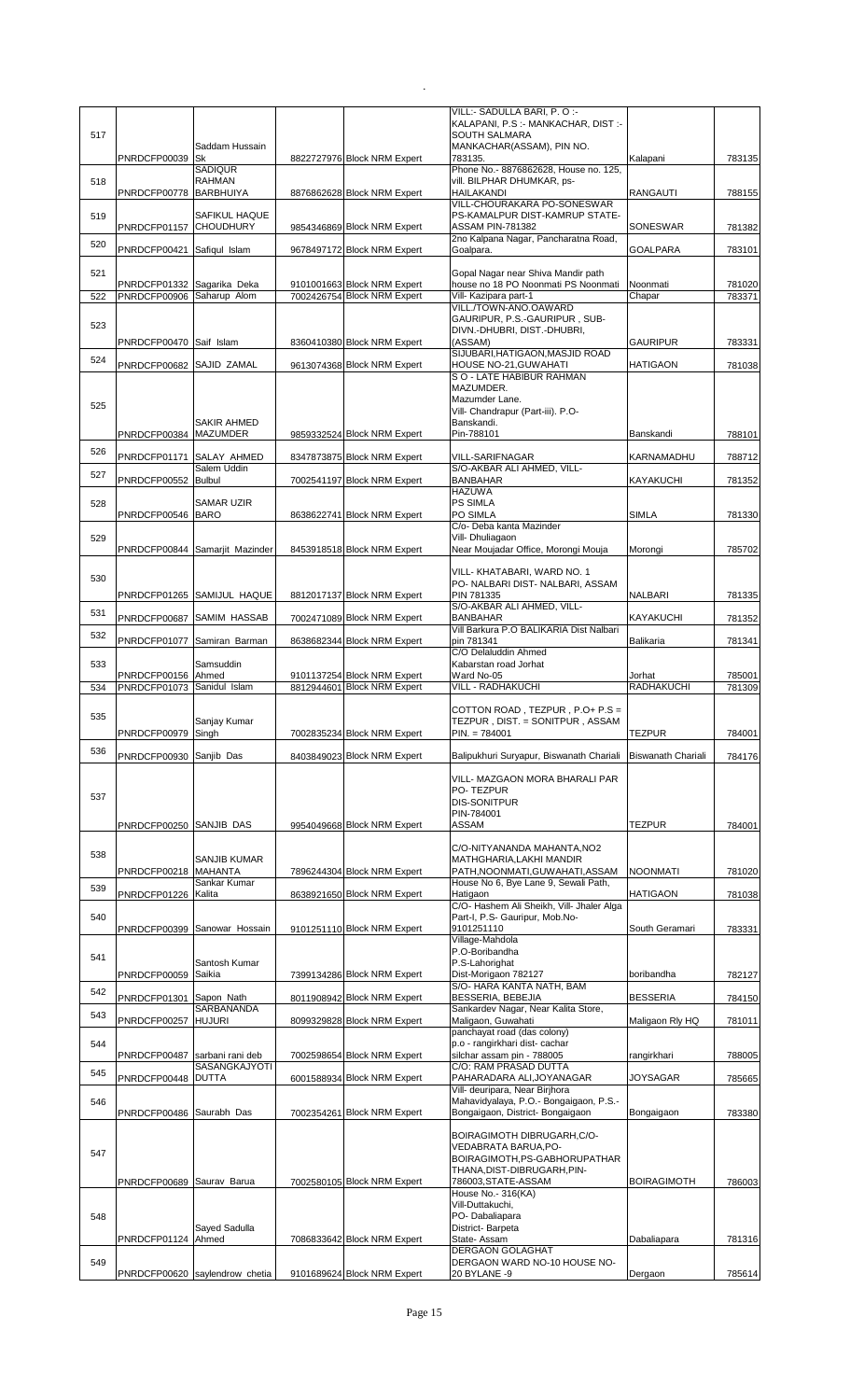| 550 |                                           |                                 |                                                            | TIHU, NANNATTARY, NEW CHOWK,                                              |                                   |                  |
|-----|-------------------------------------------|---------------------------------|------------------------------------------------------------|---------------------------------------------------------------------------|-----------------------------------|------------------|
|     |                                           | PNRDCFP00193 SEWALI KALITA      | 8812890735 Block NRM Expert                                | NEAR TIHU SARTHEBARI ROAD                                                 | TIHU                              | 781371           |
|     |                                           |                                 |                                                            | HOUSE NO -388 KA                                                          |                                   |                  |
| 551 |                                           |                                 |                                                            | <b>AZAD NAGAR</b><br><b>BARPETA</b>                                       |                                   |                  |
|     |                                           | <b>SHAFIUR</b>                  |                                                            | ASSAM                                                                     |                                   |                  |
|     | PNRDCFP00010 RAHMAN                       |                                 | 9678324540 Block NRM Expert                                | 781301                                                                    | <b>BARPETA</b>                    | 781301           |
| 552 | PNRDCFP00106 SHAH ELIAS                   |                                 | 9957535810 Block NRM Expert                                | Gauripur Madhusoulmari part 2 Islampur                                    | <b>GAURIPUR</b>                   | 783331           |
|     |                                           |                                 |                                                            | D/O: Taiz Uddin Ahmed                                                     |                                   |                  |
|     |                                           |                                 |                                                            | Vill.: Bhowkamari                                                         |                                   |                  |
| 553 |                                           |                                 |                                                            | P.O.: Kayakuchi<br>P.S.: Barpeta                                          |                                   |                  |
|     |                                           |                                 |                                                            | Dist.: Barpeta                                                            |                                   |                  |
|     |                                           |                                 |                                                            | State: Assam                                                              |                                   |                  |
|     |                                           | PNRDCFP01214 Shahanaz Ahmed     | 8811899355 Block NRM Expert                                | PIN-781352<br>Vill- Bishnupur                                             | Kayakuchi                         | 781352           |
| 554 | PNRDCFP00381                              | Shahil Ahmed                    | 9394469838 Block NRM Expert                                | P.O. & P.S. - Rangapara                                                   | Rangapara                         | 784505           |
|     |                                           |                                 |                                                            | S/O-ABDUL HAMID SHEIKH<br>-VILL.<br>PO-                                   |                                   |                  |
| 555 |                                           | SHAHIRUL                        |                                                            | KATLAMARI,<br>KHALISABHITA PS-LAKHIPUR, DIST-                             |                                   |                  |
|     | PNRDCFP01337                              | <b>ISLAM</b>                    | 8011383700 Block NRM Expert                                | GOALPARA, ASSAM                                                           | KHALISABHITA                      | 783330           |
| 556 |                                           |                                 |                                                            | Vill binnachara pt IV P S GOLAKGANJ                                       |                                   |                  |
|     |                                           | PNRDCFP00060 SHAHJAHAN ALI      | 7995110266 Block NRM Expert                                | DIST DHUBRI ASSAM pin 783334<br>c/o Shahadat Hussain                      | Baladoba                          | 783334           |
| 557 |                                           |                                 |                                                            | Howli town ward no 1 near HOMA                                            |                                   |                  |
|     |                                           | Shahnoor                        |                                                            | $po+ps = Howli$                                                           |                                   |                  |
|     | PNRDCFP00545 Hussain                      | SHAHO ALOM                      | 6002242079 Block NRM Expert                                | Barpeta Assam pin 781316                                                  | Howli                             | 781316           |
| 558 | PNRDCFP01323                              | <b>LASKAR</b>                   | 9435431445 Block NRM Expert                                | <b>BANSKANDI Part II</b>                                                  | <b>BANSKANDI</b>                  | 788101           |
| 559 | PNRDCFP00357                              | <b>SHAKIRUL</b><br><b>ISLAM</b> | 7664938924 Block NRM Expert                                | Vill. Uttar Puran Kuchia, P.O. Tapar<br>Pathar (Kalatoli), P.S. Chaygaon, | <b>Tapar Pathar</b><br>(Kalatoli) |                  |
|     |                                           |                                 |                                                            | VILL AND PO.PATIBUNIA,                                                    |                                   | 781137           |
| 560 |                                           |                                 |                                                            | P.S. NAMKHANA.                                                            |                                   |                  |
|     |                                           | SHANKHADIP                      |                                                            | DIST. SOUTH TWENTY FOUR PGS.                                              |                                   |                  |
|     | PNRDCFP01036 DAS                          | shayed masud                    | 8116464054 Block NRM Expert                                | <b>WEST BENGAL</b><br>sonabarighat part-1, sonai road, silchar,           | <b>PATIBUNIA</b>                  | 743357           |
| 561 | PNRDCFP00820   mazumder                   |                                 | 8876541121 Block NRM Expert                                | cachar, assam                                                             | sonabarighat                      | 788013           |
| 562 |                                           |                                 |                                                            | VILL-MAJHIRGRAM                                                           |                                   |                  |
| 563 | PNRDCFP00903 SHIVRAJ NATH<br>PNRDCFP01324 | Shubha Jyoti Das                | 7002078077 Block NRM Expert<br>7002917699 Block NRM Expert | PO-SONAIMUKH<br>1 No. Galiahati, Barpeta                                  | Sonaimukh<br>Barpeta              | 788119<br>781301 |
| 564 |                                           |                                 |                                                            |                                                                           |                                   |                  |
|     | PNRDCFP00427 Shuvajit Das                 |                                 | 9435271143 Block NRM Expert                                | <b>VILL-DEBIGARH</b>                                                      | RAKESHNAGAR                       | 788701           |
|     |                                           |                                 |                                                            | VILL-DIGHIR PAM, P.S-BAGHBAR, P.O-<br>NIRALA, DIST-BARPETA, STATE-        |                                   |                  |
| 565 |                                           | SIKDER MANJUR                   |                                                            | ASSAM                                                                     |                                   |                  |
|     | PNRDCFP01076 HASSAN                       |                                 | 9435786007 Block NRM Expert                                | PIN-781308                                                                | <b>NIRALA</b>                     | 781308           |
| 566 | PNRDCFP01267                              | Sishir Dutta                    | 9395055469 Block NRM Expert                                | HOUSE NO-99, WARD NO-9<br>HOUSE NO-8, BYE LANE-2,                         | HOJAI                             | 782435           |
| 567 |                                           | SIVANGA                         |                                                            | NABAGRAHA ROAD, SILPUKHURI,                                               |                                   |                  |
|     | PNRDCFP00849 PRATIM SARMA                 |                                 | 7002742739 Block NRM Expert                                | <b>GUWAHATI</b>                                                           | SILPUKHURI                        | 781003           |
| 568 |                                           | PNRDCFP01240 Sk Ziaur Rahman    | 9957487402 Block NRM Expert                                | S/O MD Abdur Rahman, Vill - Kukilar Par,<br>PS Sukchar                    | Hazirhat                          | 783128           |
| 569 |                                           | Smita Sameer                    |                                                            | AT BAGHOLI PO PARASWADA TAH                                               |                                   |                  |
|     | PNRDCFP00322 Aditya                       |                                 | 9130422510 Block NRM Expert                                | <b>TIRORA DIST GONDIA</b>                                                 | <b>PARASWASA</b>                  | 441911           |
| 570 |                                           |                                 |                                                            | VILL LALKURA PT 2 PO SAHEBGANJ<br>PS GAURIPUR DIST DHUBRI PIN             |                                   |                  |
|     |                                           | PNRDCFP01053 SOFIQUL ISLAM      | 7002466945 Block NRM Expert                                | 783331                                                                    | SAHEBGANJ                         | 783331           |
|     |                                           |                                 |                                                            | <b>VILL- ANGARKATA PART-3.</b>                                            |                                   |                  |
| 571 |                                           |                                 |                                                            | P.O & P.S - BAGRIBARI,                                                    |                                   |                  |
|     |                                           |                                 |                                                            |                                                                           |                                   |                  |
|     |                                           | PNRDCFP01100 SORIFUL ALOM       | 7002456535 Block NRM Expert                                | Dist-Kokrajhar(Assam)<br>Soumik Chakraborty                               | Bagribari                         | 783349           |
|     |                                           |                                 |                                                            | S/O Sukumar Chakraborty                                                   |                                   |                  |
|     |                                           |                                 |                                                            | 102 PACHAGARH, WARD NO 10                                                 |                                   |                  |
| 572 |                                           |                                 |                                                            | <b>NEAR PACHAGARH GIRLS HIGH</b><br><b>SCHOOL</b>                         |                                   |                  |
|     |                                           |                                 |                                                            | P.O+P.S. MATHABHANGA                                                      |                                   |                  |
|     |                                           | SOUMIK                          |                                                            | District Coochbehar                                                       |                                   |                  |
|     | PNRDCFP01096                              | <b>CHAKRABORTY</b>              | 7872835551 Block NRM Expert                                | <b>WEST BENGAL, INDIA</b><br>Opposite ICMR(RMRC)                          | <b>MATHABHANGA</b>                | 736146           |
| 573 |                                           | Souranga Jyoti                  |                                                            | Japihazia gaon, Bokel                                                     |                                   |                  |
|     | PNRDCFP00962                              | Saikia                          | 9987699046 Block NRM Expert                                | Lahowal, Dibrugarh 786010                                                 | Lahowal                           | 786010           |
| 574 | PNRDCFP00299                              | SOURAV JYOTI<br><b>KALITA</b>   | 8011718470 Block NRM Expert                                | D.D. ROAD, WARD NO.7, NEAR<br>DONTAK CAMP                                 | <b>RANGIA</b>                     | 781365           |
|     |                                           | Sourav Jyoti                    |                                                            | Vill: Mohgiria                                                            |                                   |                  |
| 575 | PNRDCFP01123                              | Tamuli                          | 7002066967 Block NRM Expert                                | Near Santipur High School                                                 | Santipur                          | 785667           |
| 576 |                                           | SOURAV                          |                                                            | <b>VILL: MOROWA</b><br>P.O. MOROWA                                        |                                   |                  |
|     | PNRDCFP00831                              | <b>BARUAH</b>                   | 9707572594 Block NRM Expert                                | DISTRICT. NALBARI                                                         | <b>MOROWA</b>                     | 781348           |
| 577 |                                           | Srijit None                     |                                                            | Vill+P.O-Seharabazar, P.S-                                                |                                   |                  |
|     | PNRDCFP00846 Mukhopadhyay                 | SUBHASH                         | 6296086239 Block NRM Expert                                | Khandoghosh, District- East Burdwan<br>NEAR PB ANCHALIK COLLEGE VILL      | Seharabazar                       | 713423           |
| 578 | PNRDCFP00853 SAIKIA                       |                                 | 7099613379 Block NRM Expert                                | BARPULLA PS KAYAN                                                         | <b>BARANGHATI</b>                 | 781350           |
| 579 |                                           |                                 |                                                            | <b>SUBIR HOJAISA</b>                                                      |                                   |                  |
|     | PNRDCFP00248 subir hojaisa                |                                 | 8135895068 Block NRM Expert                                | GANGANAGAR GOAN TUMPRENG<br>NATIONAL HIGHWAY                              | TUMPRENG                          | 782485           |
| 580 |                                           | <b>SUDIP</b>                    |                                                            | UDAYAN COMPLEX BY LANE 2                                                  |                                   |                  |
|     | PNRDCFP00002                              | <b>CHAKRABORTY</b>              | 7896543204 Block NRM Expert                                | HOUSE NO. 3                                                               | <b>RANGIRKHARI</b>                | 788005           |
| 581 | PNRDCFP01272                              | Sudipta Gogoi                   | 7576872261 Block NRM Expert                                | Melachakar Tiniali<br>HOUSE NO.-SS.043.0230, OM MAA                       | Sivasagar                         | 785640           |
|     |                                           |                                 |                                                            | NIWAS, NAYATOLA, BARIHAT,                                                 |                                   |                  |
| 582 |                                           | Sugam Saurabh                   |                                                            | PURNEA (BIHAR)                                                            | <b>PURNEA HEAD</b>                |                  |
|     | PNRDCFP00251                              | Singh                           | 7903138459 Block NRM Expert                                | PIN-854301                                                                | <b>OFFICE</b>                     | 854301           |
| 583 |                                           | PNRDCFP01069 SUKUMAR DEKA       | 7002233044 Block NRM Expert                                | Vill- Balikaria                                                           | Balikaria                         | 781341           |
|     |                                           |                                 |                                                            | Jogania gaon PO ganakpukhuri district                                     |                                   |                  |
| 584 | PNRDCFP00623                              | Suman Kalyan<br>Bora            | 7002046785 Block NRM Expert                                | golaghat ps dergaon pin 785622 state<br>assam                             | ganakpukhuri                      | 785622           |
|     |                                           |                                 |                                                            | J6, CIWTC COLONY, SRCB ROAD,                                              |                                   |                  |
| 585 |                                           | PNRDCFP00096 Sumit Choudhury    | 7399368714 Block NRM Expert                                | FANCY BAZAR, GUWAHATI                                                     | PANBAZAR                          | 781001           |
| 586 |                                           |                                 |                                                            | Vill- Melengial Gaon, P.O- Lahowal, P.S-<br>Lahowal.PIN-786010.           |                                   |                  |